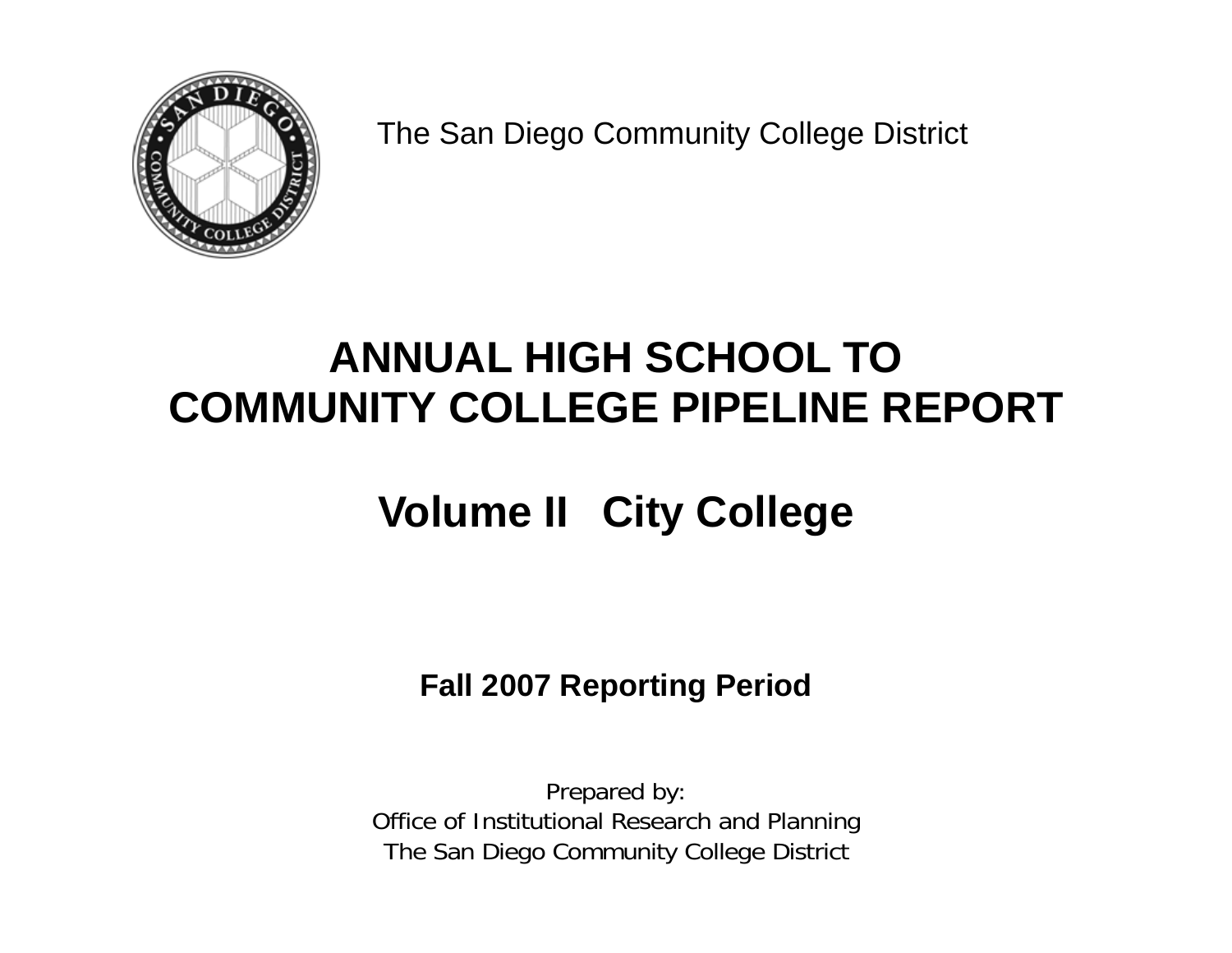# **Table of Contents**

| Chapter 1:  |  |
|-------------|--|
| Section 1.1 |  |
| Section 1.2 |  |
| Section 1.3 |  |
|             |  |
| Section 2.1 |  |
| Section 2.2 |  |
| Chapter 3:  |  |
| Section 3.1 |  |
| Section 3.2 |  |
| Section 3.3 |  |
| Chapter 4:  |  |
| Section 4.1 |  |
| Section 4.2 |  |
| Section 4.3 |  |
| Section 4.4 |  |
| Section 4.5 |  |
| Chapter 5:  |  |
| Section 5.1 |  |
| Section 5.2 |  |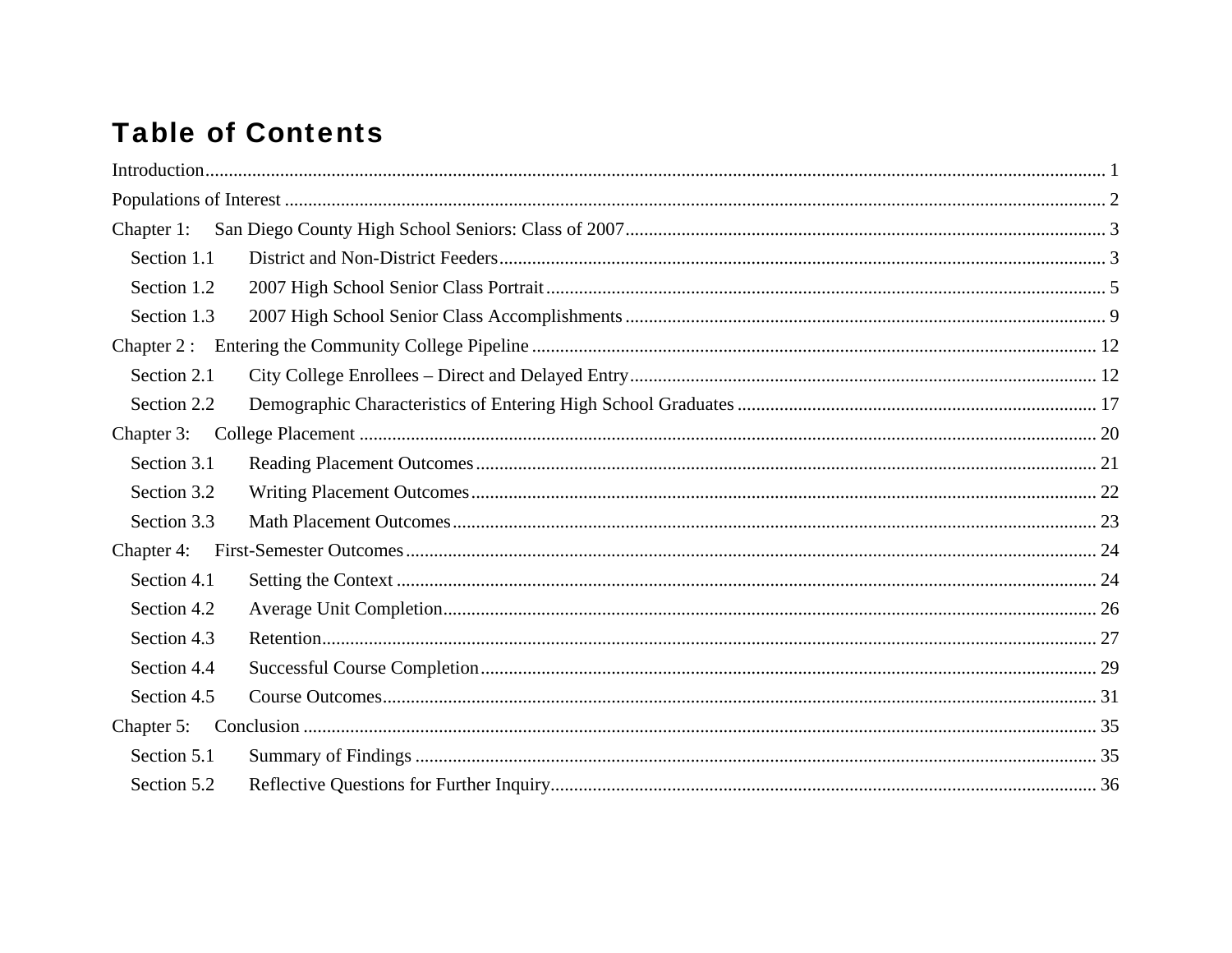## Introduction

The Annual High School to Community College Pipeline Report provides the San Diego Community College District (SDCCD) community a comprehensive and descriptive analysis of recent high school graduates from local area high schools attending one of the district colleges for the first time. The report is part of a larger initiative to provide the colleges and the district with information for integrating plans and strategies that support student success and enrollment management. The report is intended to inform college and district decision-making, instructional programs and support services planning, and outreach and marketing.

This report is presented in four volumes. Volume 1 provides data for the entire district and the remaining three volumes contain information specific to the district's three colleges: City College, Volume 2; Mesa College, Volume 3; and Miramar College, Volume 4. Each volume contains five chapters. Figure 1 depicts the flow of the pipeline as presented in the first four chapters. Chapter 1 provides a descriptive profile of the high schools included in the report. Chapter 2 focuses on the demographic characteristics of the pipeline students and their entry into the San Diego Community College District. College placement is examined in Chapter 3, while first-semester performance in the district is reported in Chapter 4. Finally, Chapter 5 provides a concluding summary.



Figure 1. *High school to community college pipeline framework.*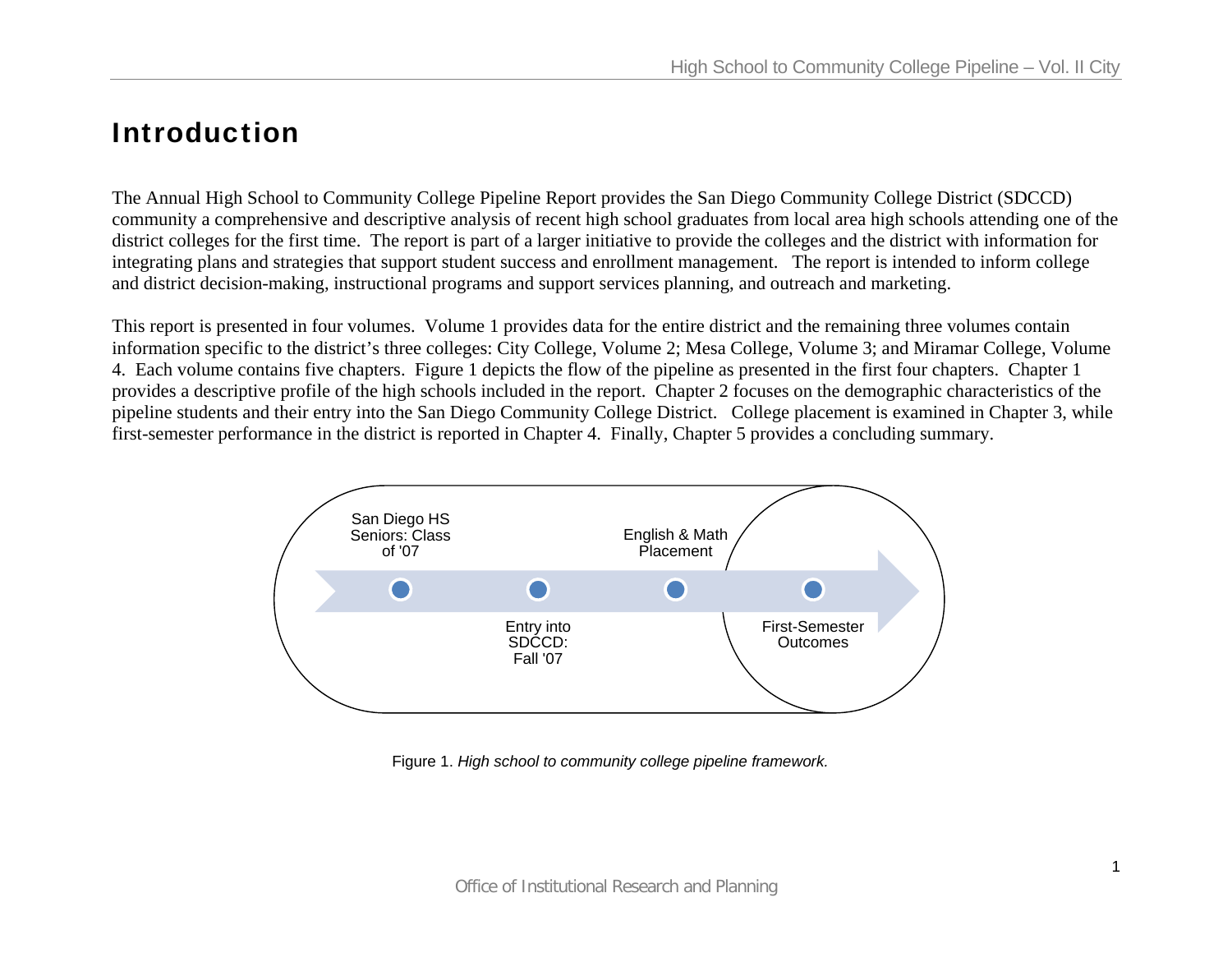# Populations of Interest

2007 Feeder High School Cohort: This cohort is defined as students who graduated from high school in June 2007 and enrolled in City College as first-time college students in fall 2007. The students in this cohort were selected from the district's student database using the following three criteria: (1) the student reported on their admissions application that they graduated from high school in 2007, (2) the student reported on their application that they received a high school diploma, and (3) the student enrolled in at least 0.5 units in fall 2007.

Direct Entry Students: Students who graduate from high school in the term preceding the fall term of the reporting year, thus enrolling in City College directly after high school. The direct entrants in the 2007 Annual High School to Community College Pipeline Report graduated from high school in June 2007, thus enrolling in City College for the first time in fall 2007 directly after high school.

Delayed Entry Students: Students who graduate from high school one to three years prior to the reporting year, thus delaying enrollment in City College one to three years after high school graduation. The delayed entrants in the 2007 Annual High School to Community College Pipeline Report graduated from high school during the period of June 2004 to June 2006, thus delaying enrollment for one to three years and enrolling in City College for the first time in fall 2007.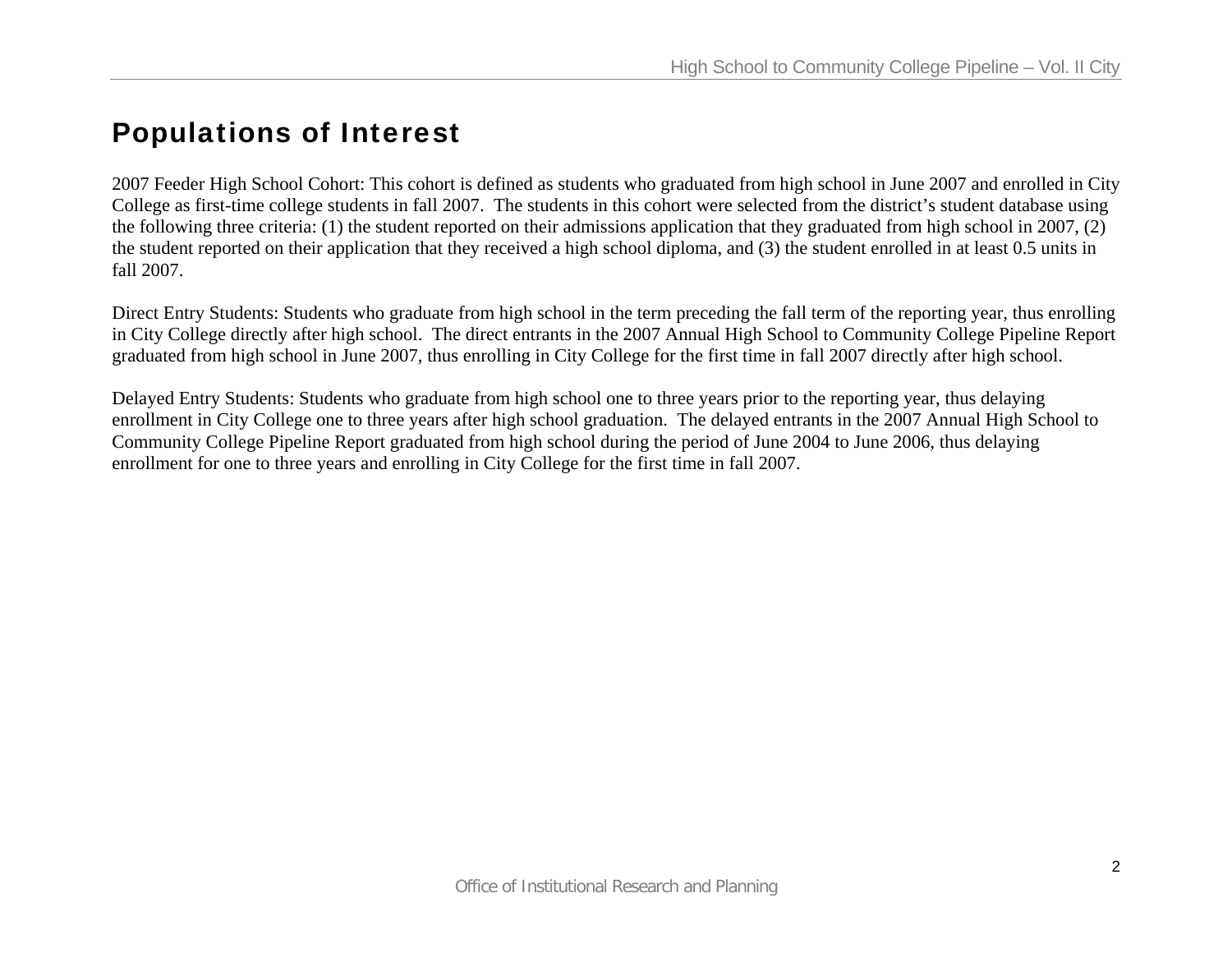# Chapter 1: San Diego County High School Seniors: Class of 2007

This chapter comprises two sections, each of which provides a different aspect of the feeder high schools described in this report. In Section 1.1, the feeder high schools selected for this report are categorized as either district or non-district feeders. Section 1.2 focuses on the demographic and academic characteristics of the 2006-07 senior class for each high school.

## Section 1.1 District and Non-District Feeders

This report provides information on two types of feeder high schools: (1) district feeder –those high schools located within the district's service area zip codes, and (2) non-district feeder –San Diego County area public high schools located outside of the district's service area zip codes. Only those non-district feeder high schools that had 10 or more first-time students enrolled at SDCCD were included. A list of the 19 district feeder and 27 non-district feeder high schools described in this report is provided in Table 1.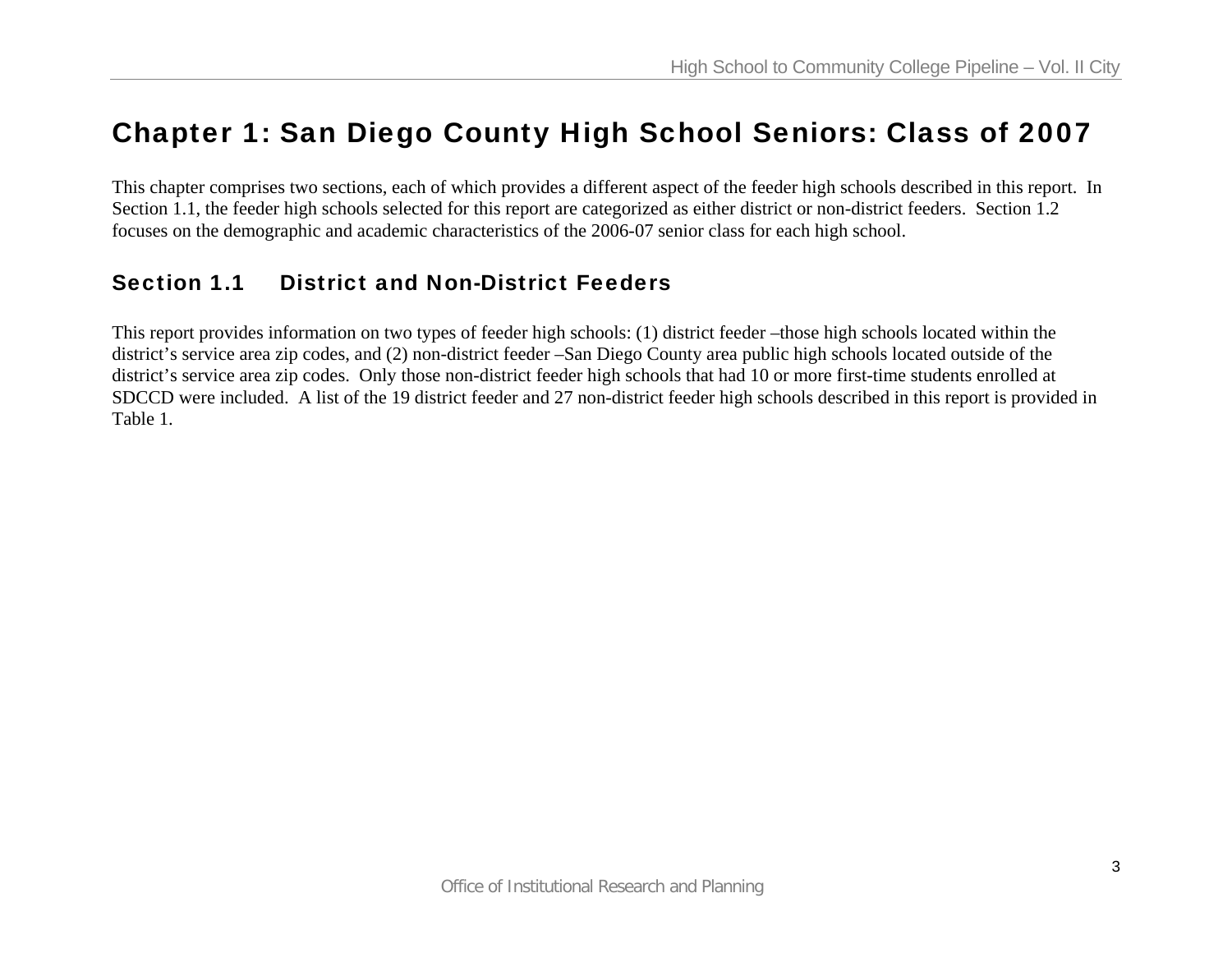## Table 1 *High Schools Reported: District and Non-District Feeders*

|                        | <b>District Feeder High Schools</b> | <b>Non-District Feeder High Schools</b> |
|------------------------|-------------------------------------|-----------------------------------------|
| Feeder High School     | Service Area College                | Abraxas                                 |
| Clairemont             | Mesa                                | <b>Bonita</b>                           |
| Crawford               | City                                | <b>Castle Park</b>                      |
| Garfield               | City                                | Chula Vista                             |
| Gompers                | City                                | Coronado                                |
| Henry                  | Mesa                                | El Cajon Valley                         |
| Hoover                 | City                                | El Capitan                              |
| Kearny                 | Mesa                                | Escondido                               |
| La Jolla               | Mesa                                | <b>Granite Hills</b>                    |
| Madison                | Mesa                                | Grossmont                               |
| Mark Twain             | Mesa                                | <b>Helix</b>                            |
| Mira Mesa              | <b>Miramar</b>                      | Hilltop                                 |
| <b>Mission Bay</b>     | Mesa                                | Mar Vista                               |
| <b>Morse</b>           | City                                | Monte Vista                             |
| Point Loma             | City                                | Montgomery                              |
| San Diego              | City                                | <b>Mount Miguel</b>                     |
| <b>Scripps Ranch</b>   | <b>Miramar</b>                      | Mt. Carmel                              |
| SDC&PA                 | City                                | Poway                                   |
| Serra                  | Mesa                                | Ramona                                  |
| <b>University City</b> | Mesa                                | Rancho Bernardo                         |
|                        |                                     | Santana                                 |
|                        |                                     | Southwest                               |
|                        |                                     | Sweetwater                              |
|                        |                                     | <b>Torrey Pines</b>                     |
|                        |                                     | Valhalla                                |
|                        |                                     | <b>West Hills</b>                       |
|                        |                                     |                                         |

**Westview**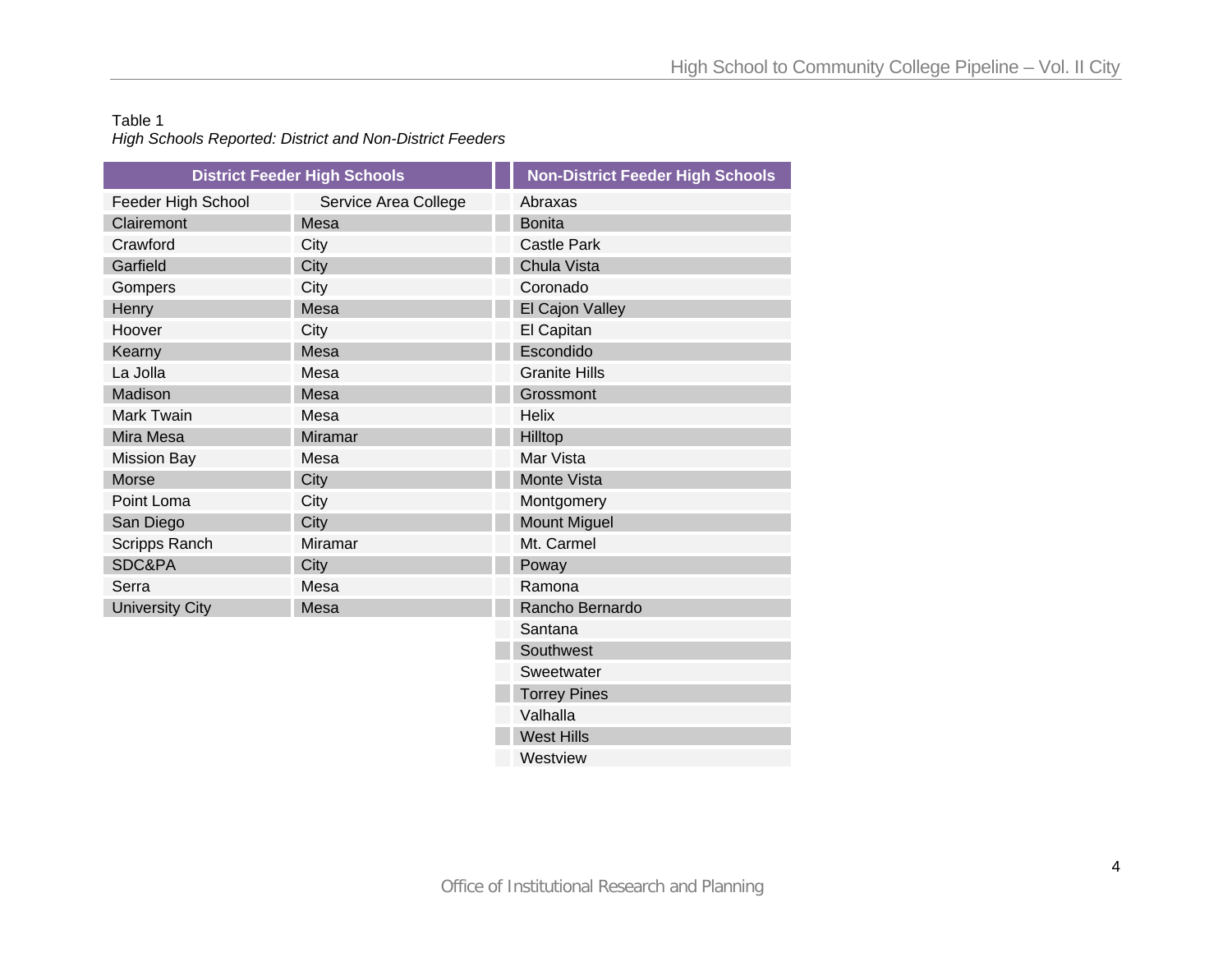## Section 1.2 2007 High School Senior Class Portrait

Table 2 (district and non-district feeders) shows the gender compositions of the high school senior classes while Tables 3 (district feeders) and 4 (non-district feeders) disaggregate the high school senior classes by race/ethnicity.

2007 Senior Class Portrait: Feeder High Schools (Tables 2 and 3)

- The average senior class size among the district feeders was 351 students.
- •The average percent of females and males was 52% and 48%, respectively.
- • In terms of ethnic composition, on average, high school seniors from the district feeders were 34% Latino, 30% white, 14% African American, 13% Asian / Pacific Islander, 9% Filipino, and <1% American Indian, with Latinos constituting the largest proportion of students.

2007 Senior Class Portrait: Non-District Feeder High Schools (Tables 2 and 4)

- The average senior class enrollment for the non-district feeders was 552 students.
- •The average percent of females and males was 49% and 51%, respectively.
- • In terms of ethnic composition, on average, high school seniors from the non-district feeders were 45% white, 37% Latino, 6% Asian / Pacific Islander, 5% African American , 4% Filipino, and <1% American Indian, with whites constituting the largest proportion of students.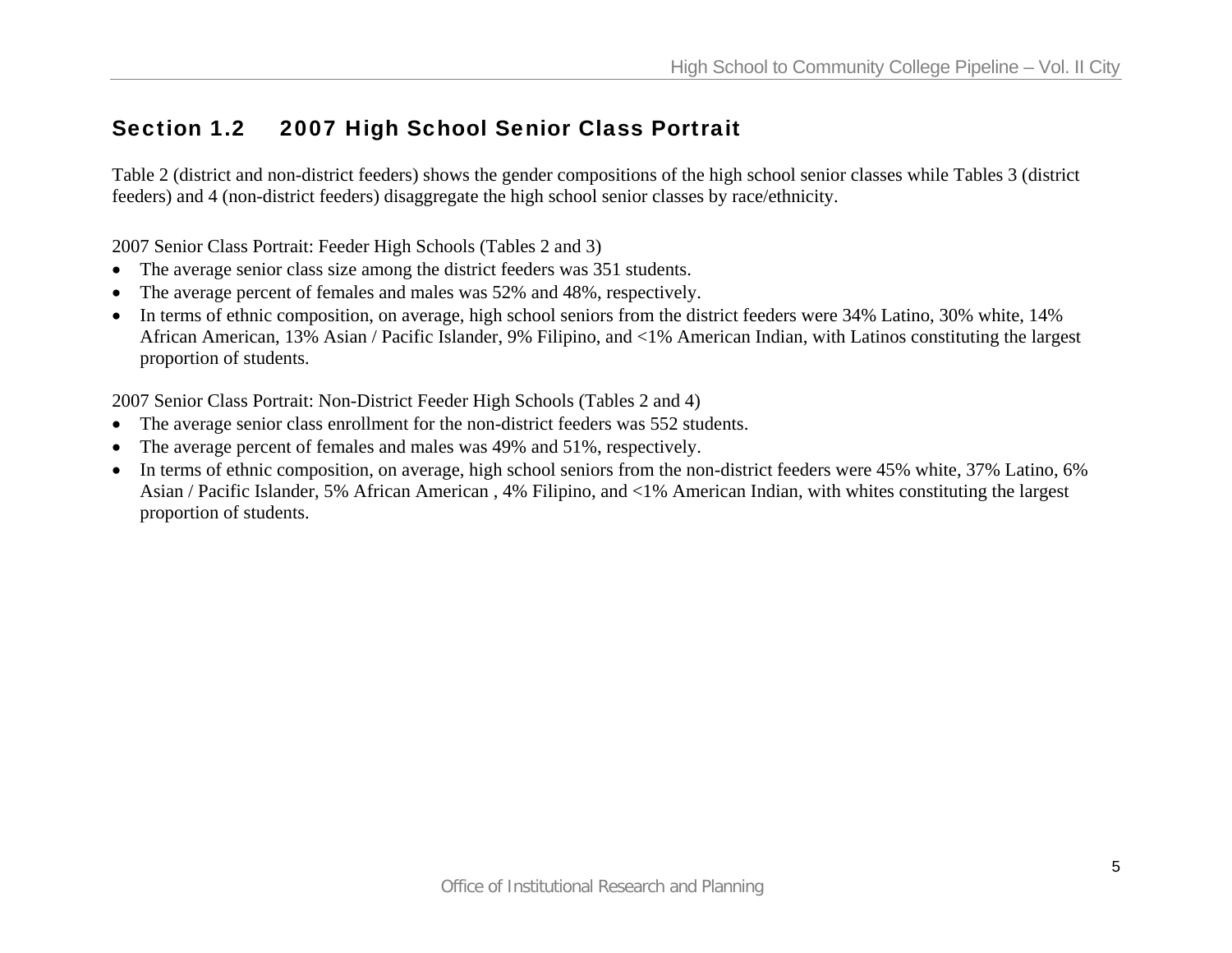## Table 2 *2007 High School Senior Class Portrait: GENDER (District and Non-District Feeders)*

|                                                 | <b>District Feeder High Schools</b> |               |               |             |     |                      | <b>Non-District Feeder High Schools</b> |        |        |             |      |
|-------------------------------------------------|-------------------------------------|---------------|---------------|-------------|-----|----------------------|-----------------------------------------|--------|--------|-------------|------|
| <b>High School</b>                              | <b>Senior</b>                       |               | <b>Gender</b> |             |     | <b>High School</b>   | <b>Senior</b>                           |        | Gender |             |      |
|                                                 | <b>Class</b>                        | <b>Female</b> |               | <b>Male</b> |     |                      | <b>Class</b>                            | Female |        | <b>Male</b> |      |
|                                                 | 2007                                | N             | %             | N           | %   |                      | 2007                                    | N      | %      | N           | $\%$ |
| Clairemont                                      | 283                                 | 135           | 48%           | 148         | 52% | Abraxas              | 298                                     | 100    | 34%    | 198         | 66%  |
| Crawford                                        | 286                                 | 135           | 47%           | 151         | 53% | <b>Bonita</b>        | 649                                     | 318    | 49%    | 331         | 51%  |
| Garfield                                        | 179                                 | 105           | 59%           | 74          | 41% | <b>Castle Park</b>   | 545                                     | 255    | 47%    | 290         | 53%  |
| Gompers                                         | 145                                 | 79            | 54%           | 66          | 46% | Chula Vista          | 667                                     | 372    | 56%    | 295         | 44%  |
| Henry                                           | 502                                 | 260           | 52%           | 242         | 48% | Coronado             | 256                                     | 132    | 52%    | 124         | 48%  |
| Hoover                                          | 348                                 | 173           | 50%           | 175         | 50% | El Cajon Valley      | 468                                     | 233    | 50%    | 235         | 50%  |
| Kearny                                          | 327                                 | 144           | 44%           | 183         | 56% | El Capitan           | 419                                     | 192    | 46%    | 227         | 54%  |
| La Jolla                                        | 363                                 | 191           | 53%           | 172         | 47% | Escondido            | 503                                     | 255    | 51%    | 248         | 49%  |
| Madison                                         | 305                                 | 160           | 52%           | 145         | 48% | <b>Granite Hills</b> | 663                                     | 334    | 50%    | 329         | 50%  |
| <b>Mark Twain</b>                               | 250                                 | 117           | 47%           | 133         | 53% | Grossmont            | 582                                     | 294    | 51%    | 288         | 49%  |
| Mira Mesa                                       | 554                                 | 257           | 46%           | 297         | 54% | Helix                | 572                                     | 282    | 49%    | 290         | 51%  |
| <b>Mission Bay</b>                              | 279                                 | 142           | 51%           | 137         | 49% | Hilltop              | 606                                     | 312    | 51%    | 294         | 49%  |
| Morse                                           | 506                                 | 251           | 50%           | 255         | 50% | Mar Vista            | 563                                     | 267    | 47%    | 296         | 53%  |
| Point Loma                                      | 344                                 | 165           | 48%           | 179         | 52% | <b>Monte Vista</b>   | 436                                     | 219    | 50%    | 217         | 50%  |
| San Diego                                       | 479                                 | 292           | 61%           | 187         | 39% | Montgomery           | 640                                     | 288    | 45%    | 352         | 55%  |
| <b>Scripps Ranch</b>                            | 531                                 | 292           | 55%           | 239         | 45% | <b>Mount Miguel</b>  | 455                                     | 223    | 49%    | 232         | 51%  |
| SDC&PA                                          | 190                                 | 120           | 63%           | 70          | 37% | Mt. Carmel           | 568                                     | 264    | 46%    | 304         | 54%  |
| Serra                                           | 388                                 | 208           | 54%           | 180         | 46% | Poway                | 727                                     | 346    | 48%    | 381         | 52%  |
| <b>University City</b>                          | 416                                 | 220           | 53%           | 196         | 47% | Ramona               | 400                                     | 195    | 49%    | 205         | 51%  |
| <b>TOTAL</b>                                    | 6,675                               | 3,446         | 52%           | 3,229       | 48% | Rancho Bernardo      | 688                                     | 352    | 51%    | 336         | 49%  |
|                                                 |                                     |               |               |             |     | Santana              | 413                                     | 200    | 48%    | 213         | 52%  |
|                                                 |                                     |               |               |             |     | Southwest            | 557                                     | 281    | 50%    | 276         | 50%  |
|                                                 |                                     |               |               |             |     | Sweetwater           | 712                                     | 358    | 50%    | 354         | 50%  |
|                                                 |                                     |               |               |             |     | <b>Torrey Pines</b>  | 912                                     | 447    | 49%    | 465         | 51%  |
|                                                 |                                     |               |               |             |     | Valhalla             | 481                                     | 236    | 49%    | 245         | 51%  |
|                                                 |                                     |               |               |             |     | <b>West Hills</b>    | 562                                     | 321    | 57%    | 241         | 43%  |
|                                                 |                                     |               |               |             |     | Westview             | 564                                     | 279    | 49%    | 285         | 51%  |
|                                                 |                                     |               |               |             |     | <b>TOTAL</b>         | 14,906                                  | 7,355  | 49%    | 7,551       | 51%  |
| Data Source. California Department of Education |                                     |               |               |             |     |                      |                                         |        |        |             |      |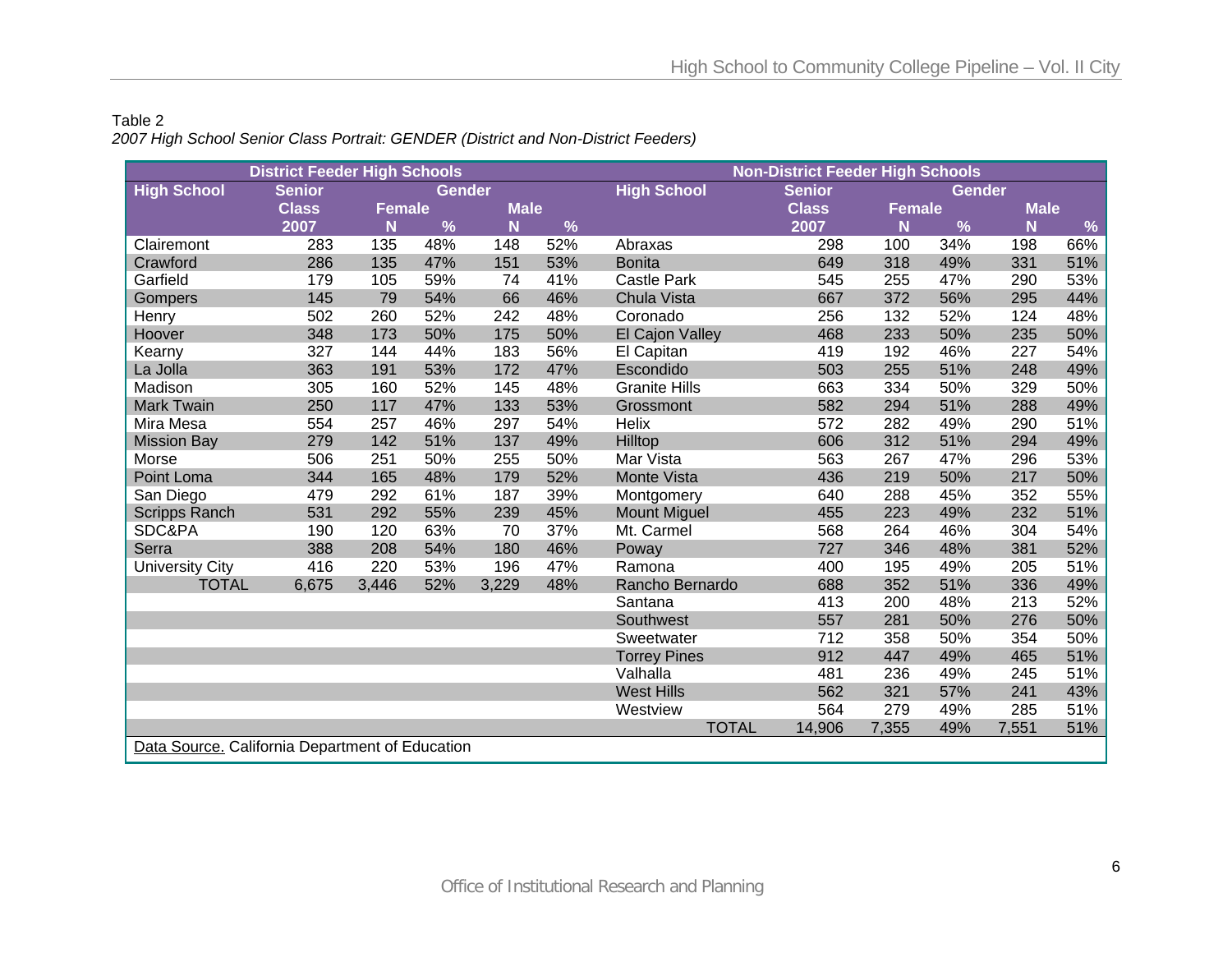## Table 3 *2007 High School Senior Class Portrait: ETHNICITY (District Feeders)*

|                                                 | <b>Senior</b>        |                                  |    |                                   |     |                                       |     |                 | <b>Race/Ethnicity</b> |       |        |              |     |                   |       |
|-------------------------------------------------|----------------------|----------------------------------|----|-----------------------------------|-----|---------------------------------------|-----|-----------------|-----------------------|-------|--------|--------------|-----|-------------------|-------|
| <b>High School</b>                              | <b>Class</b><br>2007 | <b>American</b><br><b>Indian</b> |    | <b>African</b><br><b>American</b> |     | <b>Asian / Pac</b><br><b>Islander</b> |     | <b>Filipino</b> |                       |       | Latino | <b>White</b> |     | <b>Unreported</b> |       |
|                                                 |                      | N                                | %  | N                                 | %   | N                                     | %   | N               | $\frac{9}{6}$         | N     | %      | N            | %   | N                 | %     |
| Clairemont                                      | 283                  | $\overline{0}$                   | 0% | 16                                | 6%  | 17                                    | 6%  | 3               | 1%                    | 100   | 35%    | 147          | 52% | $\overline{0}$    | $0\%$ |
| Crawford                                        | 286                  |                                  | 0% | 85                                | 30% | 72                                    | 25% |                 | 0%                    | 110   | 38%    | 17           | 6%  | 0                 | 0%    |
| Garfield                                        | 179                  | $\overline{0}$                   | 0% | 33                                | 18% | 6                                     | 3%  | $\overline{4}$  | 2%                    | 115   | 64%    | 20           | 11% | $\mathbf 1$       | $1\%$ |
| Gompers                                         | 145                  | $\Omega$                         | 0% | 36                                | 25% | 28                                    | 19% | 1               | 1%                    | 79    | 54%    |              | 1%  | $\Omega$          | $0\%$ |
| Henry                                           | 502                  | 5                                | 1% | 57                                | 11% | 57                                    | 11% | 10              | 2%                    | 123   | 25%    | 249          | 50% |                   | $0\%$ |
| Hoover                                          | 348                  | 0                                | 0% | 58                                | 17% | 62                                    | 18% | $\overline{2}$  | 1%                    | 212   | 61%    | 14           | 4%  | $\Omega$          | 0%    |
| Kearny                                          | 327                  | $\Omega$                         | 0% | 57                                | 17% | 79                                    | 24% | 18              | 6%                    | 114   | 35%    | 59           | 18% | $\mathbf{0}$      | $0\%$ |
| La Jolla                                        | 363                  | 0                                | 0% | 4                                 | 1%  | 41                                    | 11% | 4               | 1%                    | 79    | 22%    | 235          | 65% | 0                 | $0\%$ |
| Madison                                         | 305                  | $\overline{2}$                   | 1% | 43                                | 14% | 31                                    | 10% | $\overline{7}$  | 2%                    | 128   | 42%    | 94           | 31% | $\Omega$          | $0\%$ |
| <b>Mark Twain</b>                               | 250                  | 3                                | 1% | 42                                | 17% | 13                                    | 5%  | 28              | 11%                   | 124   | 50%    | 39           | 16% | 1                 | 0%    |
| Mira Mesa                                       | 554                  | $\mathbf{1}$                     | 0% | 46                                | 8%  | 127                                   | 23% | 175             | 32%                   | 62    | 11%    | 143          | 26% | $\overline{0}$    | 0%    |
| <b>Mission Bay</b>                              | 279                  |                                  | 0% | 55                                | 20% | 28                                    | 10% | 3               | 1%                    | 119   | 43%    | 73           | 26% | $\mathbf 0$       | $0\%$ |
| Morse                                           | 506                  | 2                                | 0% | 100                               | 20% | 38                                    | 8%  | 241             | 48%                   | 101   | 20%    | 24           | 5%  | $\overline{0}$    | $0\%$ |
| Point Loma                                      | 344                  |                                  | 0% | 20                                | 6%  | 13                                    | 4%  | 4               | 1%                    | 121   | 35%    | 185          | 54% | $\Omega$          | 0%    |
| San Diego                                       | 479                  | $\mathbf{1}$                     | 0% | 79                                | 16% | 14                                    | 3%  | 5               | 1%                    | 330   | 69%    | 50           | 10% | $\overline{0}$    | 0%    |
| Scripps Ranch                                   | 531                  | $\overline{2}$                   | 0% | 45                                | 8%  | 108                                   | 20% | 37              | 7%                    | 82    | 15%    | 257          | 48% | 0                 | 0%    |
| SDC&PA                                          | 190                  | $\overline{0}$                   | 0% | 47                                | 25% | 10                                    | 5%  | 18              | 9%                    | 52    | 27%    | 63           | 33% | $\overline{0}$    | $0\%$ |
| Serra                                           | 388                  | 4                                | 1% | 64                                | 16% | 55                                    | 14% | 23              | 6%                    | 105   | 27%    | 137          | 35% | 0                 | $0\%$ |
| <b>University City</b>                          | 416                  | $\overline{4}$                   | 1% | 53                                | 13% | 54                                    | 13% | 41              | 10%                   | 100   | 24%    | 164          | 39% | $\mathbf{0}$      | $0\%$ |
| <b>TOTAL</b>                                    | 6,675                | 27                               | 0% | 940                               | 14% | 853                                   | 13% | 625             | 9%                    | 2,256 | 34%    | 1,971        | 30% | 3                 | $0\%$ |
| <b>AVERAGE</b>                                  | 351                  |                                  |    |                                   |     |                                       |     |                 |                       |       |        |              |     |                   |       |
| Data Source. California Department of Education |                      |                                  |    |                                   |     |                                       |     |                 |                       |       |        |              |     |                   |       |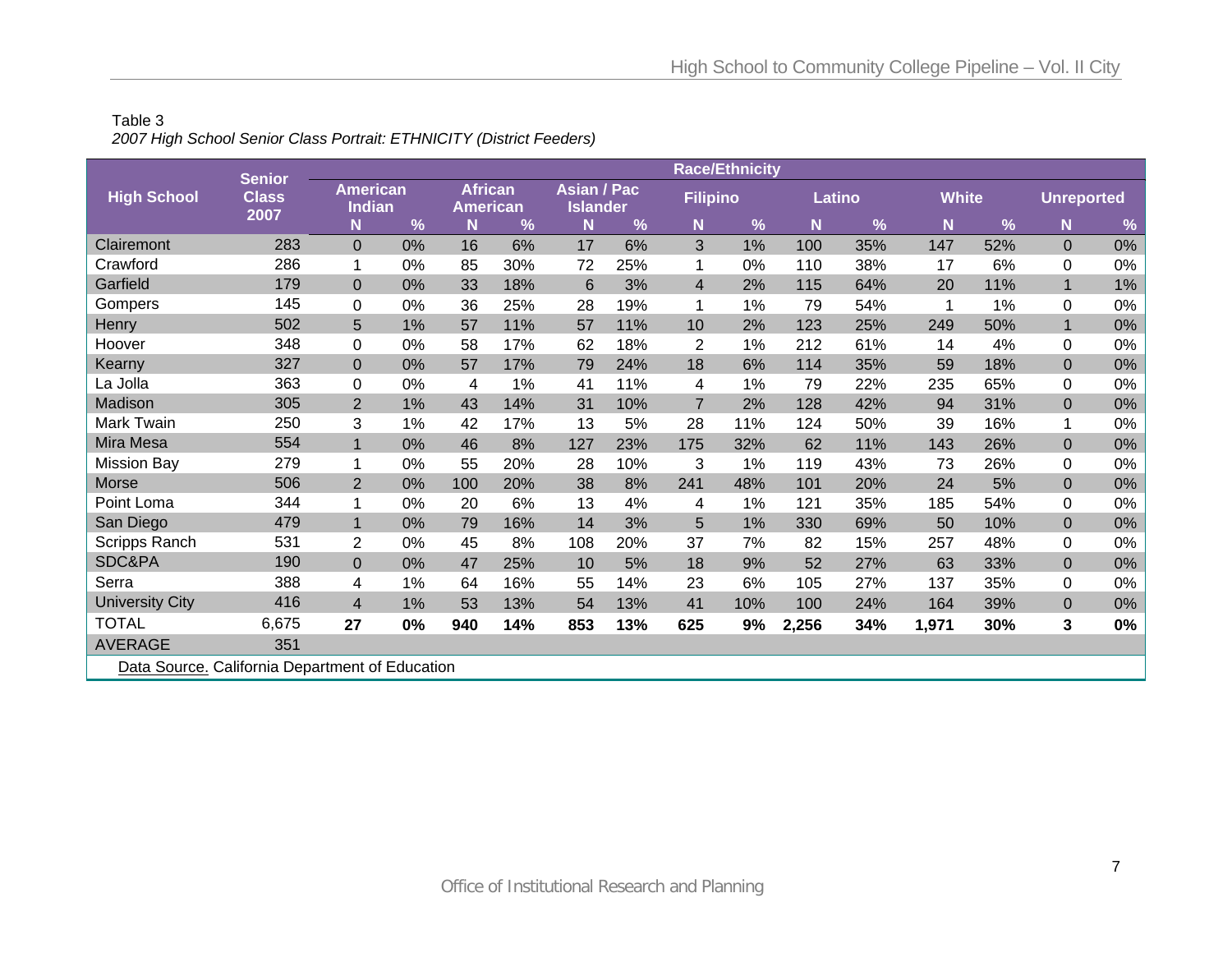## Table 4 *2007 High School Senior Class Portrait: ETHNICITY (Non-District Feeders)*

| <b>High School</b>                              | <b>Senior</b>        |                                  |    |                                   |      |                                       |     |                         |     |        |     |              |               |                   |       |
|-------------------------------------------------|----------------------|----------------------------------|----|-----------------------------------|------|---------------------------------------|-----|-------------------------|-----|--------|-----|--------------|---------------|-------------------|-------|
|                                                 | <b>Class</b><br>2007 | <b>American</b><br><b>Indian</b> |    | <b>African</b><br><b>American</b> |      | <b>Asian / Pac</b><br><b>Islander</b> |     | <b>Filipino</b>         |     | Latino |     | <b>White</b> |               | <b>Unreported</b> |       |
|                                                 |                      | N                                | %  | N                                 | $\%$ | N                                     | %   | N                       | %   | N      | %   | N            | $\frac{9}{6}$ | N                 | $\%$  |
| Abraxas                                         | 298                  | $\overline{2}$                   | 1% | 13                                | 4%   | 18                                    | 6%  | 13                      | 4%  | 61     | 20% | 181          | 61%           | 10                | 3%    |
| <b>Bonita</b>                                   | 649                  | 5                                | 1% | 31                                | 5%   | 43                                    | 7%  | 61                      | 9%  | 347    | 53% | 161          | 25%           | 1                 | 0%    |
| <b>Castle Park</b>                              | 545                  | 3                                | 1% | 20                                | 4%   | $\overline{4}$                        | 1%  | 15                      | 3%  | 457    | 84% | 46           | 8%            | $\mathbf{0}$      | 0%    |
| Chula Vista                                     | 667                  | 4                                | 1% | 30                                | 4%   | 16                                    | 2%  | 16                      | 2%  | 550    | 82% | 50           | 7%            | 1                 | 0%    |
| Coronado                                        | 256                  | $\mathbf{1}$                     | 0% | $6\phantom{1}6$                   | 2%   | $\mathbf{1}$                          | 0%  | 12                      | 5%  | 40     | 16% | 193          | 75%           | 3                 | $1\%$ |
| El Cajon Valley                                 | 468                  | 1                                | 0% | 49                                | 10%  | 13                                    | 3%  | 9                       | 2%  | 196    | 42% | 197          | 42%           | 3                 | 1%    |
| El Capitan                                      | 419                  | 14                               | 3% | 5                                 | 1%   | $\overline{\mathbf{4}}$               | 1%  | 5                       | 1%  | 45     | 11% | 337          | 80%           | 9                 | 2%    |
| Escondido                                       | 503                  | 6                                | 1% | 17                                | 3%   | 24                                    | 5%  | 18                      | 4%  | 229    | 46% | 202          | 40%           | $\overline{7}$    | 1%    |
| <b>Granite Hills</b>                            | 663                  | 27                               | 4% | 16                                | 2%   | 17                                    | 3%  | $\overline{7}$          | 1%  | 112    | 17% | 476          | 72%           | 8                 | $1\%$ |
| Grossmont                                       | 582                  | 13                               | 2% | 48                                | 8%   | 18                                    | 3%  | $\overline{2}$          | 0%  | 136    | 23% | 336          | 58%           | 29                | 5%    |
| <b>Helix</b>                                    | 572                  | $\overline{7}$                   | 1% | 120                               | 21%  | 47                                    | 8%  | $\overline{7}$          | 1%  | 176    | 31% | 202          | 35%           | 13                | 2%    |
| Hilltop                                         | 606                  | 6                                | 1% | 14                                | 2%   | 20                                    | 3%  | 14                      | 2%  | 410    | 68% | 142          | 23%           | 0                 | 0%    |
| Mar Vista                                       | 563                  | 6                                | 1% | 24                                | 4%   | 12                                    | 2%  | 36                      | 6%  | 365    | 65% | 117          | 21%           | 3                 | $1\%$ |
| Monte Vista                                     | 436                  | 8                                | 2% | 67                                | 15%  | 21                                    | 5%  | 8                       | 2%  | 176    | 40% | 145          | 33%           | 11                | 3%    |
| Montgomery                                      | 640                  | $\overline{2}$                   | 0% | 23                                | 4%   | 14                                    | 2%  | 69                      | 11% | 498    | 78% | 30           | 5%            | $\overline{4}$    | $1\%$ |
| <b>Mount Miguel</b>                             | 455                  | 13                               | 3% | 105                               | 23%  | 25                                    | 5%  | 19                      | 4%  | 185    | 41% | 93           | 20%           | 15                | 3%    |
| Mt. Carmel                                      | 568                  | $\mathbf 0$                      | 0% | 17                                | 3%   | 88                                    | 15% | 84                      | 15% | 47     | 8%  | 320          | 56%           | 12                | 2%    |
| Poway                                           | 727                  | 4                                | 1% | 17                                | 2%   | 34                                    | 5%  | 17                      | 2%  | 73     | 10% | 553          | 76%           | 29                | 4%    |
| Ramona                                          | 400                  | 5                                | 1% | $6\phantom{1}6$                   | 2%   | $\overline{2}$                        | 1%  | $\mathbf{1}$            | 0%  | 74     | 19% | 312          | 78%           | $\mathbf{0}$      | $0\%$ |
| Rancho Bernardo                                 | 688                  | 4                                | 1% | 21                                | 3%   | 116                                   | 17% | 37                      | 5%  | 65     | 9%  | 432          | 63%           | 13                | 2%    |
| Santana                                         | 413                  | 5                                | 1% | 5                                 | 1%   | 5                                     | 1%  | 3                       | 1%  | 54     | 13% | 338          | 82%           | 3                 | $1\%$ |
| Southwest                                       | 557                  | 1                                | 0% | 20                                | 4%   | 5                                     | 1%  | 46                      | 8%  | 468    | 84% | 17           | 3%            | 0                 | 0%    |
| Sweetwater                                      | 712                  | $\overline{\mathcal{L}}$         | 1% | 24                                | 3%   | 12                                    | 2%  | 89                      | 13% | 559    | 79% | 22           | 3%            | $\overline{2}$    | 0%    |
| <b>Torrey Pines</b>                             | 912                  | 3                                | 0% | 9                                 | 1%   | 149                                   | 16% | 7                       | 1%  | 79     | 9%  | 660          | 72%           | 5                 | 1%    |
| Valhalla                                        | 481                  | 3                                | 1% | 24                                | 5%   | 15                                    | 3%  | $\overline{\mathbf{4}}$ | 1%  | 70     | 15% | 346          | 72%           | 19                | 4%    |
| <b>West Hills</b>                               | 562                  | 11                               | 2% | 9                                 | 2%   | 12                                    | 2%  | $\mathbf{1}$            | 0%  | 70     | 12% | 441          | 78%           | 18                | 3%    |
| Westview                                        | 564                  | $\overline{1}$                   | 0% | 21                                | 4%   | 132                                   | 23% | 46                      | 8%  | 51     | 9%  | 291          | 52%           | 22                | $4\%$ |
| <b>TOTAL</b>                                    | 14,906               | 159                              | 1% | 761                               | 5%   | 867                                   | 6%  | 646                     | 4%  | 5,593  | 37% | 6,640        | 45%           | 240               | 2%    |
| <b>AVERAGE</b>                                  | 552                  |                                  |    |                                   |      |                                       |     |                         |     |        |     |              |               |                   |       |
| Data Source. California Department of Education |                      |                                  |    |                                   |      |                                       |     |                         |     |        |     |              |               |                   |       |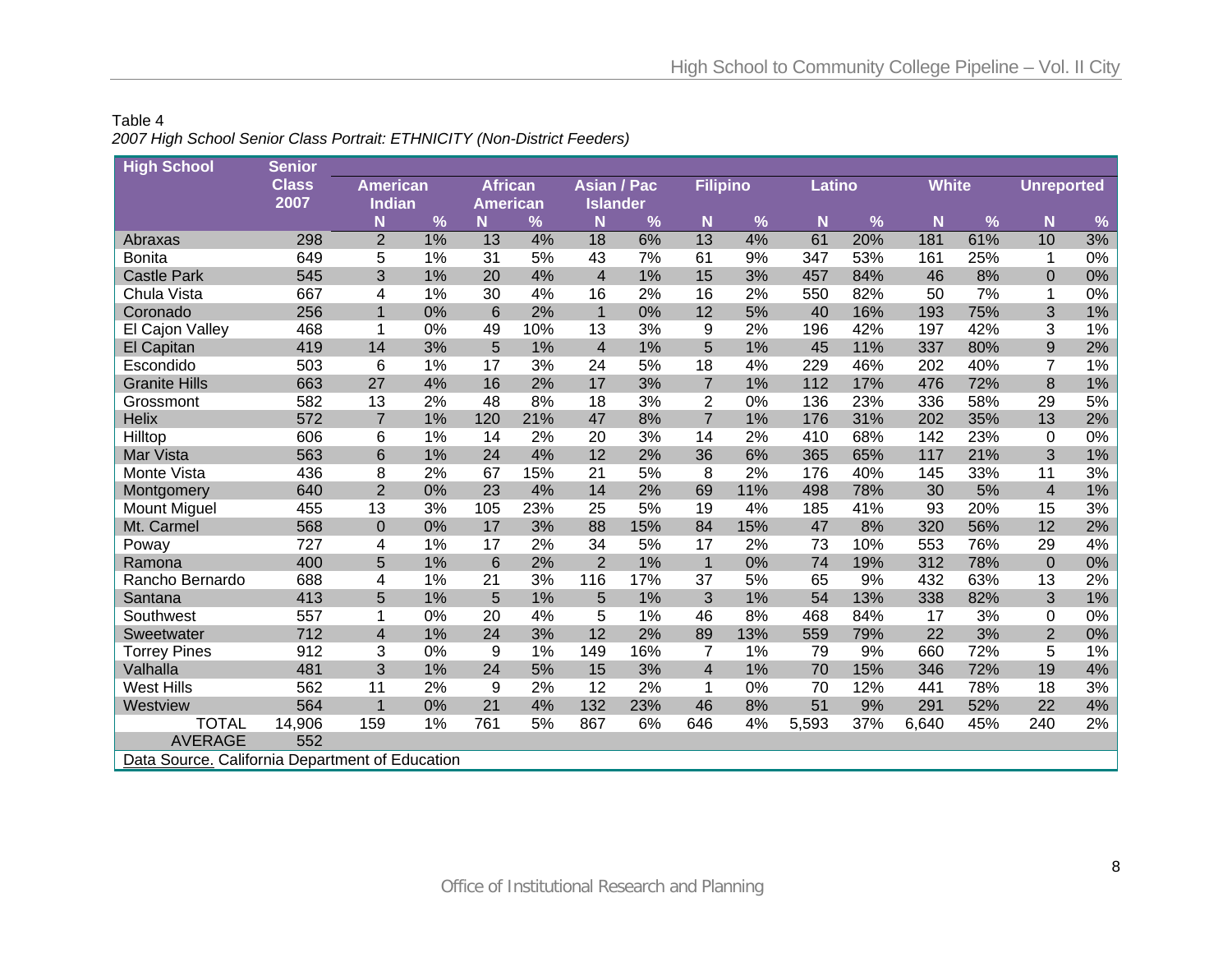## Section 1.3 2007 High School Senior Class Accomplishments

Tables 5 and 6 show the percents of the senior class that: (1) graduated from high school and (2) completed all A-G requirements. In addition, for the students who took the Scholastic Aptitude Test (SAT) in 2006-07, the average verbal, math, writing, and total scores are presented.

2007 Senior Class Accomplishments: District Feeder High Schools (Table 5)

- On average, 86% of the district feeder high school seniors successfully graduated from high school.
- 29% of the district feeder seniors completed their A-G requirements.
- The average SAT verbal, math, and writing scores were 450, 425, and 458 respectively.

2007 Senior Class Accomplishments: Non-District Feeder High Schools (Table 6)

- 81% of the seniors from the non-district feeder high schools successfully graduated from high school.
- $\bullet$ 34% percent completed their A-G requirements.
- $\bullet$ Non-district feeder seniors had average SAT verbal, math, and writing scores of 491, 509, and 487 respectively.

Please note that a subsequent report will be issued by the San Diego Community College District containing information on SAT scores as they relate to placement scores.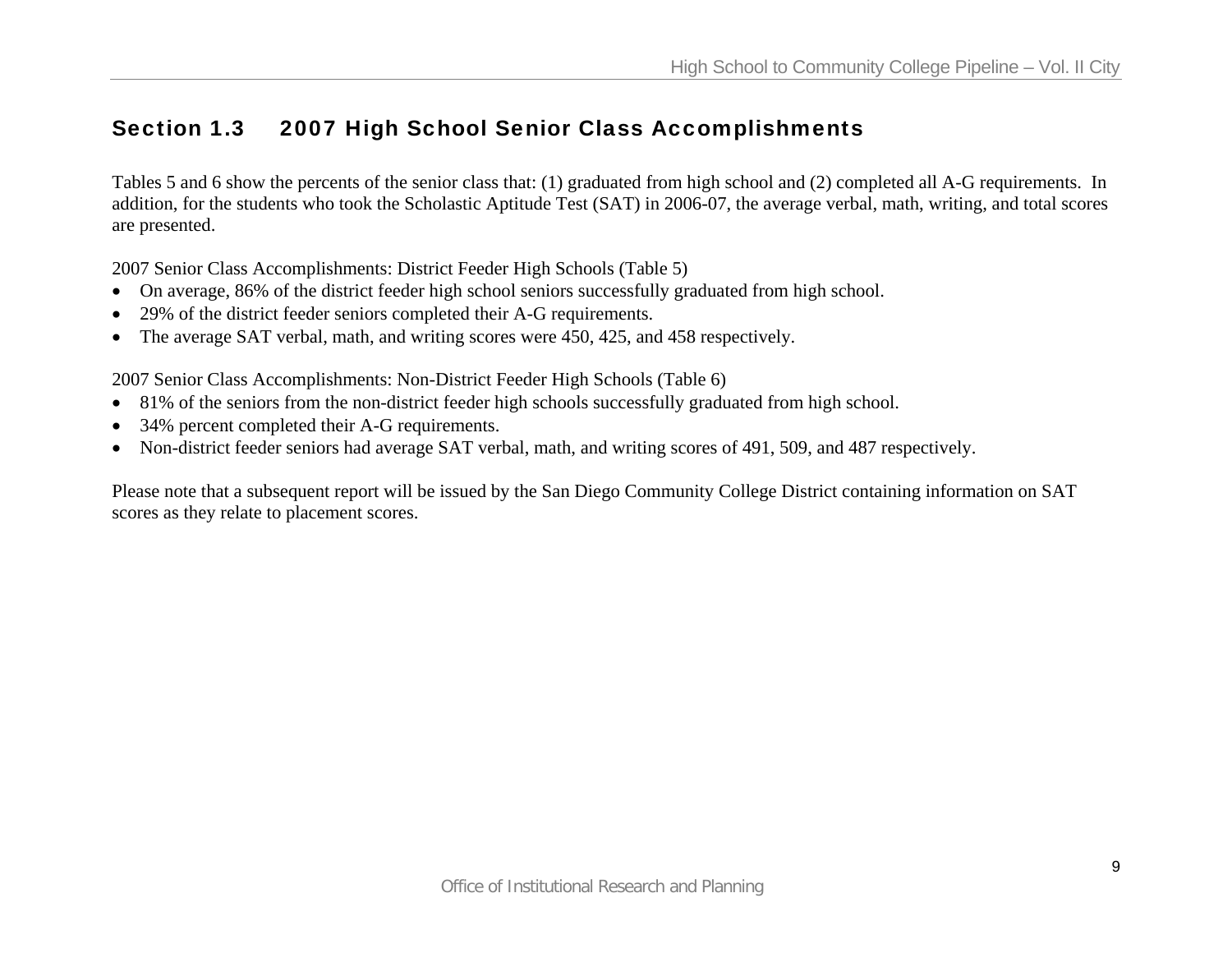#### Table 5

*Academic Profile of 2007 High School Seniors (District Feeders)* 

| <b>High School</b>                                                                                                   | <b>Senior</b> | <b>Senior Class Graduates</b> |      | $A - G$           |      |                 | <b>2006-07 SAT Scores</b> |                     |  |  |  |  |  |
|----------------------------------------------------------------------------------------------------------------------|---------------|-------------------------------|------|-------------------|------|-----------------|---------------------------|---------------------|--|--|--|--|--|
|                                                                                                                      | <b>Class</b>  | 2007                          |      | <b>Completers</b> |      | <b>Mean SAT</b> | <b>Mean SAT</b>           | <b>Mean SAT</b>     |  |  |  |  |  |
|                                                                                                                      | 2007          | N                             | $\%$ | N                 | $\%$ | <b>Verbal</b>   | <b>Math</b>               | <b>Writing</b>      |  |  |  |  |  |
| Clairemont                                                                                                           | 283           | 249                           | 88%  | 129               | 52%  | 471             | 471                       | 474                 |  |  |  |  |  |
| Crawford                                                                                                             | 286           | 217                           | 76%  | 54                | 25%  | 398             | 405                       | 389                 |  |  |  |  |  |
| Garfield                                                                                                             | 179           | 172                           | 96%  | 0                 | 0%   | ---             | $---$                     | ---                 |  |  |  |  |  |
| Gompers                                                                                                              | 145           | 117                           | 81%  | 41                | 35%  | 376             | 380                       | 365                 |  |  |  |  |  |
| Henry                                                                                                                | 502           | 444                           | 88%  | 189               | 43%  | 521             | 520                       | 501                 |  |  |  |  |  |
| Hoover                                                                                                               | 348           | 285                           | 82%  | 93                | 33%  | 393             | 429                       | 394                 |  |  |  |  |  |
| Kearny                                                                                                               | 327           | 264                           | 81%  | 87                | 33%  | 434             | 453                       | 423                 |  |  |  |  |  |
| La Jolla                                                                                                             | 363           | 358                           | 99%  | 234               | 65%  | 574             | 593                       | 572                 |  |  |  |  |  |
| Madison                                                                                                              | 305           | 239                           | 78%  | 74                | 31%  | 446             | 435                       | 436                 |  |  |  |  |  |
| Mark Twain                                                                                                           | 250           | 44                            | 18%  | 3                 | 7%   | ---             | $---$                     | $\qquad \qquad - -$ |  |  |  |  |  |
| Mira Mesa                                                                                                            | 554           | 519                           | 94%  | 239               | 46%  | 476             | 504                       | 469                 |  |  |  |  |  |
| <b>Mission Bay</b>                                                                                                   | 279           | 261                           | 94%  | 79                | 30%  | 459             | 470                       | 458                 |  |  |  |  |  |
| Morse                                                                                                                | 506           | 453                           | 90%  | 167               | 37%  | 442             | 468                       | 436                 |  |  |  |  |  |
| Point Loma                                                                                                           | 344           | 309                           | 90%  | 113               | 37%  | 495             | 514                       | 495                 |  |  |  |  |  |
| San Diego                                                                                                            | 479           | 411                           | 86%  | 149               | 36%  | 407             | 416                       | 405                 |  |  |  |  |  |
| <b>Scripps Ranch</b>                                                                                                 | 531           | 483                           | 91%  | 274               | 57%  | 532             | 553                       | 523                 |  |  |  |  |  |
| SDC&PA                                                                                                               | 190           | 174                           | 92%  | 73                | 42%  | 473             | 461                       | 461                 |  |  |  |  |  |
| Serra                                                                                                                | 388           | 360                           | 93%  | 159               | 44%  | 477             | 482                       | 472                 |  |  |  |  |  |
| University City                                                                                                      | 416           | 387                           | 93%  | 154               | 40%  | 524             | 541                       | 519                 |  |  |  |  |  |
| <b>TOTAL</b>                                                                                                         | 6,675         | 5,746                         | 86%  | 1,948             | 29%  |                 |                           |                     |  |  |  |  |  |
| <b>AVERAGE</b>                                                                                                       | 351           |                               |      |                   |      | 450             | 425                       | 458                 |  |  |  |  |  |
| Data Source. California Department of Education                                                                      |               |                               |      |                   |      |                 |                           |                     |  |  |  |  |  |
| Note. A to G completers are defined as students who complete a defined set of courses required for CSU/UC admission. |               |                               |      |                   |      |                 |                           |                     |  |  |  |  |  |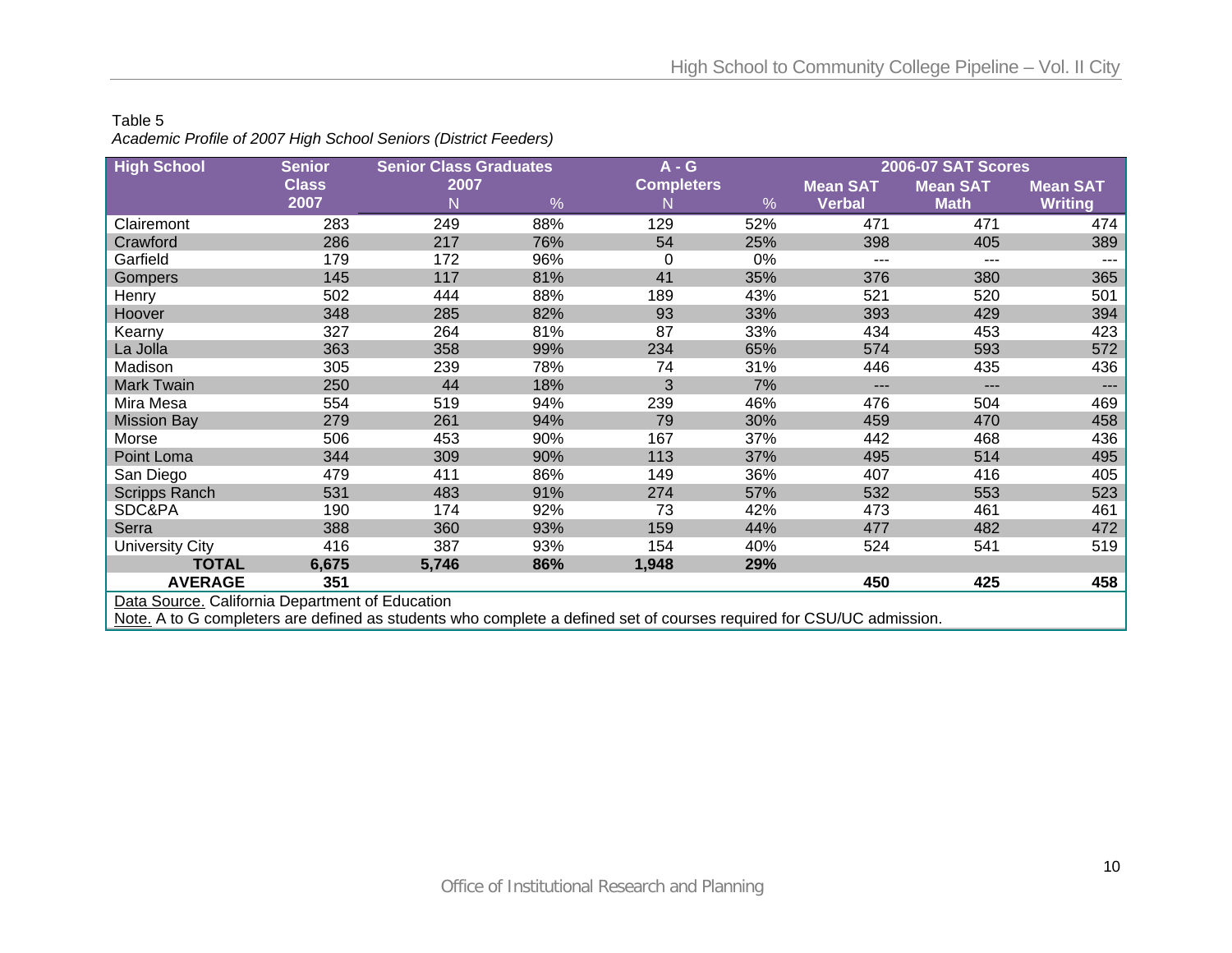#### Table 6 *Academic Profile of 2007 High School Seniors (Non-District Feeders)*

| <b>High School</b>                                                                                                 | <b>Senior</b> | <b>Senior Class Graduates</b> |     | $A - G$           |     |                 | 2006-07 SAT Scores |                 |
|--------------------------------------------------------------------------------------------------------------------|---------------|-------------------------------|-----|-------------------|-----|-----------------|--------------------|-----------------|
|                                                                                                                    | <b>Class</b>  | 2007                          |     | <b>Completers</b> |     | <b>Mean SAT</b> | <b>Mean SAT</b>    | <b>Mean SAT</b> |
|                                                                                                                    | 2007          | N                             | %   | N                 | %   | <b>Verbal</b>   | <b>Math</b>        | <b>Writing</b>  |
| Abraxas                                                                                                            | 298           | 139                           | 47% | 0                 | 0%  | <b>NA</b>       | <b>NA</b>          | <b>NA</b>       |
| <b>Bonita</b>                                                                                                      | 649           | 544                           | 84% | 253               | 47% | 483             | 512                | 484             |
| <b>Castle Park</b>                                                                                                 | 545           | 377                           | 69% | 155               | 41% | 424             | 445                | 420             |
| Chula Vista                                                                                                        | 667           | 522                           | 78% | 179               | 34% | 456             | 460                | 450             |
| Coronado                                                                                                           | 256           | 247                           | 96% | 121               | 49% | 555             | 557                | 550             |
| El Cajon Valley                                                                                                    | 468           | 302                           | 65% | 68                | 23% | 442             | 458                | 451             |
| El Capitan                                                                                                         | 419           | 347                           | 83% | 85                | 25% | 506             | 527                | 494             |
| Escondido                                                                                                          | 503           | 450                           | 89% | 128               | 28% | 494             | 509                | 483             |
| <b>Granite Hills</b>                                                                                               | 663           | 546                           | 82% | 205               | 38% | 501             | 529                | 502             |
| Grossmont                                                                                                          | 582           | 467                           | 80% | 196               | 42% | 528             | 535                | 523             |
| Helix                                                                                                              | 572           | 460                           | 80% | 264               | 57% | 477             | 493                | 480             |
| Hilltop                                                                                                            | 606           | 462                           | 76% | 163               | 35% | 472             | 478                | 463             |
| Mar Vista                                                                                                          | 563           | 404                           | 72% | 122               | 30% | 449             | 457                | 439             |
| Monte Vista                                                                                                        | 436           | 343                           | 79% | 117               | 34% | 473             | 500                | 466             |
| Montgomery                                                                                                         | 640           | 400                           | 63% | 143               | 36% | 431             | 433                | 415             |
| <b>Mount Miguel</b>                                                                                                | 455           | 307                           | 67% | 91                | 30% | 440             | 465                | 435             |
| Mt. Carmel                                                                                                         | 568           | 537                           | 95% | 334               | 62% | 531             | 566                | 518             |
| Poway                                                                                                              | 727           | 666                           | 92% | 361               | 54% | 545             | 566                | 541             |
| Ramona                                                                                                             | 400           | 366                           | 92% | 193               | 53% | 514             | 517                | 509             |
| Rancho Bernardo                                                                                                    | 688           | 646                           | 94% | 442               | 68% | 541             | 577                | 545             |
| Santana                                                                                                            | 413           | 340                           | 82% | 103               | 30% | 490             | 515                | 498             |
| Southwest                                                                                                          | 557           | 383                           | 69% | 101               | 26% | 439             | 451                | 430             |
| Sweetwater                                                                                                         | 712           | 559                           | 79% | 127               | 23% | 435             | 449                | 427             |
| <b>Torrey Pines</b>                                                                                                | 912           | 883                           | 97% | 573               | 65% | 576             | 613                | 582             |
| Valhalla                                                                                                           | 481           | 397                           | 83% | 180               | 45% | 525             | 530                | 522             |
| <b>West Hills</b>                                                                                                  | 562           | 505                           | 90% | 196               | 39% | 504             | 527                | 500             |
| Westview                                                                                                           | 564           | 534                           | 95% | 377               | 71% | 545             | 566                | 543             |
| <b>TOTAL</b>                                                                                                       | 14,906        | 12,133                        | 81% | 5,033             | 34% |                 |                    |                 |
| <b>AVERAGE</b>                                                                                                     | 552           |                               |     |                   |     | 491             | 509                | 487             |
| Data Source. California Department of Education                                                                    |               |                               |     |                   |     |                 |                    |                 |
| Nata A to C complete to a defined as students who complete a defined est of courses required for COULD C education |               |                               |     |                   |     |                 |                    |                 |

<u>Note.</u> A to G completers are defined as students who complete a defined set of courses required for CSU/UC admission.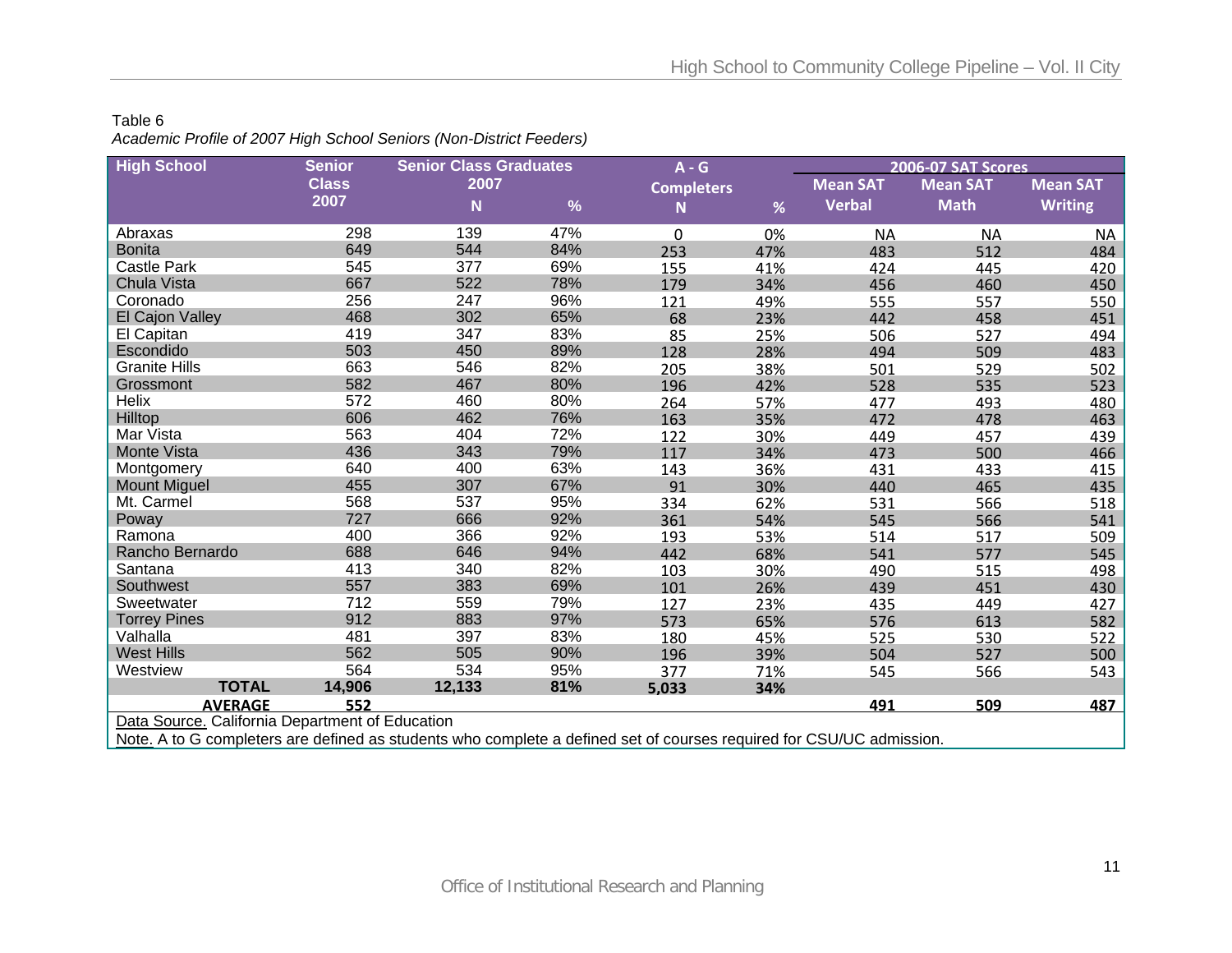## Chapter 2 : Entering the Community College Pipeline

This chapter consists of two sections that describe the enrollment patterns and demographic characteristics of the high school to community college pipeline students. In particular, Section 2.1 shows the high school enrollment rates disaggregated by direct and delayed entry, while Section 2.2 examines demographic characteristics (gender, ethnicity, first-generation college student status).

## Section 2.1 City College Enrollees – Direct and Delayed Entry

City College Enrollees: District Feeder High Schools

- •Approximately 16% of the 2007 district feeder high school graduates directly entered City College in fall 2007 (see Table 7).
- The percentage of City College fall 2007 direct entry enrollees from the 2007 graduating high school senior classes of the district feeders ranged from 7% (Scripps Ranch High School) to 29% (Hoover High School and San Diego High School) (see Table 7).
- On average, from 2003 to 2007 the percent change in the number of City College direct entry enrollees from district feeder high schools was 66% (see Table 7).
- Although the graduating senior class sizes decreased slightly over the five-year period, the number of high school graduates enrolling at City College, as well as the percent capture rate, increased slightly yet steadily over the five years (see Table 9 and Figures 2 and 3). Percent capture rate is the proportion of high school graduates enrolling at City College.
- Approximately 4% of the district feeder high school graduates who enrolled at City College in fall 2007 were delayed entry students (see Table 9).
- •

City College Enrollees: Non-District Feeder High Schools

- •Approximately 6% of the 2007 non-district feeder high school graduates directly entered City College in fall 2007 (see Table 8).
- The percentage of City College fall 2007 direct entry enrollees from the 2007 graduating high school senior classes of the nondistrict feeders ranged from 1% (several high schools) to 14% (Coronado and Montgomery High Schools) (see Table 8).
- On average, from 2003 to 2007 the percent change in the number of City College direct entry enrollees from non-district feeder high schools was 132% (Table 8).
- The number of high school graduates enrolling at City College, as well as the percent capture rate, increased slightly yet steadily over the five years (see Table 10 and Figures 4 and 5). Percent capture rate is the proportion of high school graduates enrolling at City College.
- Approximately 5% of the non-district feeder high school graduates who enrolled at City College in fall 2007 were delayed entry students (see Table 10).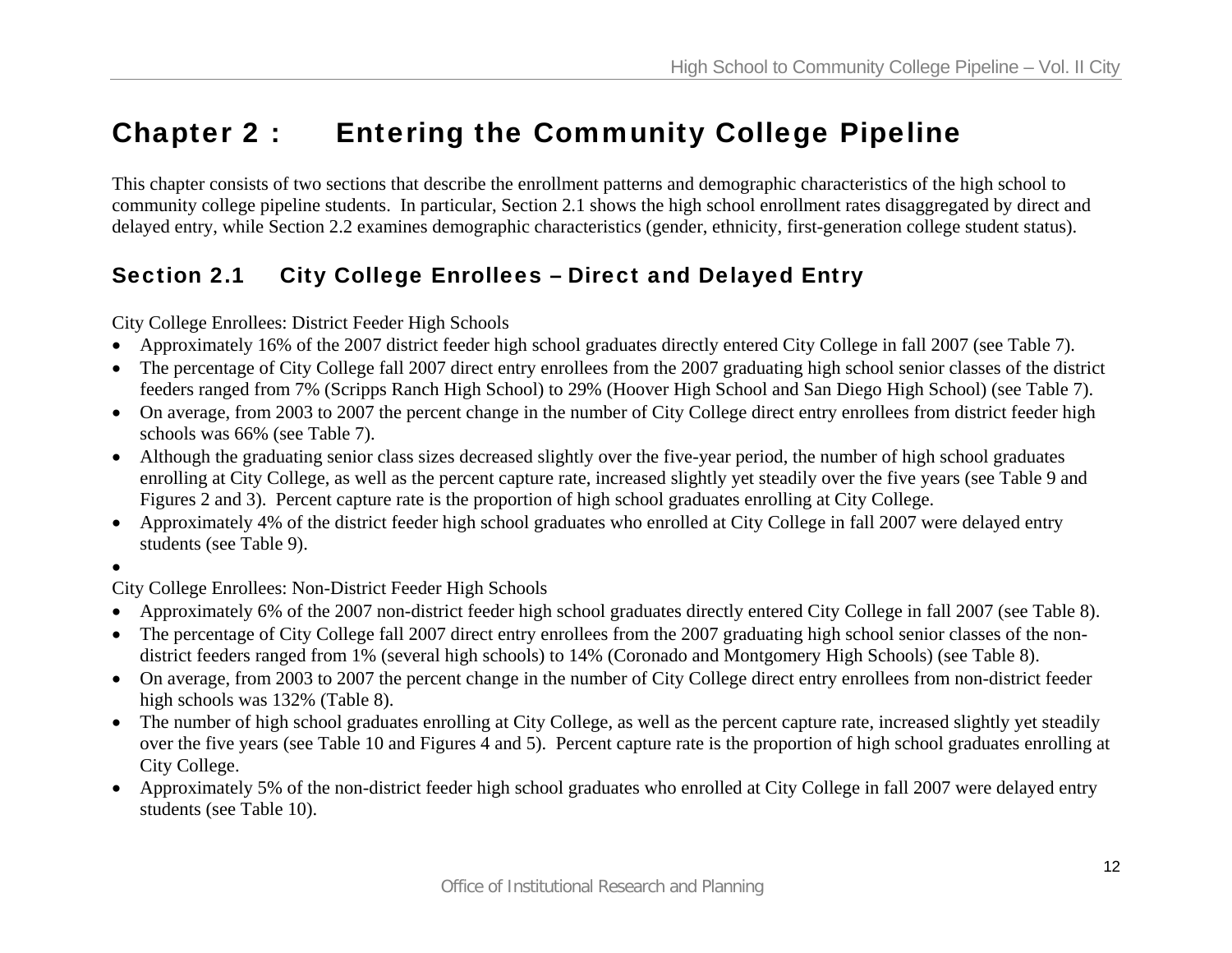#### Table 7 *City Enrollees - Direct Entry (District Feeders)*

|                    |                    | <b>FALL 03</b>                 |                             |                    | <b>FALL 04</b>          |                             |                    | <b>FALL 05</b>          |                                |                    | <b>FALL 06</b>          |                                |                    | <b>FALL 07</b>                 |                                |                    | 2003 to 2007 %<br><b>Change</b> |
|--------------------|--------------------|--------------------------------|-----------------------------|--------------------|-------------------------|-----------------------------|--------------------|-------------------------|--------------------------------|--------------------|-------------------------|--------------------------------|--------------------|--------------------------------|--------------------------------|--------------------|---------------------------------|
|                    | <b>HS</b><br>Grads | <b>Direct</b><br>Entrants<br>N | <b>Direct</b><br>Entry<br>% | <b>HS</b><br>Grads | Direct<br>Entrants<br>N | <b>Direct</b><br>Entry<br>% | <b>HS</b><br>Grads | Direct<br>Entrants<br>N | <b>Direct</b><br>Entry<br>$\%$ | <b>HS</b><br>Grads | Direct<br>Entrants<br>Ν | <b>Direct</b><br>Entry<br>$\%$ | <b>HS</b><br>Grads | <b>Direct</b><br>Entrants<br>N | <b>Direct</b><br>Entry<br>$\%$ | <b>HS</b><br>Grads | <b>Direct</b><br>Entrants<br>%  |
| Clairemont         | 226                | 12                             | 5%                          | 236                | 29                      | 12%                         | 254                | 24                      | 9%                             | 226                | 34                      | 15%                            | 249                | 52                             | 21%                            | 10%                | 333%                            |
| Crawford           | 267                | 39                             | 15%                         | 266                | 49                      | 18%                         | 259                | 46                      | 18%                            | 213                | 62                      | 29%                            | 217                | 57                             | 26%                            | $-19%$             | 46%                             |
| Garfield           | 168                | 51                             | 30%                         | 174                | 40                      | 23%                         | 187                | 33                      | 18%                            | 169                | 49                      | 29%                            | 172                | 48                             | 28%                            | 2%                 | $-6%$                           |
| Gompers            | 88                 | 13                             | 15%                         | 106                | 15                      | 14%                         | 105                | 20                      | 19%                            | 101                | 22                      | 22%                            | 117                | 31                             | 26%                            | 33%                | 138%                            |
| Henry              | 422                | 13                             | 3%                          | 407                | 17                      | 4%                          | 448                | 33                      | 7%                             | 443                | 25                      | 6%                             | 444                | 38                             | 9%                             | 5%                 | 192%                            |
| Hoover             | 269                | 67                             | 25%                         | 262                | 64                      | 24%                         | 306                | 81                      | 26%                            | 276                | 72                      | 26%                            | 285                | 84                             | 29%                            | 6%                 | 25%                             |
| Kearny             | 298                | 23                             | 8%                          | 285                | 25                      | 9%                          | 290                | 25                      | 9%                             | 251                | 23                      | 9%                             | 264                | 34                             | 13%                            | $-11%$             | 48%                             |
| La Jolla           | 364                | 13                             | 4%                          | 381                | 22                      | 6%                          | 349                | 18                      | 5%                             | 371                | 25                      | 7%                             | 358                | 32                             | 9%                             | $-2%$              | 146%                            |
| Madison            | 267                | 12                             | 4%                          | 235                | 22                      | 9%                          | 255                | 19                      | 7%                             | 247                | 20                      | 8%                             | 239                | 29                             | 12%                            | $-10%$             | 142%                            |
| Mark Twain         | 77                 | -1                             | 1%                          | 59                 | $\mathbf 0$             | 0%                          | 88                 | 2                       | 2%                             | 96                 | $\mathbf 0$             | 0%                             | 44                 | 8                              | 18%                            | $-43%$             | 700%                            |
| Mira Mesa          | 585                | 23                             | 4%                          | 511                | 13                      | 3%                          | 538                | 22                      | 4%                             | 510                | 42                      | 8%                             | 519                | 43                             | 8%                             | $-11%$             | 87%                             |
| <b>Mission Bay</b> | 299                | 24                             | 8%                          | 304                | 24                      | 8%                          | 281                | 34                      | 12%                            | 249                | 52                      | 21%                            | 261                | 44                             | 17%                            | $-13%$             | 83%                             |
| Morse              | 585                | 50                             | 9%                          | 607                | 68                      | 11%                         | 609                | 73                      | 12%                            | 548                | 74                      | 14%                            | 453                | 78                             | 17%                            | $-23%$             | 56%                             |
| Point Loma         | 377                | 37                             | 10%                         | 364                | 39                      | 11%                         | 396                | 61                      | 15%                            | 326                | 58                      | 18%                            | 309                | 47                             | 15%                            | $-18%$             | 27%                             |
| San Diego          | 439                | 106                            | 24%                         | 423                | 109                     | 26%                         | 437                | 106                     | 24%                            | 382                | 120                     | 31%                            | 411                | 121                            | 29%                            | $-6%$              | 14%                             |
| Scripps Ranch      | 437                | 9                              | 2%                          | 459                | 15                      | 3%                          | 453                | 21                      | 5%                             | 483                | 33                      | 7%                             | 483                | 36                             | 7%                             | 11%                | 300%                            |
| SDC&PA             | 177                | 17                             | 10%                         | 170                | 13                      | 8%                          | 163                | 27                      | 17%                            | 179                | 18                      | 10%                            | 174                | 26                             | 15%                            | $-2%$              | 53%                             |
| Serra              | 352                | 24                             | 7%                          | 340                | 31                      | 9%                          | 319                | 25                      | 8%                             | 329                | 39                      | 12%                            | 360                | 58                             | 16%                            | 2%                 | 142%                            |
| University City    | 319                | 13                             | 4%                          | 410                | 23                      | 6%                          | 407                | 26                      | 6%                             | 395                | 50                      | 13%                            | 387                | 44                             | 11%                            | 21%                | 238%                            |
| <b>Total</b>       | 6,016              | 547                            | 9%                          | 5,999              | 618                     | 10%                         | 6,144              | 696                     | 11%                            | 5,794              | 818                     | 14%                            | 5,746              | 910                            | 16%                            | $-4%$              | 66%                             |

Data Sources: High School Graduate Data- California Department of Education (CDE) and Enrollment Data- SDCCD Information Systems

Note. The CDE did not provide Garfield graduate counts for 2004 and 2007. The 2004 Garfield graduate count was estimated by taking the mean of the Garfield graduate counts for 2003-2007, and the 2007 graduate count was provided by the Garfield High School Registrar's Office.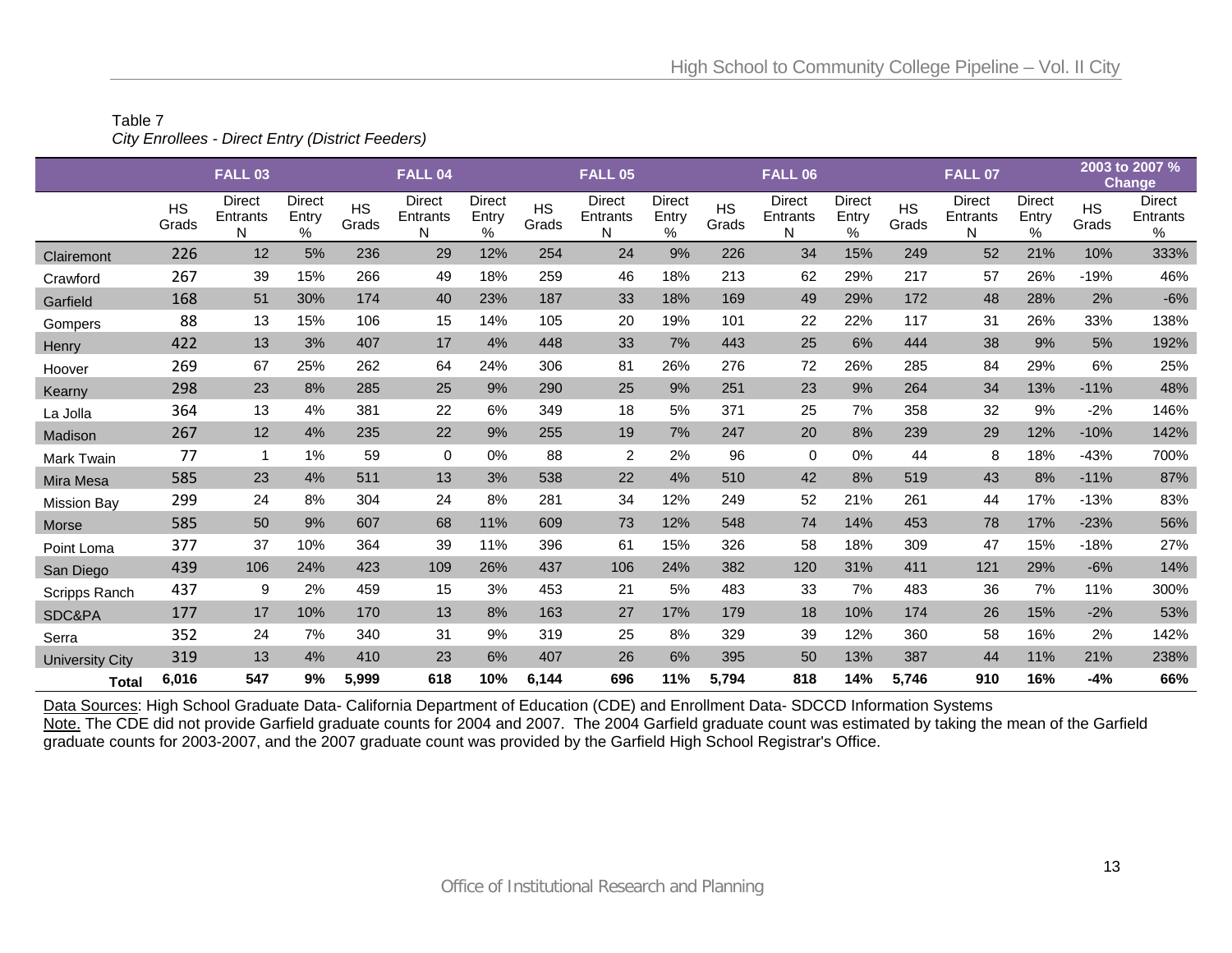#### Table 8 *City Enrollees - Direct Entry (Non-District Feeders)*

|                      |                    | <b>FALL 03</b>          |                             |                    | FALL <sub>04</sub>      |                                |                    | <b>FALL 05</b>           |                                |                    | <b>FALL 06</b>                 |                                |                    | <b>FALL 07</b>                 |                         |                          | 2003 to 2007 %<br><b>Change</b> |
|----------------------|--------------------|-------------------------|-----------------------------|--------------------|-------------------------|--------------------------------|--------------------|--------------------------|--------------------------------|--------------------|--------------------------------|--------------------------------|--------------------|--------------------------------|-------------------------|--------------------------|---------------------------------|
|                      | <b>HS</b><br>Grads | Direct<br>Entrants<br>N | <b>Direct</b><br>Entry<br>% | <b>HS</b><br>Grads | Direct<br>Entrants<br>N | <b>Direct</b><br>Entry<br>$\%$ | <b>HS</b><br>Grads | Direct<br>Entrants<br>N  | <b>Direct</b><br>Entry<br>$\%$ | <b>HS</b><br>Grads | <b>Direct</b><br>Entrants<br>N | <b>Direct</b><br>Entry<br>$\%$ | <b>HS</b><br>Grads | <b>Direct</b><br>Entrants<br>N | Direct<br>Entry<br>$\%$ | <b>HS</b><br>Grads       | Direct<br>Entrants<br>N         |
| Abraxas              | 66                 | $\Omega$                | 0%                          | 97                 | $\mathbf 1$             | 1%                             | 97                 | $\Omega$                 | 0%                             | 77                 | $\Omega$                       | 0%                             | 139                | $\mathbf{1}$                   | 1%                      | 111%                     |                                 |
| <b>Bonita</b>        | 615                | 8                       | 1%                          | 632                | 19                      | 3%                             | 598                | 19                       | 3%                             | 610                | 39                             | 6%                             | 544                | 44                             | 8%                      | $-12%$                   | 450%                            |
| <b>Castle Park</b>   | 414                | 14                      | 3%                          | 384                | 16                      | 4%                             | 411                | 22                       | 5%                             | 394                | 39                             | 10%                            | 377                | 43                             | 11%                     | $-9%$                    | 207%                            |
| Chula Vista          | 556                | 30                      | 5%                          | 519                | 46                      | 9%                             | 483                | 35                       | 7%                             | 462                | 63                             | 14%                            | 522                | 65                             | 12%                     | $-6%$                    | 117%                            |
| Coronado             | 212                | 19                      | 9%                          | 244                | 22                      | 9%                             | 217                | 21                       | 10%                            | 218                | 19                             | 9%                             | 247                | 34                             | 14%                     | 17%                      | 79%                             |
| El Cajon Valley      | 302                | 4                       | 1%                          | 312                | 8                       | 3%                             | 365                | 8                        | 2%                             | 334                | 9                              | 3%                             | 302                | 13                             | 4%                      | 0%                       | 225%                            |
| El Capitan           | 385                | $\overline{\mathbf{1}}$ | 0%                          | 394                | 3                       | 1%                             | 338                | 3                        | 1%                             | 367                | 11                             | 3%                             | 347                | 10                             | 3%                      | $-10%$                   | 900%                            |
| Escondido            | 368                | 6                       | 2%                          | 396                | 5                       | 1%                             | 405                | $\overline{2}$           | 0%                             | 474                | 4                              | 1%                             | 450                | 9                              | 2%                      | 22%                      | 50%                             |
| <b>Granite Hills</b> | 614                | 9                       | 1%                          | 458                | 5                       | 1%                             | 521                | 15                       | 3%                             | 567                | 33                             | 6%                             | 546                | 22                             | 4%                      | $-11%$                   | 144%                            |
| Grossmont            | 413                | $\overline{7}$          | 2%                          | 428                | 10                      | 2%                             | 459                | 8                        | 2%                             | 401                | 21                             | 5%                             | 467                | 19                             | 4%                      | 13%                      | 171%                            |
| <b>Helix</b>         | 415                | 18                      | 4%                          | 444                | 22                      | 5%                             | 412                | 28                       | 7%                             | 413                | 38                             | 9%                             | 460                | 48                             | 10%                     | 11%                      | 167%                            |
| Hilltop              | 470                | 15                      | 3%                          | 479                | 10                      | 2%                             | 501                | 18                       | 4%                             | 431                | 28                             | 6%                             | 462                | 45                             | 10%                     | $-2%$                    | 200%                            |
| Mar Vista            | 473                | 24                      | 5%                          | 489                | 31                      | 6%                             | 491                | 31                       | 6%                             | 421                | 30                             | 7%                             | 404                | 44                             | 11%                     | $-15%$                   | 83%                             |
| Monte Vista          | 399                | $\overline{7}$          | 2%                          | 340                | 13                      | 4%                             | 383                | 11                       | 3%                             | 333                | 14                             | 4%                             | 343                | 24                             | 7%                      | $-14%$                   | 243%                            |
| Montgomery           | 542                | 26                      | 5%                          | 532                | 34                      | 6%                             | 611                | 58                       | 9%                             | 402                | 46                             | 11%                            | 400                | 54                             | 14%                     | $-26%$                   | 108%                            |
| <b>Mount Miguel</b>  | 407                | 13                      | 3%                          | 272                | 15                      | 6%                             | 337                | 19                       | 6%                             | 326                | 23                             | 7%                             | 307                | 23                             | 7%                      | $-25%$                   | 77%                             |
| Mt. Carmel           | 779                | 6                       | 1%                          | 788                | 12                      | 2%                             | 524                | 5                        | 1%                             | 429                | 5                              | 1%                             | 537                | $\overline{2}$                 | 0%                      | $-31%$                   | $-67%$                          |
| Poway                | 639                | 3                       | 0%                          | 654                | $\overline{7}$          | 1%                             | 628                | 6                        | 1%                             | 636                | 11                             | 2%                             | 666                | 6                              | 1%                      | 4%                       | 100%                            |
| Ramona               | 375                | 2                       | 1%                          | 436                | 5                       | 1%                             | 423                | 6                        | 1%                             | 375                | $\overline{1}$                 | 0%                             | 366                | $\overline{2}$                 | 1%                      | $-2%$                    | $0\%$                           |
| Rancho Bernardo      | 701                | 9                       | 1%                          | 749                | 14                      | 2%                             | 671                | 6                        | 1%                             | 690                | 11                             | 2%                             | 646                | 9                              | 1%                      | $-8%$                    | 0%                              |
| Santana              | 373                | $\overline{4}$          | 1%                          | 366                | $\overline{2}$          | 1%                             | 337                | $\overline{7}$           | 2%                             | 297                | 5                              | 2%                             | 340                | 9                              | 3%                      | $-9%$                    | 125%                            |
| Southwest            | 470                | 21                      | 4%                          | 474                | 26                      | 5%                             | 500                | 34                       | 7%                             | 342                | 33                             | 10%                            | 383                | 31                             | 8%                      | $-19%$                   | 48%                             |
| Sweetwater           | 648                | 33                      | 5%                          | 604                | 32                      | 5%                             | 567                | 36                       | 6%                             | 502                | 54                             | 11%                            | 559                | 78                             | 14%                     | $-14%$                   | 136%                            |
| <b>Torrey Pines</b>  | 675                | 5                       | 1%                          | 749                | 5                       | 1%                             | 772                | 6                        | 1%                             | 784                | 3                              | 0%                             | 883                | 10                             | 1%                      | 31%                      | 100%                            |
| Valhalla             | 564                | 6                       | 1%                          | 326                | 8                       | 2%                             | 397                | 17                       | 4%                             | 356                | 21                             | 6%                             | 397                | 13                             | 3%                      | $-30%$                   | 117%                            |
| <b>West Hills</b>    | 478                | 3                       | 1%                          | 481                | $\overline{7}$          | 1%                             | 478                | 13                       | 3%                             | 446                | 13                             | 3%                             | 505                | 18                             | 4%                      | 6%                       | 500%                            |
| Westview             |                    |                         |                             |                    |                         |                                | 356                | $\overline{\mathcal{L}}$ | 1%                             | 526                | $\overline{7}$                 | 1%                             | 534                | $\overline{4}$                 | 1%                      | $\overline{\phantom{a}}$ |                                 |
| Total                | 12,353             | 293                     | 2%                          | 12,047             | 378                     | 3%                             | 12,282             | 438                      | 4%                             | 11,613             | 581                            | 5%                             | 12,133             | 680                            | 6%                      | $-2%$                    | 132%                            |

Data Sources: High School Graduate Data- California Department of Education (CDE) and Enrollment Data- SDCCD Information Systems Note. Data are unavailable for the following high schools: Horizon, Marian Catholic, Our Lady of Peace, St. Augustine, and USD.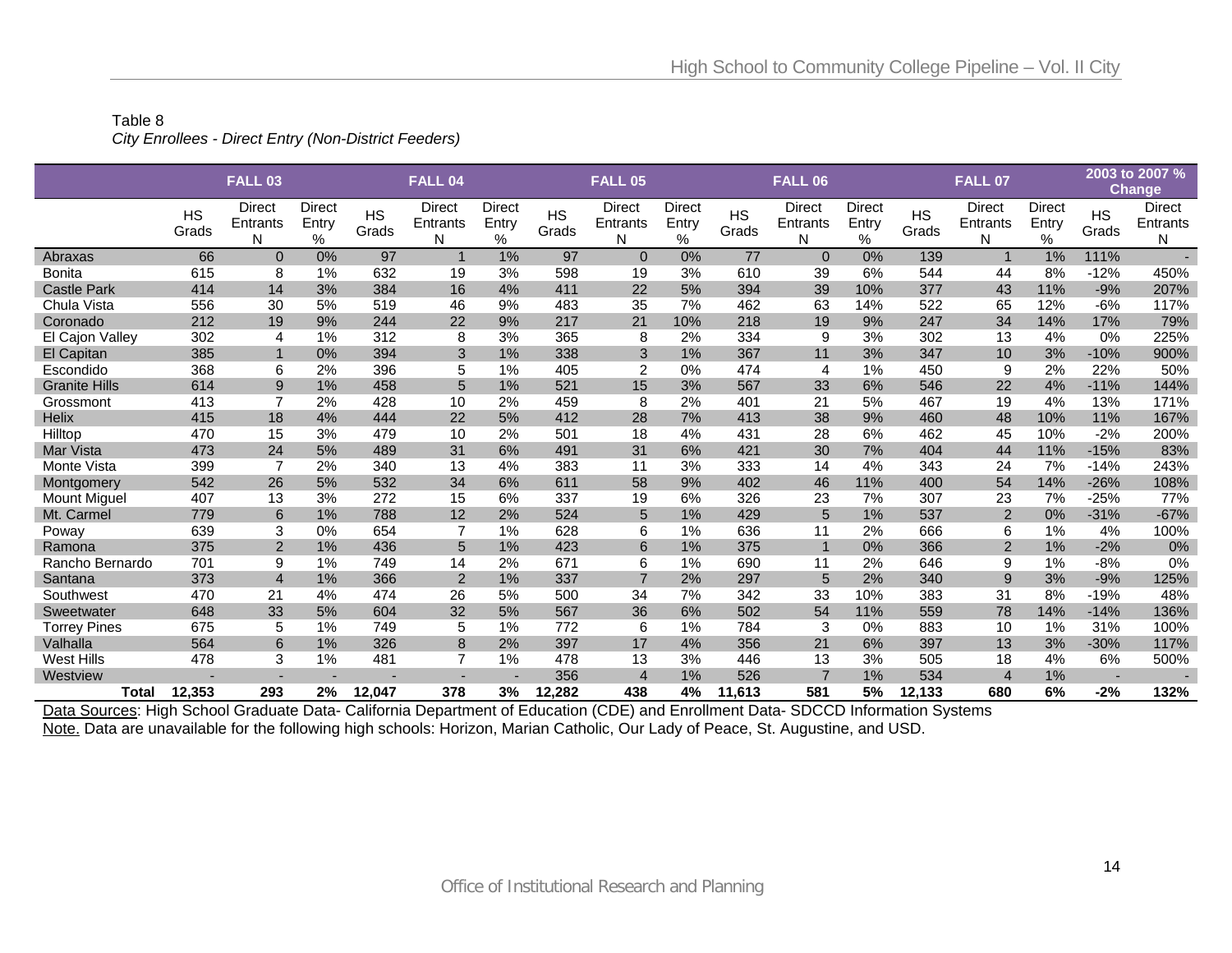#### Table 9 *C ity Enrollees - D Direct and Delaye d Entry (District F Feeders)*

| <b>City Term</b>   | <b>FALL 03</b> |         | <b>FALL 04</b> |         | <b>FALL 05</b> |         | <b>FALL 06</b> |         | <b>FALL 07</b> |         |
|--------------------|----------------|---------|----------------|---------|----------------|---------|----------------|---------|----------------|---------|
| Graduation<br>Year | # of<br>Grads  | Percent | # of<br>Grads  | Percent | # of<br>Grads  | Percent | # of<br>Grads  | Percent | # of<br>Grads  | Percent |
| 2000               | 9              | 2%      |                |         |                |         |                |         |                |         |
| 2001               | 12             | 2%      | 2              | 0%      |                |         |                |         |                |         |
| 2002               | 25             | 4%      | 11             | 2%      |                | 0%      |                |         |                |         |
| 2003               | 547            | 92%     | 26             | 4%      | 5              | 1%      | 3              | 0%      |                |         |
| 2004               |                |         | 618            | 94%     | 22             | 3%      | 10             | 1%      | 2              | 0%      |
| 2005               |                |         |                |         | 696            | 96%     | 29             | 4%      | 14             | $1\%$   |
| 2006               |                |         |                |         |                |         | 818            | 95%     | 25             | 3%      |
| 2007               |                |         |                |         |                |         |                |         | 910            | 96%     |
| <b>TOTAL</b>       | 593            | 100%    | 657            | 100%    | 724            | 100%    | 860            | 100%    | 951            | 100%    |

Data Source. SDCCD Information Systems



Figure 2. *City enrollees – 5-years of direct and delayed (District F Feeders).* 

Data Source for Figures 2 and 3. SDCCD Information Systems



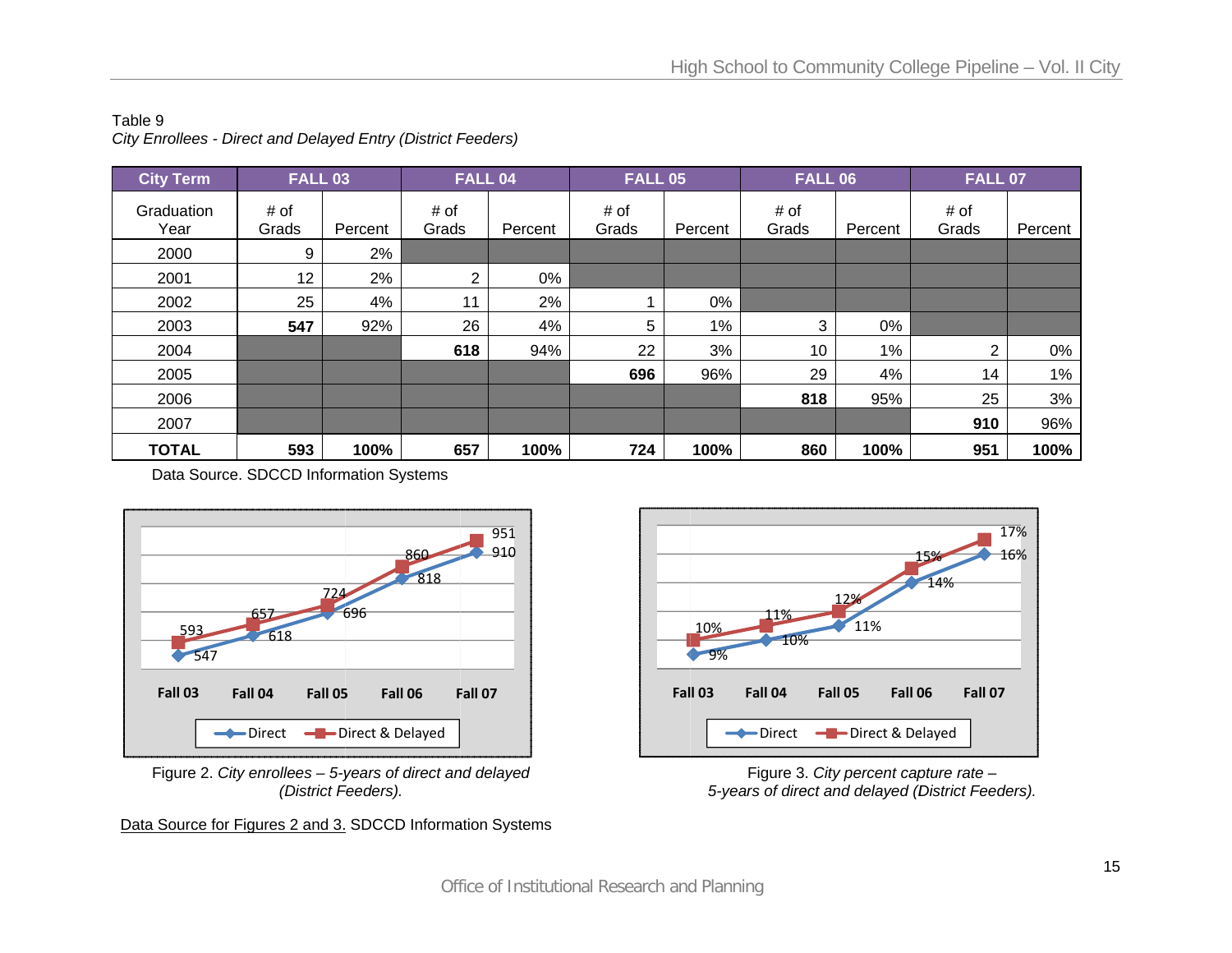| <b>City Term</b>   | <b>FALL 03</b> |         | <b>FALL 04</b> |         | <b>FALL 05</b> |         | <b>FALL 06</b> |         | <b>FALL 07</b> |         |
|--------------------|----------------|---------|----------------|---------|----------------|---------|----------------|---------|----------------|---------|
| Graduation<br>Year | # of<br>Grads  | Percent | # of<br>Grads  | Percent | # of<br>Grads  | Percent | # of<br>Grads  | Percent | # of<br>Grads  | Percent |
| 2000               |                | 2%      |                |         |                |         |                |         |                |         |
| 2001               | 10             | 3%      | 10             | 2%      |                |         |                |         |                |         |
| 2002               | 26             | 8%      | 11             | 3%      | 3              | 1%      |                |         |                |         |
| 2003               | 293            | 87%     | 23             | 5%      | 15             | 3%      | 8              | 1%      |                |         |
| 2004               |                |         | 378            | 90%     | 17             | 3%      | 16             | 2%      | 5              | $1\%$   |
| 2005               |                |         |                |         | 438            | 93%     | 42             | 7%      | 7              | $1\%$   |
| 2006               |                |         |                |         |                |         | 581            | 90%     | 26             | 3%      |
| 2007               |                |         |                |         |                |         |                |         | 680            | 95%     |
| <b>TOTAL</b>       | 336            | 100%    | 422            | 100%    | 473            | 100%    | 647            | 100%    | 718            | 100%    |

Table 10 City Enrollees - Direct and Delayed Entry (Non-District Feeders)

Data Source. SDCCD Information Systems



*5-years of di direct and delayed d (Non-District Fe eeders).*  Figure 4. *City e enrollees –* 

Data Source for Figures 4 and 5. SDCCD Information Systems



 Fig gure 5. *City perce ent capture rate – – 5-years of d direct and delaye d (Non-District Fe eeders).*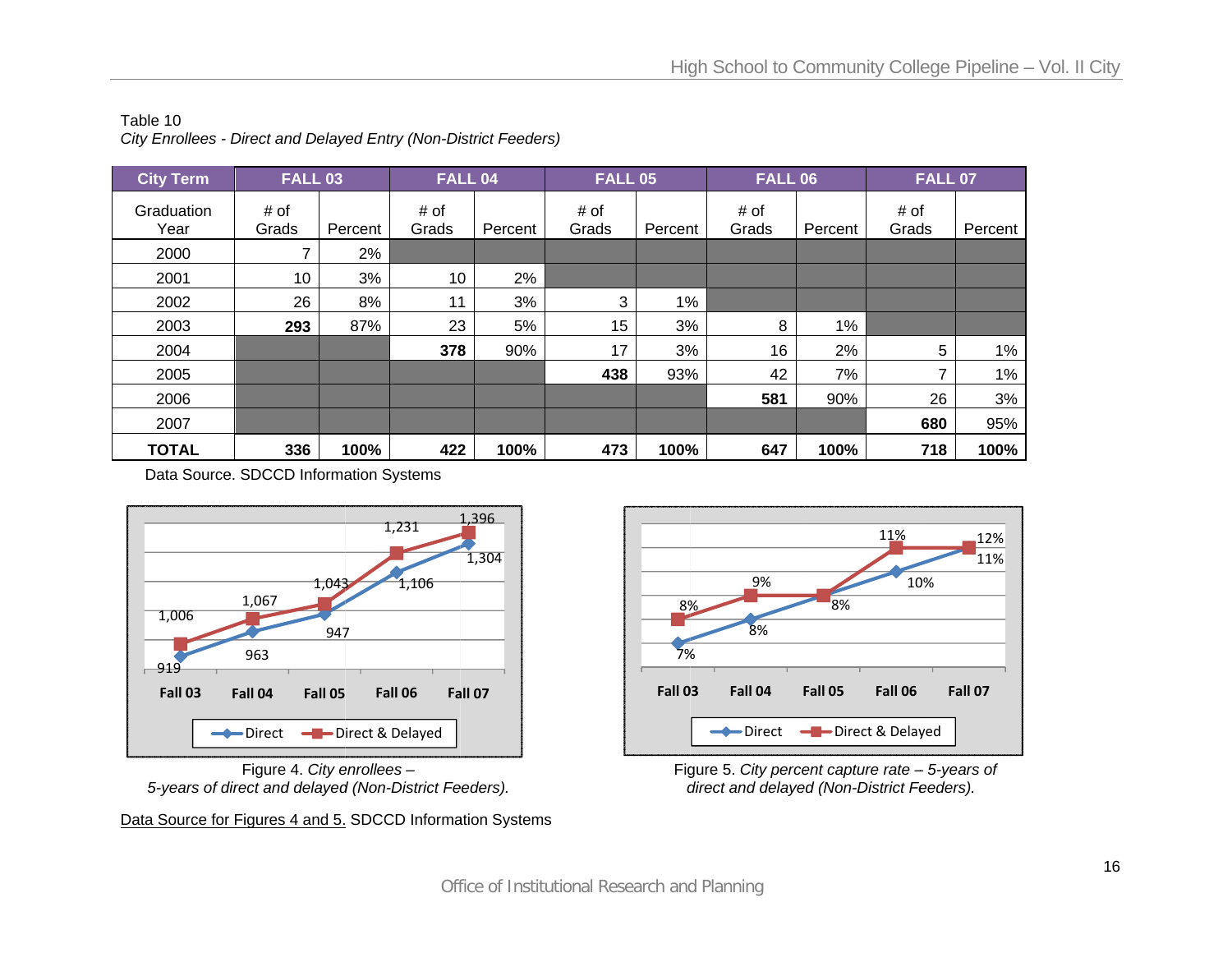## Section 2.2 Demographic Characteristics of Entering High School Graduates

This section provides data on the demographic characteristics of the high school graduates who enrolled at City College in fall 2007. Data reflect combined direct and delayed entry district feeder high school students only.

## GENDER:

• Of the combined direct and delayed entry district feeder high school graduates enrolled at City in fall 2007, 62% were female and 38% male (see Table 11).

## RACE/ETHNICITY:

- The racial/ethnic composition of the fall 2007 City cohort of combined direct and delayed entry district feeder high school graduates was: 46% Latino, 11% white, 13% Asian / Pacific Islander, 14% African American, 9% Filipino, and <1% American Indian. For the remainder, 2% were reported as other and 5% were unreported (see Table 11 and Figure 6). The racial/ethnic composition of the 2007 high school senior class was: 34% Latino, 30% white, 14% African American, 13% Asian / Pacific Islander, 9% Filipino, and <1% American Indian (see Table 3). A comparison of the two populations suggests that whites are under-represented, Latinos are over-represented, and American Indians, African Americans, Asian/Pacific Islanders, and Filipinos are proportionately represented at City College. (Please note that the former population comprises both direct and delayed entry students, which include the Classes of 2004 through 2007, whereas the senior class portrait examines only the Class of 2007. The two populations are comparable as only 5% of the former population consists of delayed entry students from the Classes of 2004 through 2006.).
- The percent of Latino students fluctuated slightly over the five fall terms, ranging from 45% in 2005 to 50% in 2006 (see Table 11).

## FIRST GENERATION COLLEGE STUDENT:

- In 2007, 44% of the combined direct and delayed district feeder high school graduates were first generation college students (see Table 11).
- The percent of first generation college students exhibited a decline from 2003 to 2005 and then leveled off (see Table 11).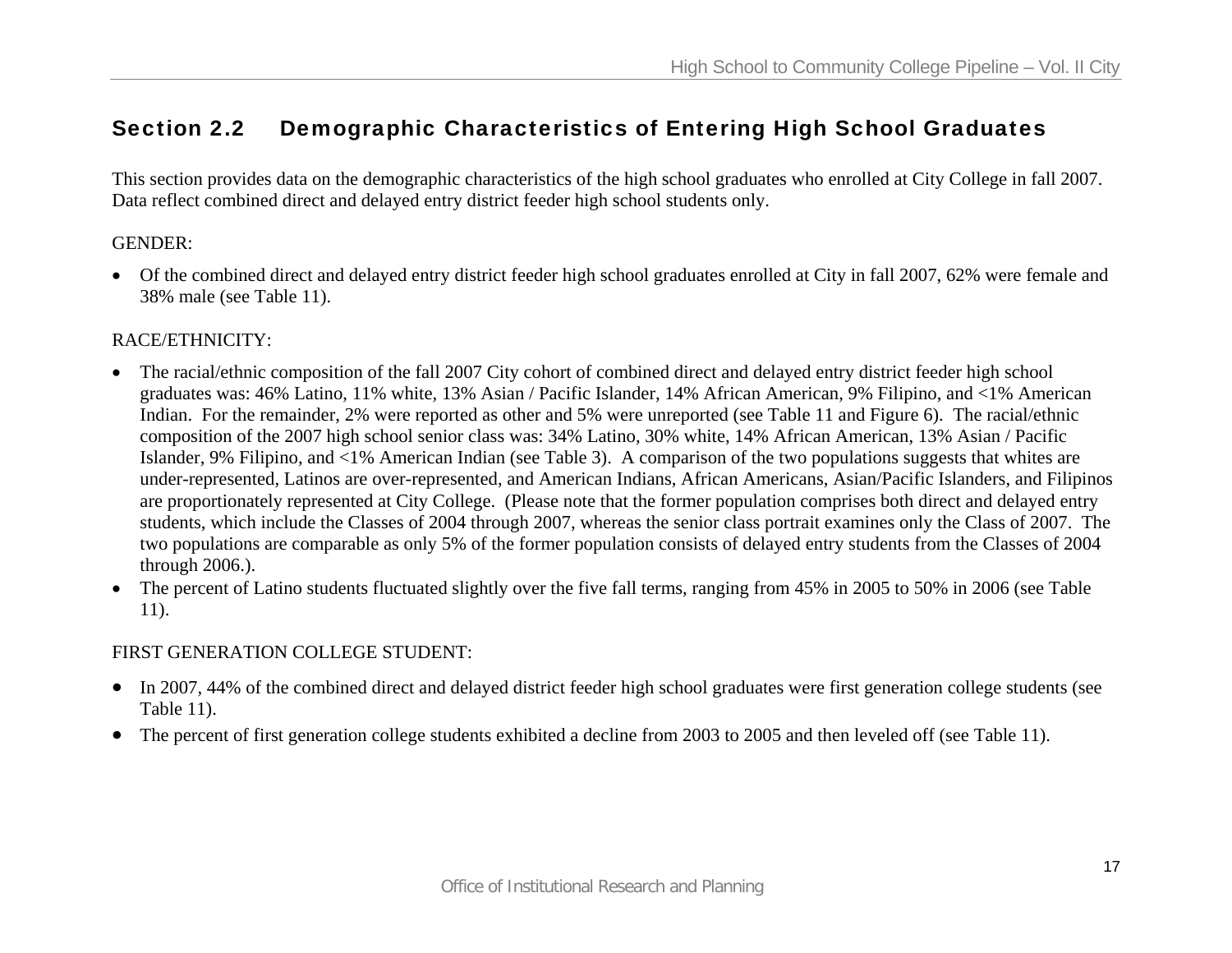#### Table 11 *Race/Ethnicity of City Direct and Delayed Entry High School Graduates (District Feeders)*

|                            | <b>FALL 03</b> | <b>FALL 04</b> | <b>FALL 05</b> | <b>FALL 06</b> | <b>FALL 07</b> |
|----------------------------|----------------|----------------|----------------|----------------|----------------|
| <b>Total N of Students</b> | 593            | 657            | 724            | 860            | 951            |
| <b>GENDER</b>              |                |                |                |                |                |
| Female                     | 62%            | 63%            | 63%            | 63%            | 62%            |
| Male                       | 38%            | 37%            | 37%            | 37%            | 38%            |
| Unreported                 | $< 1\%$        | 0%             | 0%             | 0%             | 0%             |
| <b>ETHNICITY</b>           |                |                |                |                |                |
| American Indian            | 1%             | $< 1\%$        | 1%             | 1%             | < 1%           |
| African American           | 12%            | 14%            | 13%            | 14%            | 14%            |
| Asian / Pacific Islander   | 11%            | 9%             | 12%            | 11%            | 13%            |
| Filipino                   | 7%             | 9%             | 10%            | 7%             | 9%             |
| Latino                     | 47%            | 47%            | 45%            | 50%            | 46%            |
| White                      | 10%            | 11%            | 13%            | 10%            | 11%            |
| Other                      | 9%             | 5%             | 3%             | 2%             | 2%             |
| Unreported                 | 3%             | 5%             | 3%             | 5%             | 5%             |
| <b>FIRST GENERATION</b>    |                |                |                |                |                |
| Not first generation       | 58%            | 59%            | 60%            | 56%            | 56%            |
| First generation           | 42%            | 41%            | 40%            | 44%            | 44%            |

Data Source. SDCCD Information Systems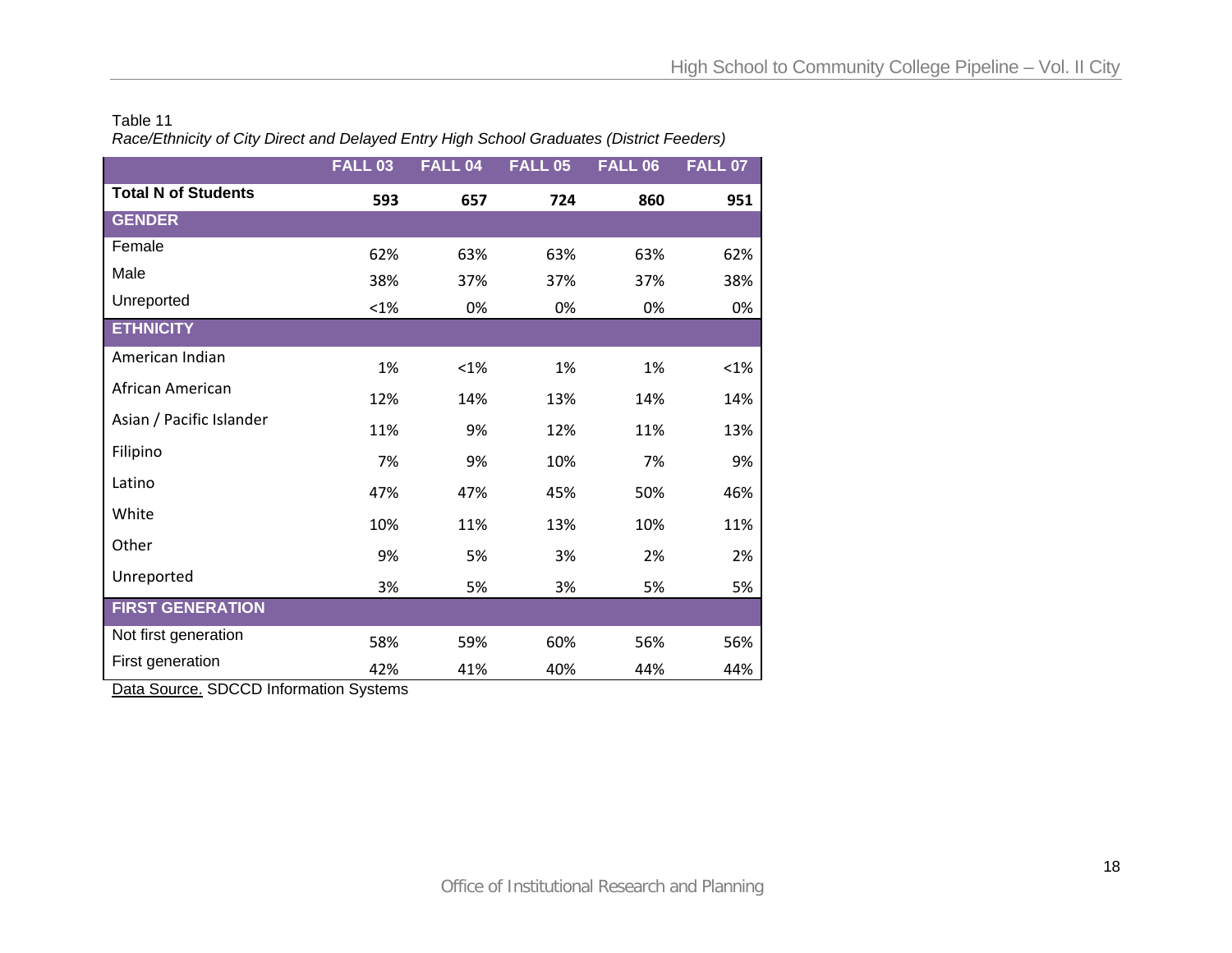

Figure 6. *Race/ethnicity of City direct and delayed entry high school graduates (District Feeders).*

## Data Source. SDCCD Information Systems

<u>Note.</u> Although excluded from the figure above, "Other" and "Unreported" ethnic groups are included in the total denominator.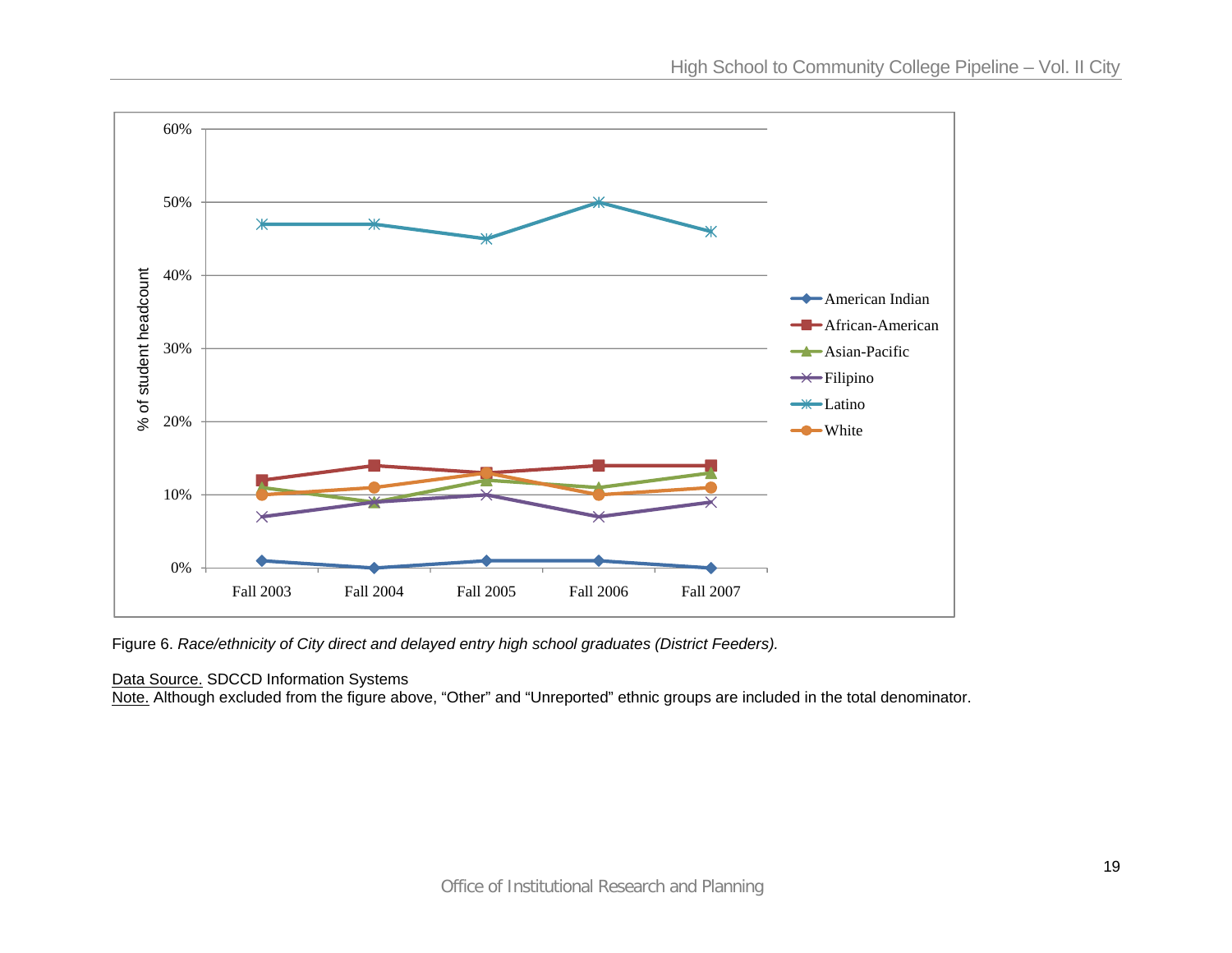# Chapter 3: College Placement

The assessment tests used in the district help determine which levels of English and math courses would offer students the greatest opportunities for learning, academic challenge, and success. Students are encouraged to take the assessment tests as they matriculate in the college. For the high school graduates who took an assessment test prior to their fall enrollment in the district, this section summarizes what levels of courses these students qualified to enroll in (i.e., transfer level, associate degree-level, basic skills) for reading, writing, and math courses. Although students can also obtain a placement level by successful completion of prerequisite courses, the data in this section reflect only students who qualified for a particular placement level based on the assessment test score*.* Course sequences in relation to placement scores are displayed for English in Figure 7 and math in Figure 8.

The data described in Sections 3.1 through 3.4 reflect combined direct and delayed entry district feeder high school graduates enrolled at City College in fall 2007. Data are provided for district feeder high schools only since the majority of non-district feeder high school students did not take placement tests during most terms.



Figure 7. *English course sequence relative to placement.* Figure 8. *Math course sequence relative to placement.*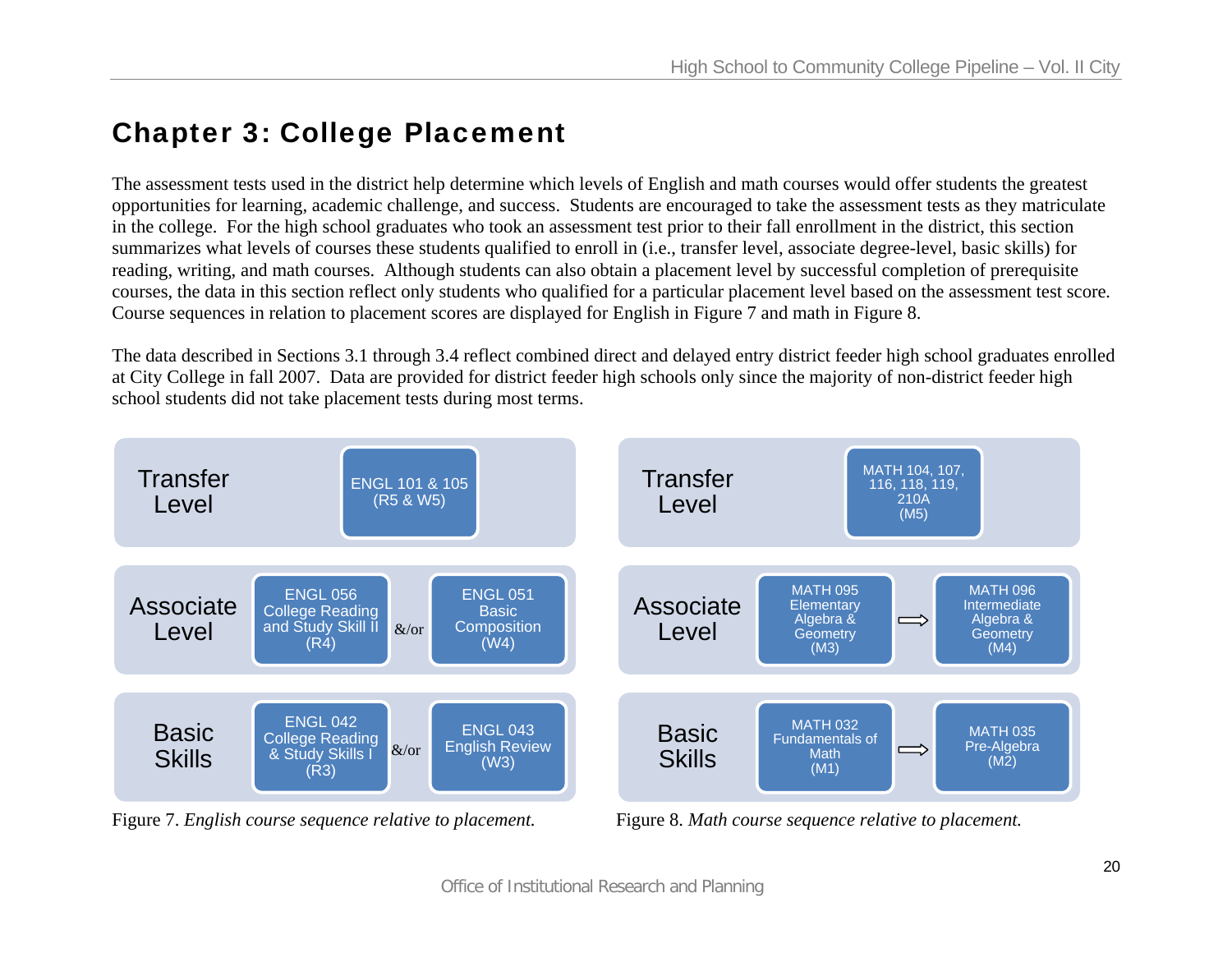## Section 3.1 Reading Placement Outcomes

- In fall 2007, of the combined direct and delayed entry students from district feeder high schools, approximately 51% did not take a placement test, 7% "Need Advising" which means that their test scores were very low and warranted a meeting with a counselor, 10% placed at Basic Skills (up from 3% in 2003), 15% placed at the Associate degree-level (down from 18% in 2003), and 17% placed at the Transfer level (down from 43% in 2003).
- Transfer level placements exhibited a dramatic decline from fall 2003 to fall 2005 and then leveled off.
- • The percentage of Associate degree-level placements varied within the range of 13% and 18% over the five-year period of 2003 to 2007.
- Although Basic Skills constitutes the smallest proportion of the three course placement levels, it has seen the most growth in terms of percent change over the five-year period of 2003 to 2007, increasing from 3% in 2003 to 10% in 2007. See Figure 9 for an illustration of the aforementioned points.



Figure 9. *City reading placement outcomes of combined direct and delayed entry students over a five-year period (District Feeders).*  Data Source. SDCCD Information Systems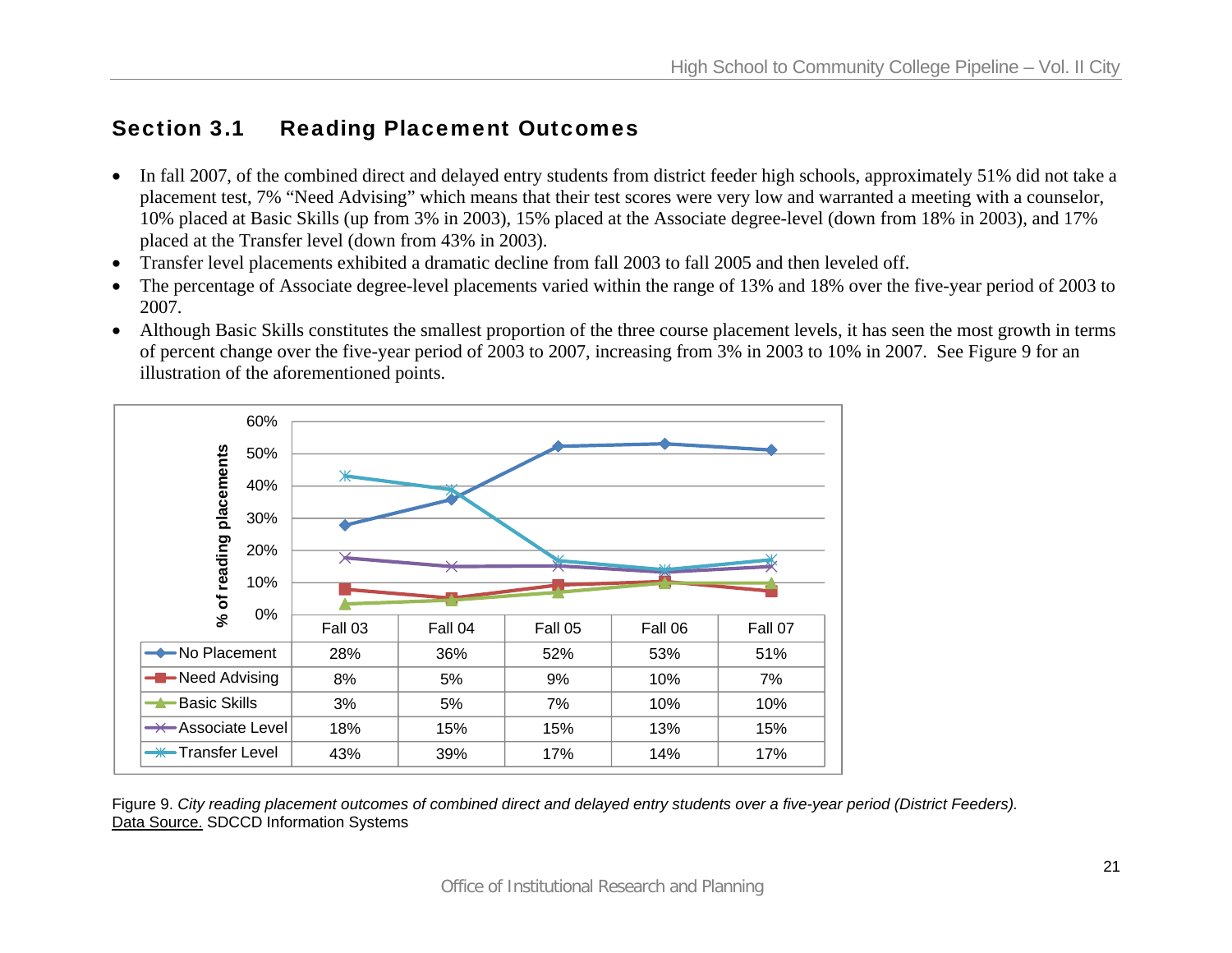## Section 3.2 Writing Placement Outcomes

- •Writing placement scores exhibited the same general trends seen in the Reading placement scores (see Figures 9 and 10).
- • In fall 2007, of the combined direct and delayed entry students from district feeder high schools, approximately 51% did not take a placement test, 8% "Needed Advising" which means that their test scores were very low and warranted a meeting with a counselor, 14% placed at Basic Skills (down from 15% in 2003), 20% placed at the Associate degree-level (down from 22% in 2003), and 17% placed at the Transfer level (down from 27% in 2003).
- $\bullet$ Transfer level placements exhibited a dramatic decline and then leveled off during the five-year period of 2003 to 2007.
- • The percentage of Associate degree-level placements varied slightly within the range of 19% and 23% over the five-year period of 2003 to 2007.
- Basic Skills constitutes the second smallest proportion of the three course placement levels. The percentage of Basic Skills placements exhibited a decline from Fall 2003 to Fall 2005 and then leveled off. See Figure 10 for an illustration of the aforementioned points.



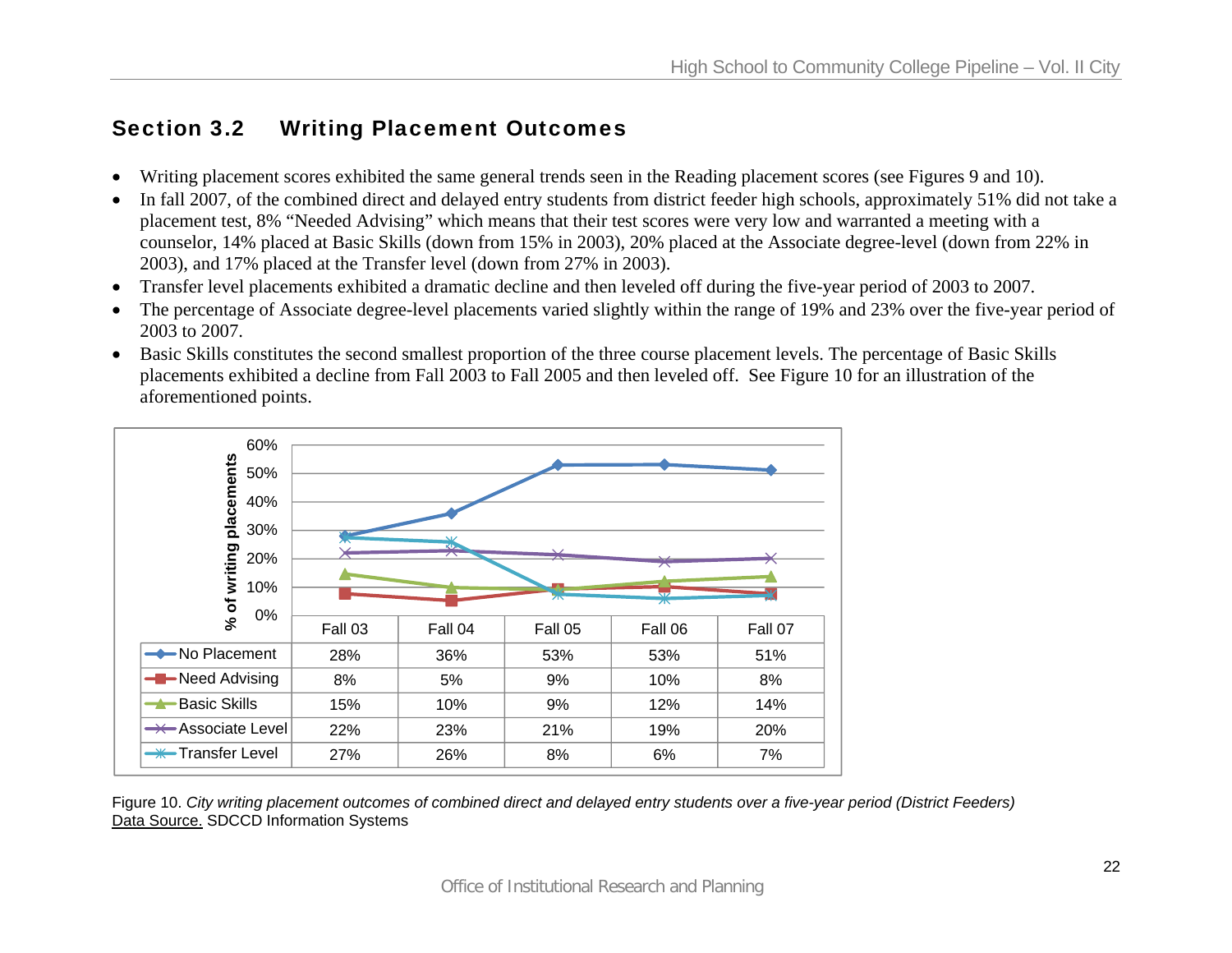## Section 3.3 Math Placement Outcomes

- In fall 2007, of the combined direct and delayed entry students from district feeder high schools, approximately 51% did not take a placement test, 2% needed to "Take Algebra Readiness Test", 28% placed at Basic Skills, 14% placed at the Associate degreelevel, and 5% placed at the Transfer level.
- Among the three placement levels, Transfer level placements consistently constituted the smallest proportion of placements during the five-year period of 2003 to 2007.
- The percentage of Associate degree-level placements decreased from 22% in fall 2003 and 2004 to 12% in fall 2005 and then leveled off thereafter.
- Over the five-year period of 2003 to 2007, Basic Skills grew to be the most prevalent of the math placement levels but the percentage of Basic Skills placements steadily decreased. See Figure 11 for an illustration of the aforementioned points.



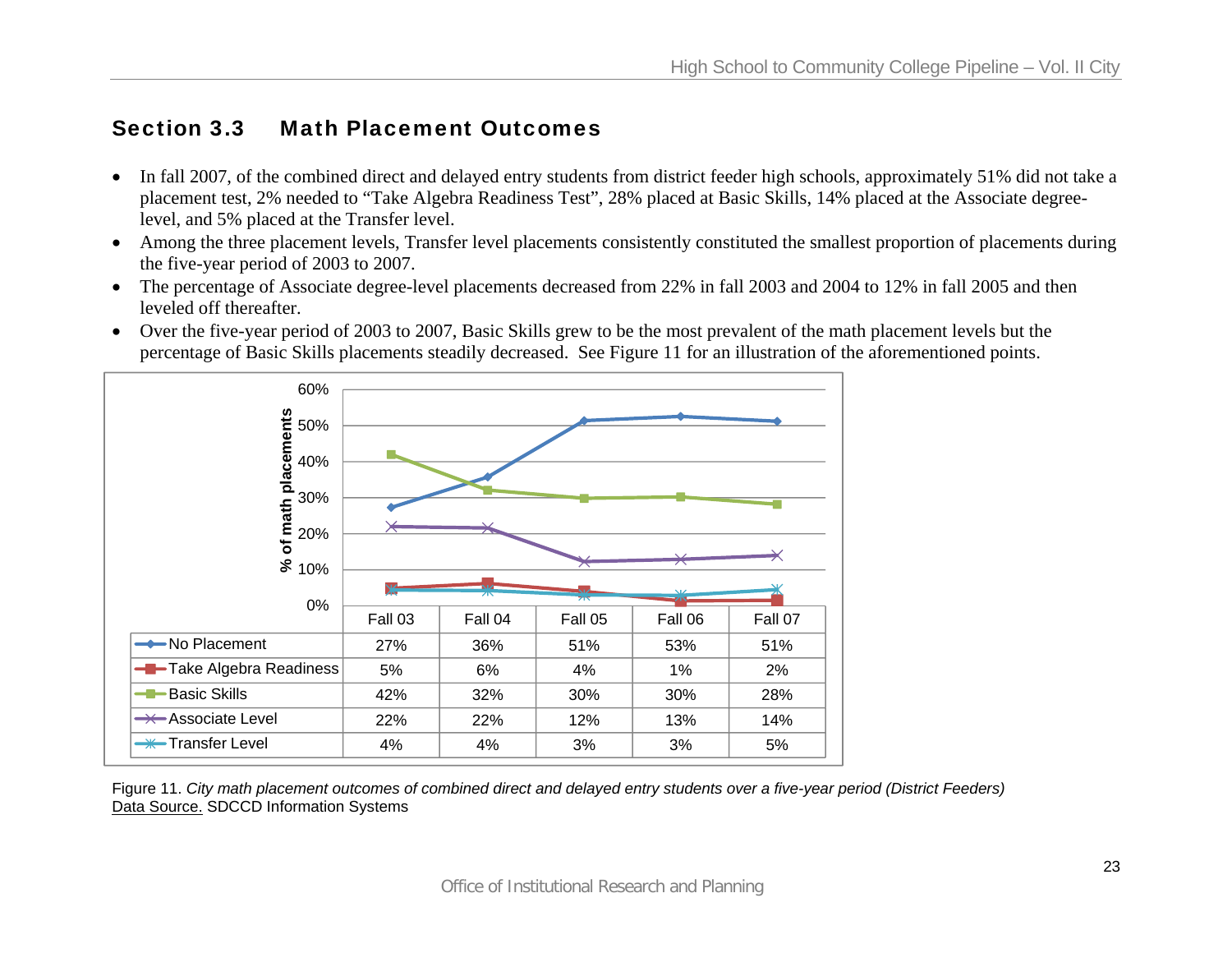# Chapter 4: First-Semester Outcomes

Chapter 4 describes how first-time students from the district feeder high schools performed during their first academic term. This chapter is divided into five sections: Setting the Context, Average Unit Completion, Retention, Successful Course Completion, and Course Outcomes.

## Section 4.1 Setting the Context

Valid enrollments include all course enrollments in which the grade notation is A, B, C, D, F, CR (Credit Received), NC (No Credit Received), I (Incomplete), W (Withdrawal), or RD (Report Delayed). Valid enrollments for combined direct and delayed entry district feeder high school students disaggregated by race/ethnicity are shown in Table 12 for fall 2003 to 2007.

- For combined direct and delayed district feeder high school students in 2007, the valid enrollments by ethnicity mirror the racial/ethnic composition of the student population (note the similarities between Tables 11 and 12 as well as Figures 6 and 12).
- Enrollments by Latino students climbed from 48% in 2003 to 52% in 2007 (see Figure 12).

| <b>Valid Enrollments</b> | <b>Fall 2003</b> |         | <b>Fall 2004</b> |         | <b>Fall 2005</b> |         | <b>Fall 2006</b> |         | <b>Fall 2007</b> |      |
|--------------------------|------------------|---------|------------------|---------|------------------|---------|------------------|---------|------------------|------|
|                          | N                | %       | N                | %       | N                | %       | N                | %       | N                | %    |
| American Indian          |                  | $\star$ | $\star$          | $\star$ | $\star$          | $\star$ | ÷                | $\star$ | $\star$          |      |
| African American         | 255              | 14%     | 322              | 17%     | 326              | 16%     | 380              | 16%     | 378              | 15%  |
| Asian / Pacific Islander | 175              | 9%      | 144              | 7%      | 213              | 10%     | 208              | 9%      | 248              | 10%  |
| Filipino                 | 105              | 6%      | 111              | 6%      | 138              | 7%      | 100              | 4%      | 157              | 6%   |
| Latino                   | 897              | 48%     | 973              | 50%     | 1,015            | 49%     | 1,284            | 54%     | 1,293            | 52%  |
| White                    | 191              | 10%     | 174              | 9%      | 231              | 11%     | 207              | 9%      | 224              | 9%   |
| Other                    | 197              | 10%     | 112              | 6%      | 60               | 3%      | 63               | 3%      | 57               | 2%   |
| Unreported               | 66               | 3%      | 94               | 5%      | 76               | 4%      | 94               | 4%      | 114              | 5%   |
| <b>Total</b>             | 1,886            | 100%    | 1,930            | 100%    | 2,059            | 100%    | 2,336            | 100%    | 2,471            | 100% |

## Table 12

*City Valid Enrollment by Race/Ethnicity – 5 Years of Combined Direct and Delayed Entry (District Feeders)* 

Data Source. SDCCD Information Systems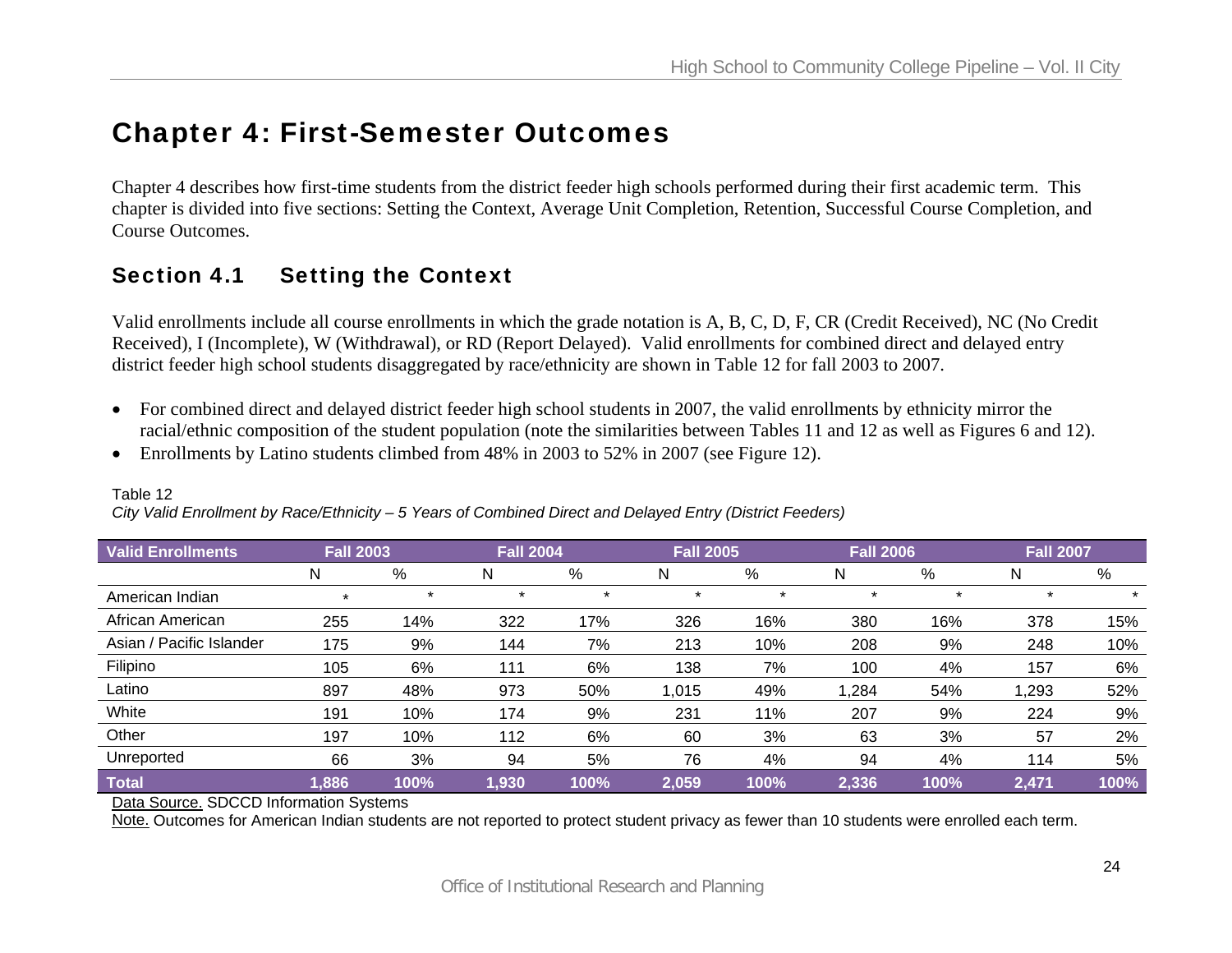

Figure 12. *City valid enrollment by race/ethnicity of combined direct and delayed entry students over a five-year period (District Feeders)*

#### Data Source. SDCCD Information Systems

Note 1. Although excluded from the figure above, "Other" and "Unreported" ethnic groups are included in the total denominator.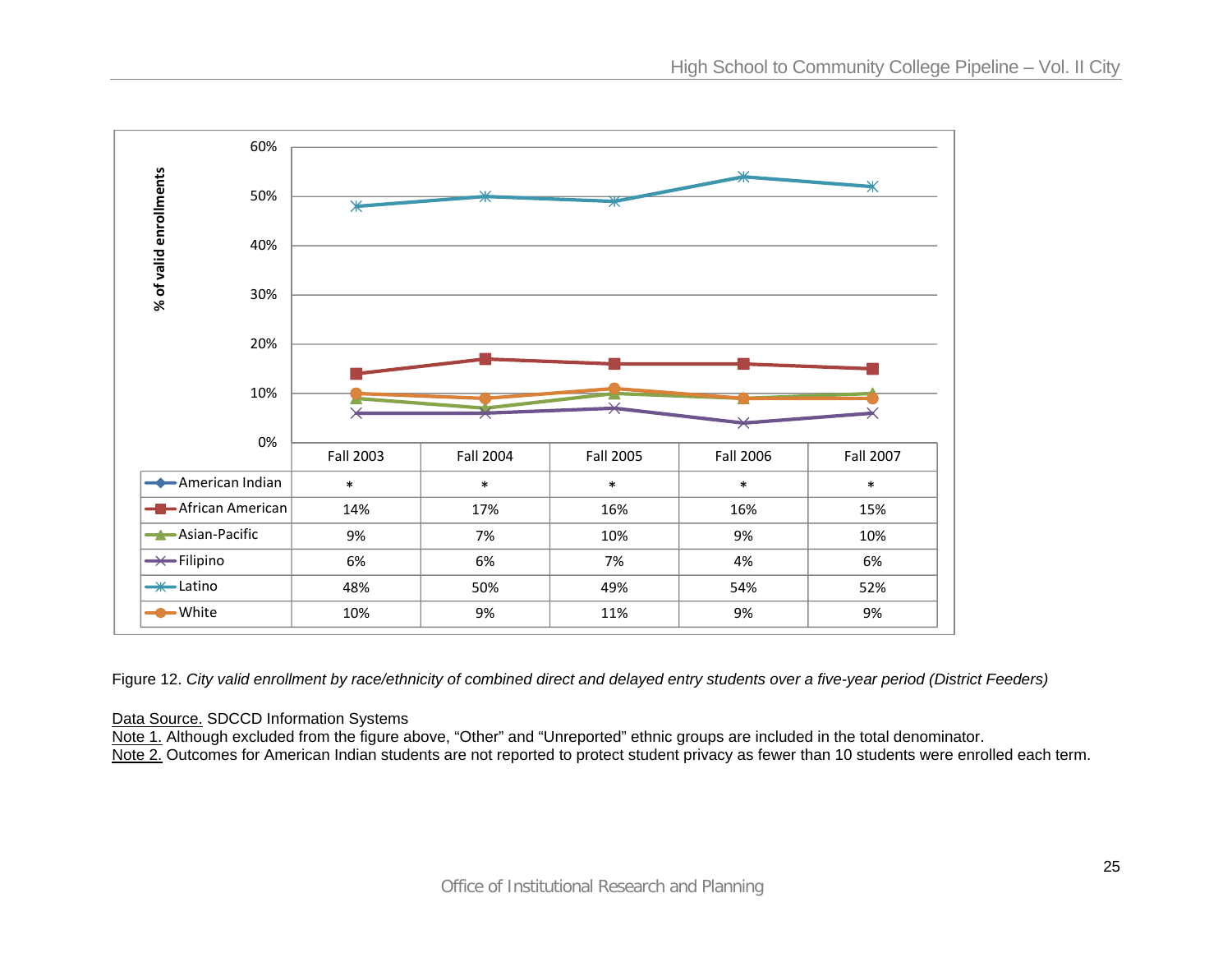## Section 4.2 Average Unit Completion

Table 13 shows the average number of units completed by combined direct and delayed entry district feeder high school students enrolled at City College from fall 2003 to fall 2007.

#### Table 13

*City Units Completed by Race/Ethnicity – 5 Years of Combined Direct and Delayed Entry (District Feeders)* 

| <b>Average Unit</b><br><b>Completion</b> | <b>Fall 2003</b> | <b>Fall 2004</b> | <b>Fall 2005</b> | <b>Fall 2006</b> | <b>Fall 2007</b> |
|------------------------------------------|------------------|------------------|------------------|------------------|------------------|
| American Indian                          | $\star$          | $\star$          | $\star$          | $\star$          | $\star$          |
| African American                         | 5.7              | 5.2              | 5.7              | 5.6              | 5.3              |
| Asian / Pacific Islander                 | 6.6              | 7.7              | 5.7              | 5.7              | 5.6              |
| Filipino                                 | 6.7              | 5.0              | 4.8              | 3.4              | 3.8              |
| Latino                                   | 7.0              | 7.4              | 7.5              | 6.3              | 6.8              |
| White                                    | 6.0              | 4.8              | 4.8              | 4.4              | 4.9              |
| Other                                    | 7.3              | 6.9              | 6.0              | 4.9              | 9.4              |
| Unreported                               | 6.2              | 6.5              | 4.3              | 5.0              | 4.8              |
| <b>Overall Average</b>                   | 6.7              | 6.6              | 6.3              | 5.6              | 5.9              |

Data Source. SDCCD Information Systems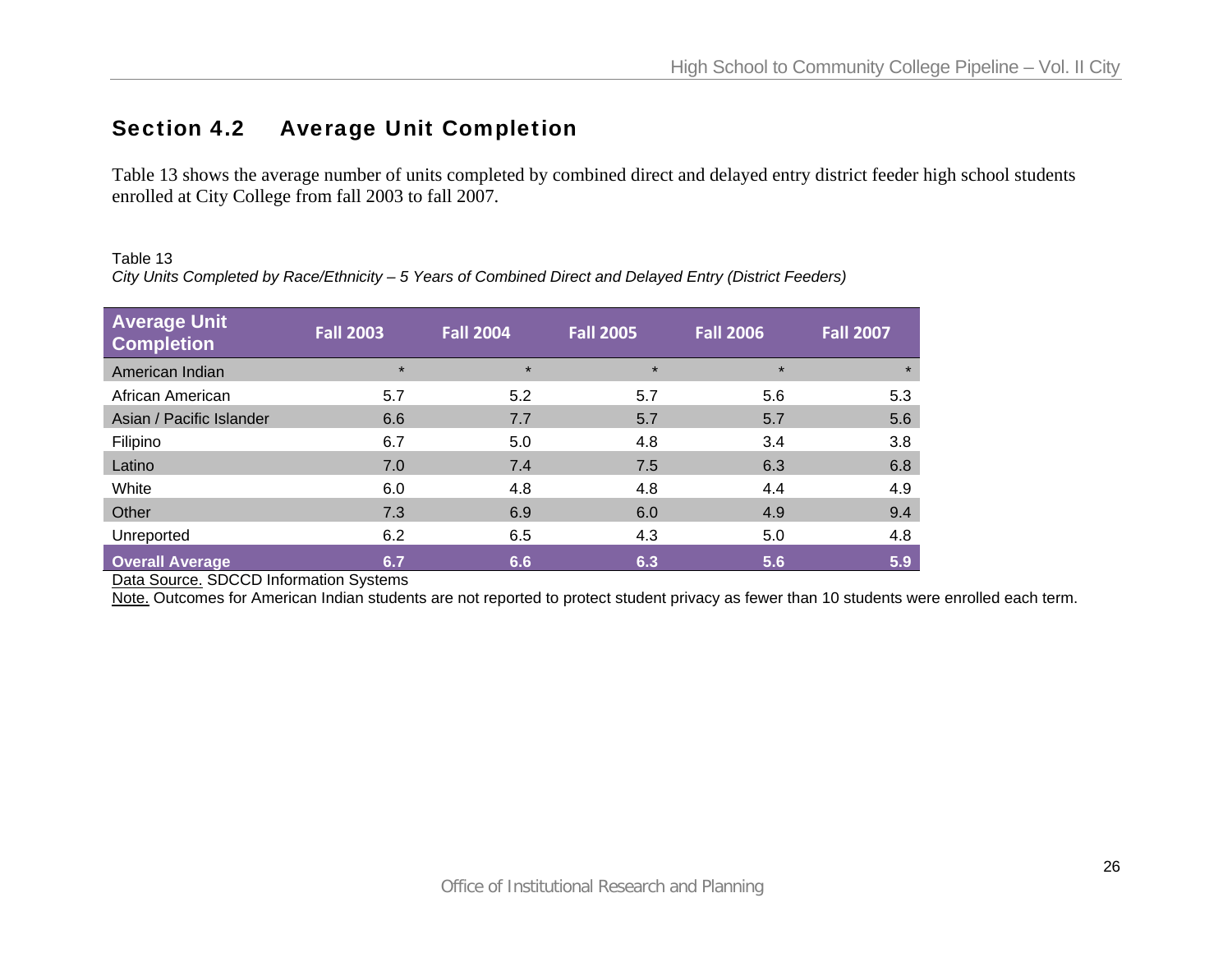## Section 4.3 Retention

Table 14 shows retention rates disaggregated by entry (direct v. delayed) for district high school feeders, while Figure 13 displays retention rates for combined direct and delayed entry district feeder high schools disaggregated by race/ethnicity. Both Table 14 and Figure 13 take a longitudinal look at the five-year period of fall 2003 to fall 2007.

Retention rates were calculated by dividing the numerator comprising grade notations of A, B, C, D, F, CR, NC, I, RD by the denominator comprising grade notations of A, B, C, D, F, CR, NC, I, RD, and W.

- The overall retention rate for combined direct and delayed entry district feeder high school students increased slightly from fall 2003 (83%) through fall 2007 (89%).
- The retention rates for delayed entry students were consistently lower than those for students who entered City College directly following high school graduation.
- The retention rates for the high school feeder students were slightly higher than those for the overall City College/ECC general population.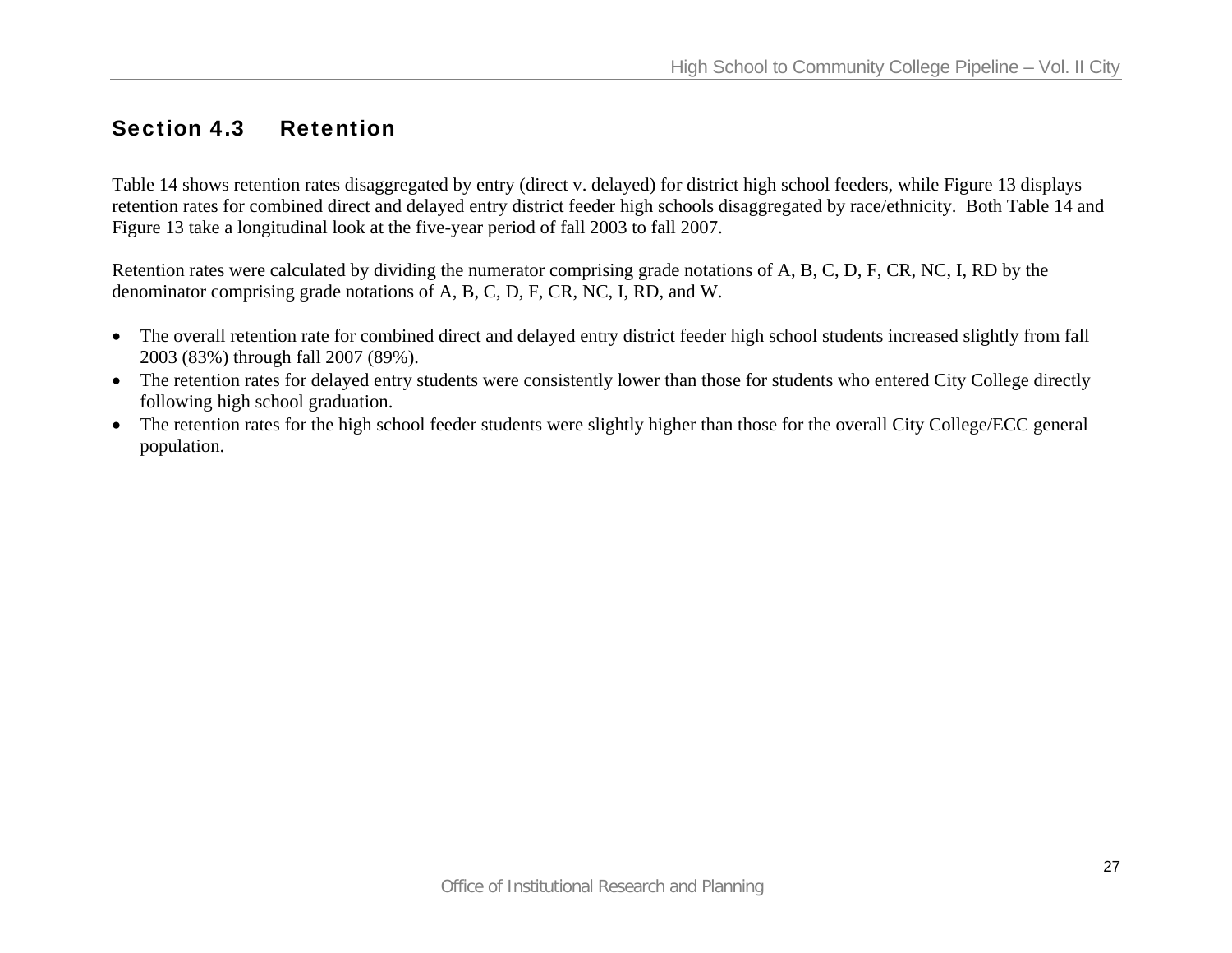#### Table 14 *City Retention Rates – 5 Years of Direct and Delayed Entry (District Feeders)*

| <b>Retention Rate</b>  | <b>Fall 2003</b> | <b>Fall 2004</b> | <b>Fall 2005</b> | <b>Fall 2006</b> | <b>Fall 2007</b> |
|------------------------|------------------|------------------|------------------|------------------|------------------|
| Direct Only            | 83%              | 87%              | 88%              | 89%              | 90%              |
| Delayed Only           | 78%              | 71%              | 79%              | 74%              | 71%              |
| Direct & Delayed Total | 83%              | 86%              | 88%              | 88%              | 89%              |
| Overall City/ECC       | 80%              | 81%              | 81%              | 82%              | 81%              |

Data Source. SDCCD Information Systems



Figure 13. *City retention rates by race/ethnicity for combined direct and delayed entry students over a five-year period (District Feeders)* 

#### Data Source. SDCCD Information Systems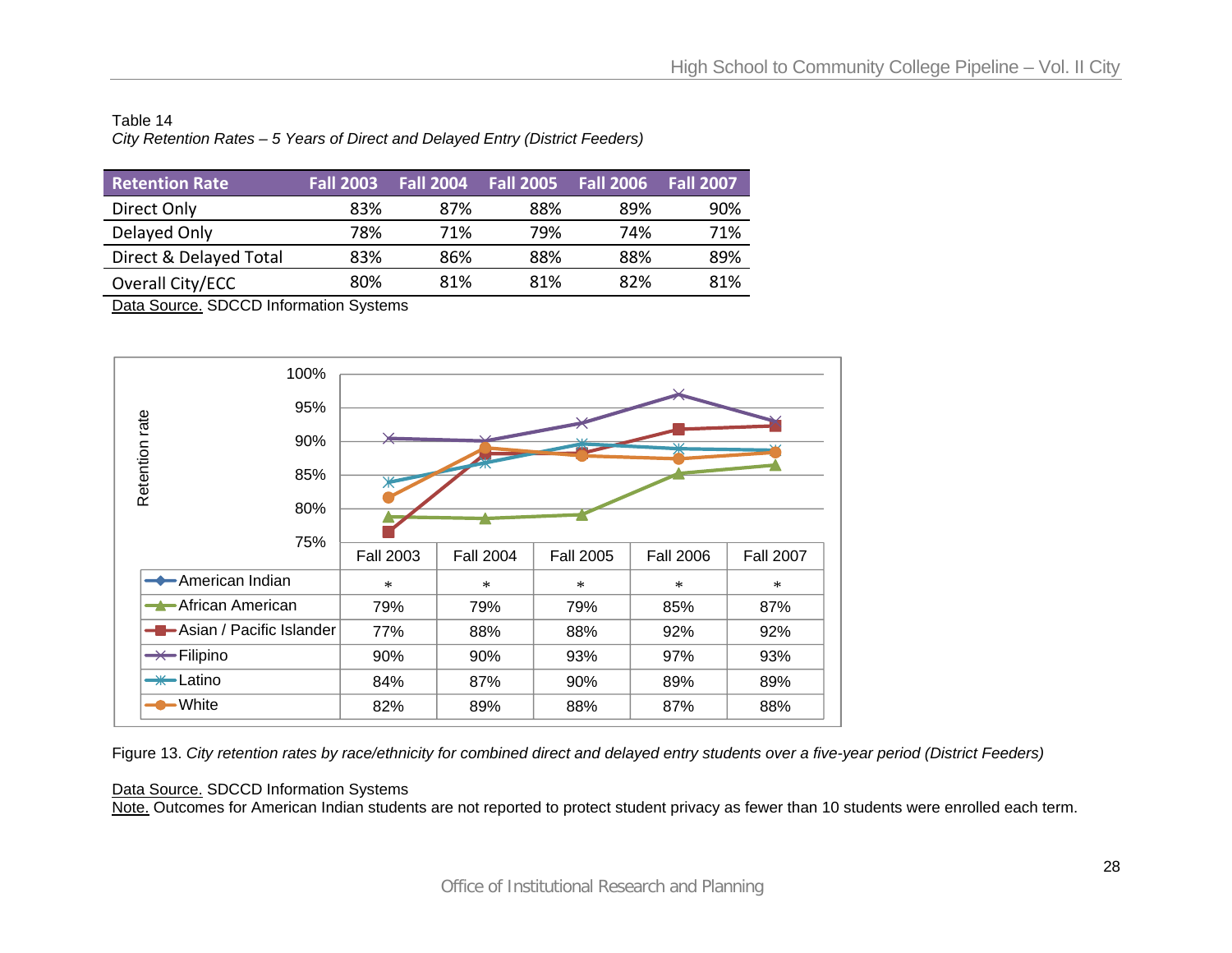## Section 4.4 Successful Course Completion

Table 15 shows successful course completion rates disaggregated by entry (direct v. delayed) for district high school feeders, while Figure 14 displays successful course completion rates for combined direct and delayed entry district feeder high schools disaggregated by race/ethnicity. Both Table 15 and Figure 14 take a longitudinal look at the five-year period of fall 2003 to fall 2007.

Successful course completion rates were calculated by dividing the numerator comprising grade notations of A, B, C, CR by the denominator comprising grade notations of A, B, C, D, F, CR, NC, I, W, and RD.

- The overall successful course completion rates for combined direct and delayed entry district feeder high school students were fairly stable over the five-year period, remaining within the range of 57% to 59%.
- The successful course completion rates for delayed entry students were consistently lower than those for students who entered City College directly following high school graduation.
- The successful course completion rates for the high school feeder students were slightly lower than those for the overall City College/ECC general population.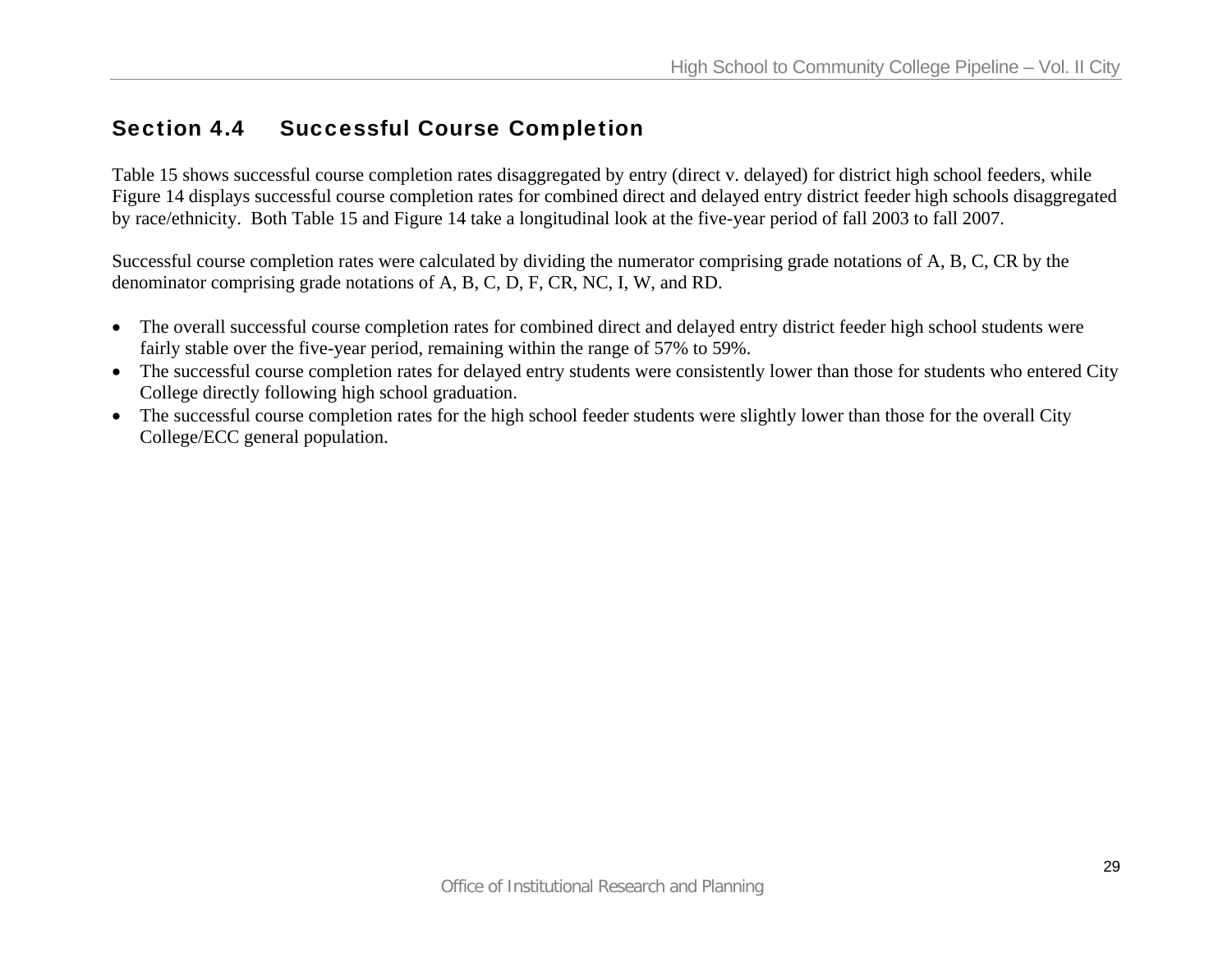#### Table 15 *City Successful Completion Rates – 5 Years of Direct and Delayed Entry (District Feeders)*

| <b>Success Rate</b> | Fall 2003 Fall 2004 Fall 2005 Fall 2006 Fall 2007 |      |      |      |     |
|---------------------|---------------------------------------------------|------|------|------|-----|
| Direct Only         | .57%                                              | 58%  | .57% | .58% | 59% |
| Delayed Only        | 57%                                               | 46%  | 44%  | 43%  | 48% |
| Direct & Delayed    | 57%                                               | .57% | 57%  | .57% | 59% |
| Overall City/ECC    | 63%                                               | 62%  | 63%  | 63%  | 63% |

Data Source. SDCCD Information Systems



Figure 14. *City successful completion rates by race/ethnicity for combined direct and delayed entry students over a five-year period (District Feeders)* 

#### Data Source. SDCCD Information Systems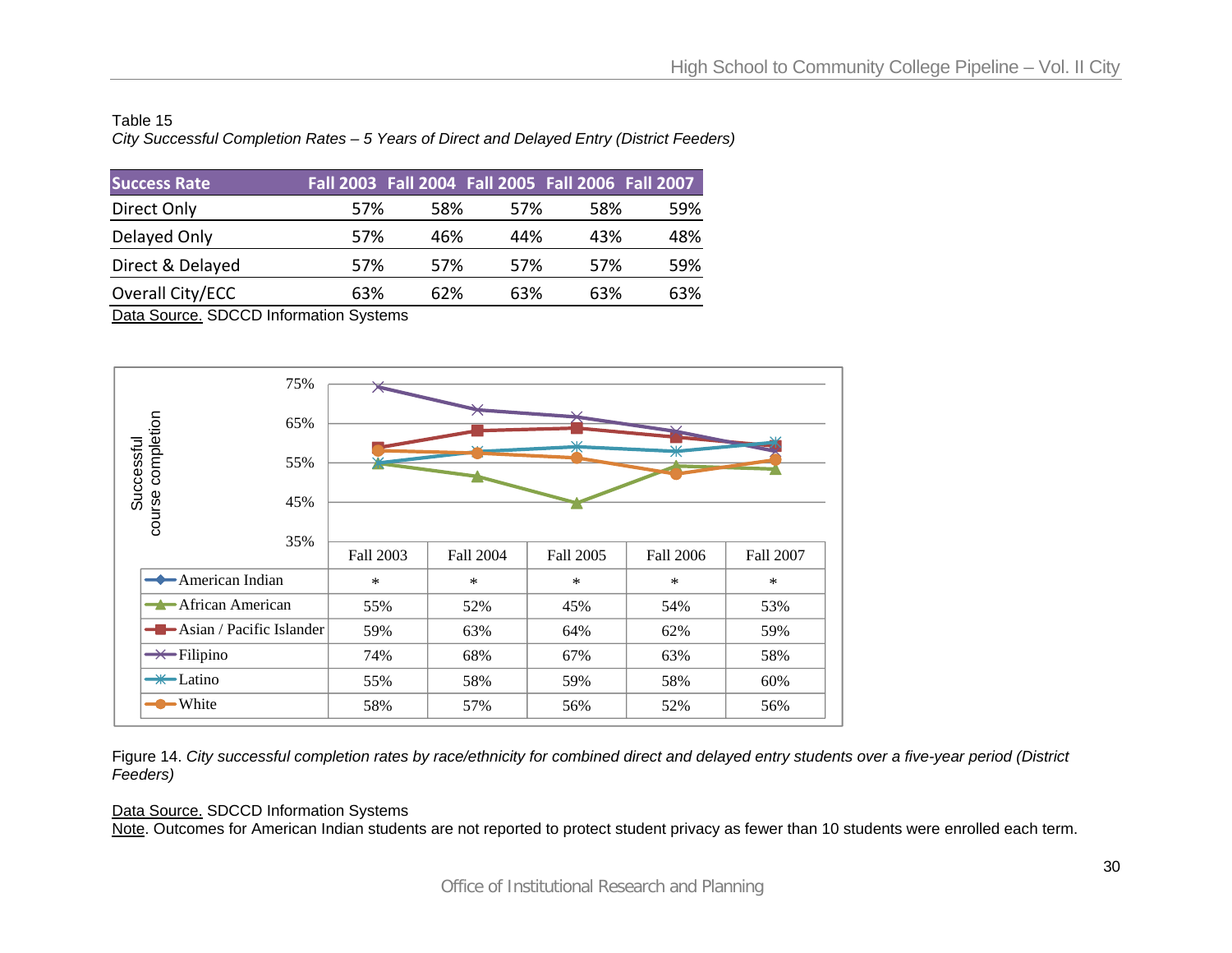## Section 4.5 Course Outcomes

Table 16 shows the grade distributions for combined direct and delayed entry district high school feeder students disaggregated by race/ethnicity for the most recent five fall terms, 2003 to 2007.

Table 17 shows term grade point averages (term GPAs) disaggregated by entry (direct v. delayed) for district high school feeders, while Figure 15 displays term GPAs for combined direct and delayed entry district feeder high schools disaggregated by race/ethnicity. Both Table 17 and Figure 15 take a longitudinal look at the five-year period of fall 2003 to fall 2007.

- Over the five-year period, the overall term GPA of direct and delayed entry students fell from 2.18 in fall 2003 to 2.09 in fall 2004, rose back to 2.14 in fall 2005, and then down to 2.12 in fall 2006 and increased to 2.32 in fall 2007.
- Compared to those for students who entered City College directly following high school graduation, the average term GPAs for delayed entry students were higher in 2003 and 2004 but lower from 2005 through 2007.
- The average term GPAs for the high school feeder students were lower than those for the overall City College/ECC general population.

| <b>Fall 2007</b>         | A      | B      |        | CR     | D             |        |        | l *    | <b>NC</b> | <b>RD</b>  | W      | Total  |
|--------------------------|--------|--------|--------|--------|---------------|--------|--------|--------|-----------|------------|--------|--------|
| American Indian          | $\ast$ | $\ast$ | $\ast$ | $\ast$ | $\ast$        | $\ast$ | $\ast$ | $\ast$ | $\ast$    | $\ast$     | $\ast$ | $\ast$ |
| African American         | 11%    | 15%    | 16%    | 12%    | 9%            | 14%    | 1%     | $- -$  | 9%        | $< 1\%$    | 13%    | 378    |
| Asian / Pacific Islander | 14%    | 11%    | 6%     | 28%    | 4%            | 5%     | $- -$  | $- -$  | 23%       | 1%         | 8%     | 248    |
| Filipino                 | 8%     | 7%     | 6%     | 37%    | 4%            | 7%     | --     | $- -$  | 22%       | 2%         | 7%     | 157    |
| Latino                   | 20%    | 18%    | 14%    | 8%     | 9%            | 11%    | <1%    | $-$    | 8%        | $< 1\%$    | 11%    | 1,293  |
| White                    | 14%    | 11%    | 8%     | 24%    | 4%            | 12%    | $-$    | $- -$  | 17%       | $< 1\%$    | 12%    | 224    |
| Other                    | 23%    | 21%    | 18%    | 11%    | $\sim$ $\sim$ | 9%     | 2%     | $-$    | 11%       | 2%         | 5%     | 57     |
| Decline                  | 18%    | 11%    | 15%    | 16%    | 6%            | 11%    | 1%     | $- -$  | 7%        | $\sim$ $-$ | 15%    | 114    |
| <b>Total</b>             | 409    | 376    | 311    | 358    | 178           | 261    | 9      |        | 283       | 13         | 273    | 2,471  |

#### *City Grade Distribution – 5 Years of Combined Direct and Delayed Entry (District Feeders)*

Data Source. SDCCD Information Systems

Table 16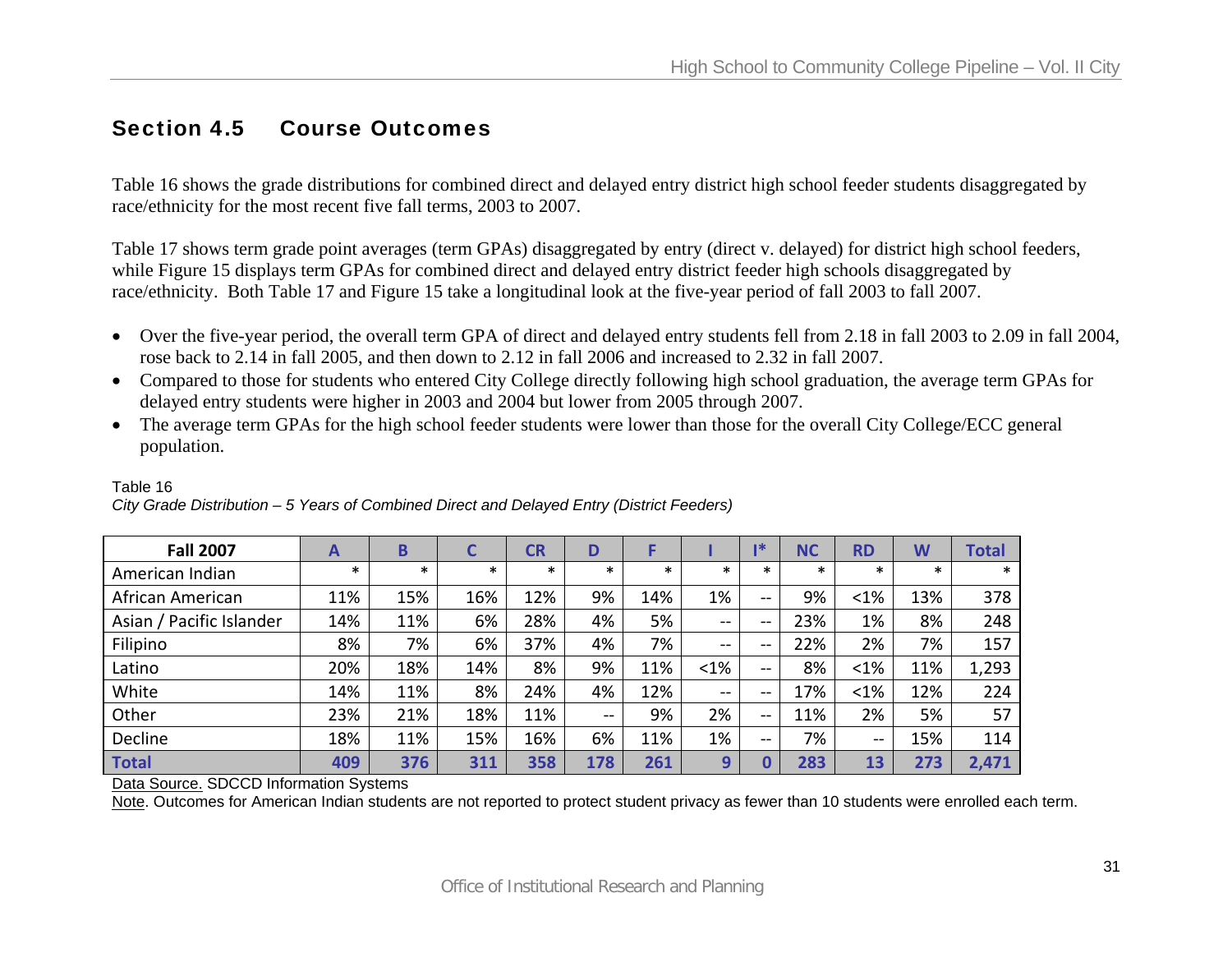| <b>Fall 2006</b>         | A   | B      |        | CR     | D      |        |                              | 1*     | <b>NC</b> | <b>RD</b>     | W      | <b>Total</b> |
|--------------------------|-----|--------|--------|--------|--------|--------|------------------------------|--------|-----------|---------------|--------|--------------|
| American Indian          | *   | $\ast$ | $\ast$ | $\ast$ | $\ast$ | $\ast$ | $\ast$                       | $\ast$ | $\ast$    | $\ast$        | $\ast$ | $\ast$       |
| African American         | 10% | 16%    | 17%    | 12%    | 7%     | 16%    | 1%                           | --     | 7%        | 1%            | 15%    | 380          |
| Asian / Pacific Islander | 12% | 10%    | 10%    | 30%    | 7%     | 5%     | $\sim$                       | --     | 17%       | 1%            | 8%     | 208          |
| Filipino                 | 7%  | 7%     | 2%     | 47%    | 5%     | 2%     | $- -$                        | --     | 25%       | 2%            | 3%     | 100          |
| Latino                   | 14% | 17%    | 18%    | 9%     | 10%    | 14%    | 1%                           | --     | 6%        | 1%            | 11%    | 1,284        |
| White                    | 14% | 10%    | 6%     | 22%    | 9%     | 11%    | $\sim$ $\sim$                | --     | 15%       | 1%            | 13%    | 207          |
| Other                    | 11% | 6%     | 11%    | 14%    | 11%    | 14%    | $\qquad \qquad \blacksquare$ | --     | 6%        | $\sim$ $\sim$ | 25%    | 63           |
| Decline                  | 12% | 15%    | 14%    | 18%    | 5%     | 7%     | $\sim$                       | --     | 17%       | 2%            | 10%    | 94           |
| Total                    | 296 | 346    | 348    | 341    | 201    | 286    | 9                            | 0      | 220       | 20            | 269    | 2,336        |

## Table 16 (cont'd) *City Grade Distribution – 5 Years of Combined Direct and Delayed Entry (District Feeders)*

| <b>Fall 2005</b>         | $\mathbf{A}$ | B      |        | <b>CR</b> | D      | F      |               | 1*            | <b>NC</b> | <b>RD</b>     | W      | <b>Total</b> |
|--------------------------|--------------|--------|--------|-----------|--------|--------|---------------|---------------|-----------|---------------|--------|--------------|
| American Indian          | *            | $\ast$ | $\ast$ | $\ast$    | $\ast$ | $\ast$ | $\ast$        | $\ast$        | $\ast$    | $\ast$        | $\ast$ | $\ast$       |
| African American         | 11%          | 13%    | 15%    | 6%        | 12%    | 19%    | 1%            | $\sim$ $\sim$ | 2%        | $< 1\%$       | 21%    | 326          |
| Asian / Pacific Islander | 10%          | 16%    | 14%    | 24%       | 3%     | 9%     | $< 1\%$       | $-$           | 12%       | $\sim$ $\sim$ | 12%    | 213          |
| Filipino                 | 10%          | 16%    | 11%    | 30%       | 1%     | 2%     | $\sim$ $\sim$ | $-$           | 22%       | $-1$          | 7%     | 138          |
| Latino                   | 16%          | 20%    | 17%    | 7%        | 9%     | 17%    | $< 1\%$       | $\sim$        | 4%        | $< 1\%$       | 10%    | 1,015        |
| White                    | 19%          | 15%    | 7%     | 15%       | 3%     | 10%    | 1%            | $-$           | 17%       | 1%            | 12%    | 231          |
| Other                    | 13%          | 7%     | 20%    | 10%       | 7%     | 17%    | $\sim$ $-$    | $\sim$        | 12%       | 2%            | 13%    | 60           |
| Decline                  | 14%          | 14%    | 13%    | 8%        | 8%     | 12%    | $\sim$ $-$    | $\sim$ $\sim$ | 20%       | $\sim$ $-$    | 11%    | 76           |
| Total                    | 293          | 351    | 300    | 228       | 156    | 297    | 8             |               | 168       | 6             | 252    | 2,059        |

Data Source. SDCCD Information Systems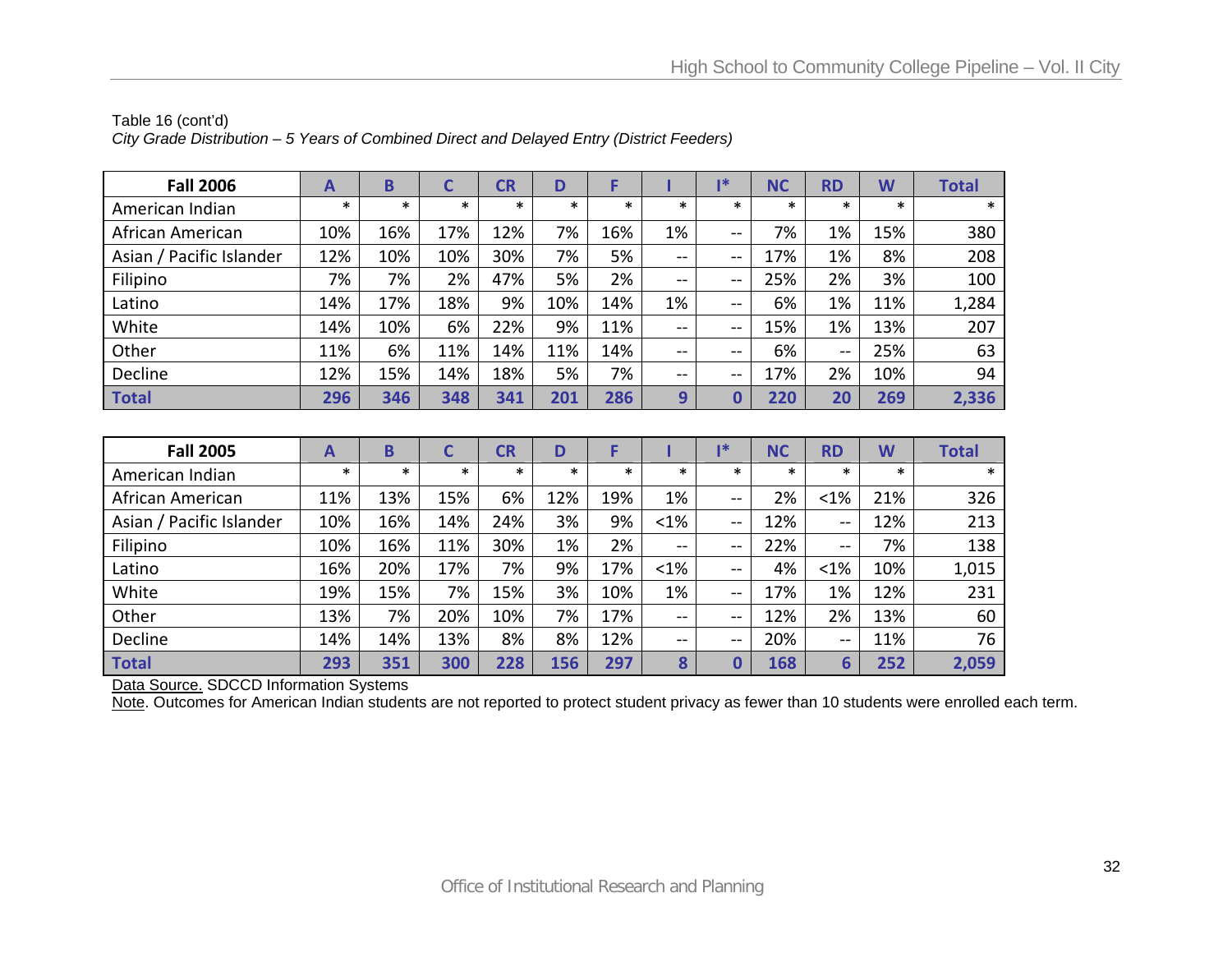| <b>Fall 2004</b>         | A      | B      |        | CR     | D      |        |         | ∎*                       | <b>NC</b> | <b>RD</b> | W      | <b>Total</b> |
|--------------------------|--------|--------|--------|--------|--------|--------|---------|--------------------------|-----------|-----------|--------|--------------|
| American Indian          | $\ast$ | $\ast$ | $\ast$ | $\ast$ | $\ast$ | $\ast$ | $\ast$  | $\ast$                   | $\ast$    | $\ast$    | $\ast$ | $\ast$       |
| African American         | 13%    | 13%    | 20%    | 5%     | 7%     | 16%    | 1%      | --                       | 2%        | 2%        | 21%    | 322          |
| Asian / Pacific Islander | 8%     | 14%    | 10%    | 31%    | 1%     | 12%    | --      | --                       | 9%        | 3%        | 12%    | 144          |
| Filipino                 | 9%     | 11%    | 3%     | 46%    | 5%     | 7%     | $- -$   | $- -$                    | 9%        | 1%        | 10%    | 111          |
| Latino                   | 13%    | 21%    | 18%    | 6%     | 10%    | 15%    | $< 1\%$ | $- -$                    | 2%        | 2%        | 13%    | 973          |
| White                    | 16%    | 11%    | 16%    | 14%    | 5%     | 13%    | $- -$   | $\sim$                   | 10%       | 4%        | 11%    | 174          |
| Other                    | 13%    | 13%    | 14%    | 9%     | 13%    | 17%    | 1%      | $\overline{\phantom{m}}$ | 4%        | 1%        | 16%    | 112          |
| Decline                  | 10%    | 19%    | 19%    | 10%    | 4%     | 14%    | 1%      | $\sim$                   | 10%       | 2%        | 12%    | 94           |
| <b>Total</b>             | 242    | 330    | 322    | 211    | 153    | 274    | 9       | 0                        | 77        | 39        | 273    | 1,930        |

#### Table 16 (cont'd) *City Grade Distribution – 5 Years of Combined Direct and Delayed Entry (District Feeders)*

| <b>Fall 2003</b>         | A      | B      | C      | <b>CR</b> | D      |        |               | ı*                       | <b>NC</b> | <b>RD</b>              | W      | <b>Total</b> |
|--------------------------|--------|--------|--------|-----------|--------|--------|---------------|--------------------------|-----------|------------------------|--------|--------------|
| American Indian          | $\ast$ | $\ast$ | $\ast$ | $\ast$    | $\ast$ | $\ast$ | $\ast$        | $\ast$                   | $\ast$    | $\ast$                 | $\ast$ | $\ast$       |
| African American         | 14%    | 19%    | 19%    | 2%        | 5%     | 15%    | 1%            | $\longrightarrow$        | 2%        | 2%                     | 21%    | 255          |
| Asian / Pacific Islander | 13%    | 17%    | 15%    | 15%       | 6%     | 7%     | 1%            | --                       | 3%        | $\qquad \qquad \cdots$ | 23%    | 175          |
| Filipino                 | 13%    | 21%    | 24%    | 16%       | 5%     | 8%     | 1%            | --                       | 3%        | $-$                    | 10%    | 105          |
| Latino                   | 14%    | 20%    | 17%    | 3%        | 10%    | 16%    | 1%            | $-$                      | 1%        | 1%                     | 16%    | 897          |
| White                    | 23%    | 16%    | 13%    | 6%        | 6%     | 14%    | 1%            | $\sim$                   | 2%        | 1%                     | 18%    | 191          |
| Other                    | 13%    | 16%    | 23%    | 6%        | 8%     | 12%    | 2%            | $\sim$ $\sim$            | 4%        | 3%                     | 15%    | 197          |
| Decline                  | 26%    | 11%    | 18%    | 8%        | 2%     | 15%    | $\sim$ $\sim$ | $\overline{\phantom{m}}$ | 3%        | 2%                     | 17%    | 66           |
| <b>Total</b>             | 288    | 350    | 335    | 107       | 144    | 263    | 15            | 0                        | 39        | 21                     | 324    | 1,886        |

Data Source. SDCCD Information Systems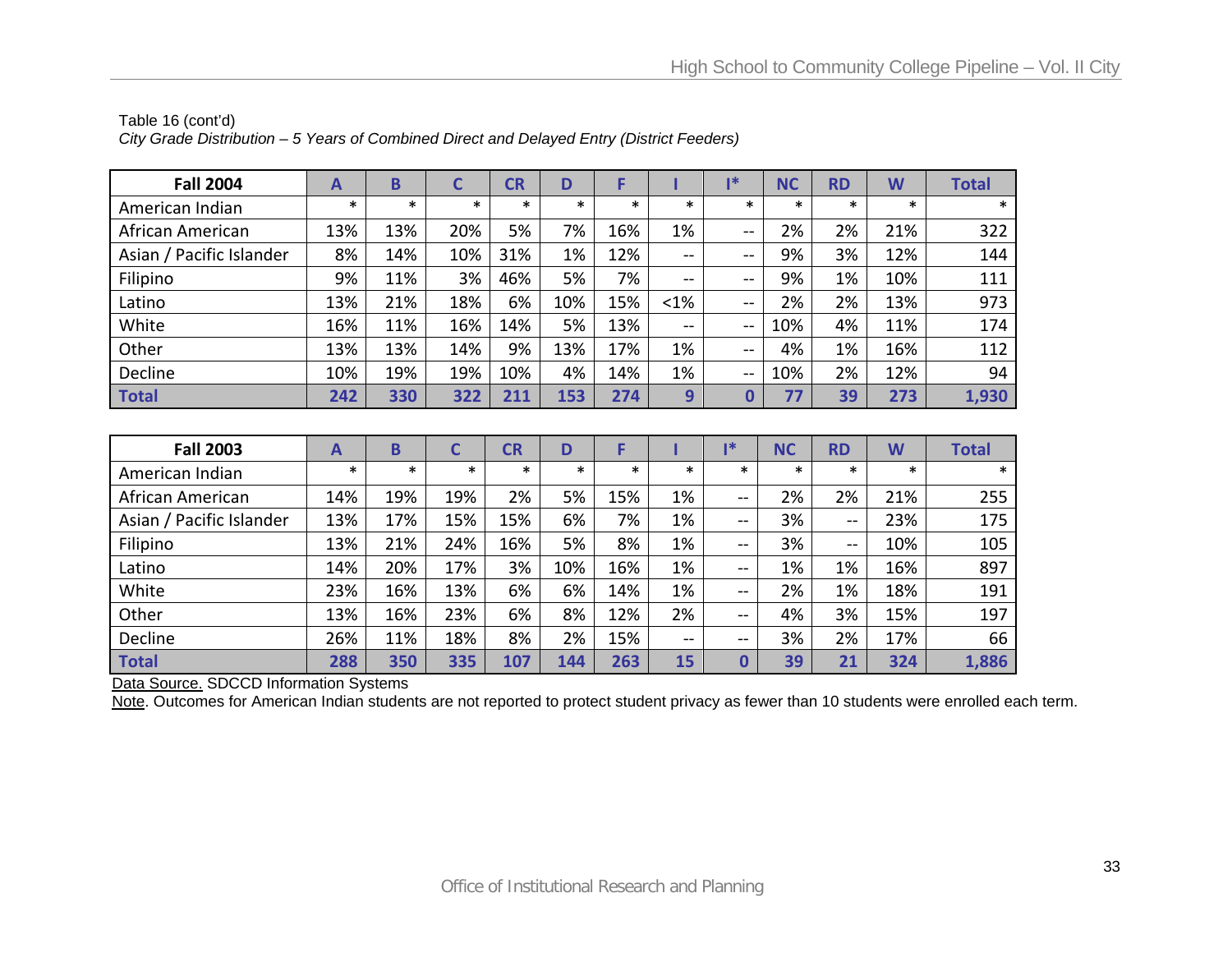## Table 17 *City Mean Term GPA – 5 Years of Direct and Delayed Entry (District Feeders)*

| <b>Mean Term GPA</b>   | <b>Fall 2003</b> | <b>Fall 2004</b> | <b>Fall 2005</b> | Fall 2006 | <b>Fall 2007</b> |
|------------------------|------------------|------------------|------------------|-----------|------------------|
| Direct Entry           | 2.17             | 2.08             | 2.15             | 2.13      | 2.33             |
| Delayed Entry          | 2.34             | 2.12             | 1.74             | 1.92      | 2.14             |
| Direct & Delayed Total | 2.18             | 2.09             | 2.14             | 2.12      | 2.32             |
| Overall City/ECC       | 2.70             | 2.66             | 2.67             | 2.68      | 2.70             |

Data Source. SDCCD Information Systems



Figure 15. *City mean term GPA by race/ethnicity for combined direct and delayed entry students over a five-year period (District Feeders)* 

#### Data Source. SDCCD Information Systems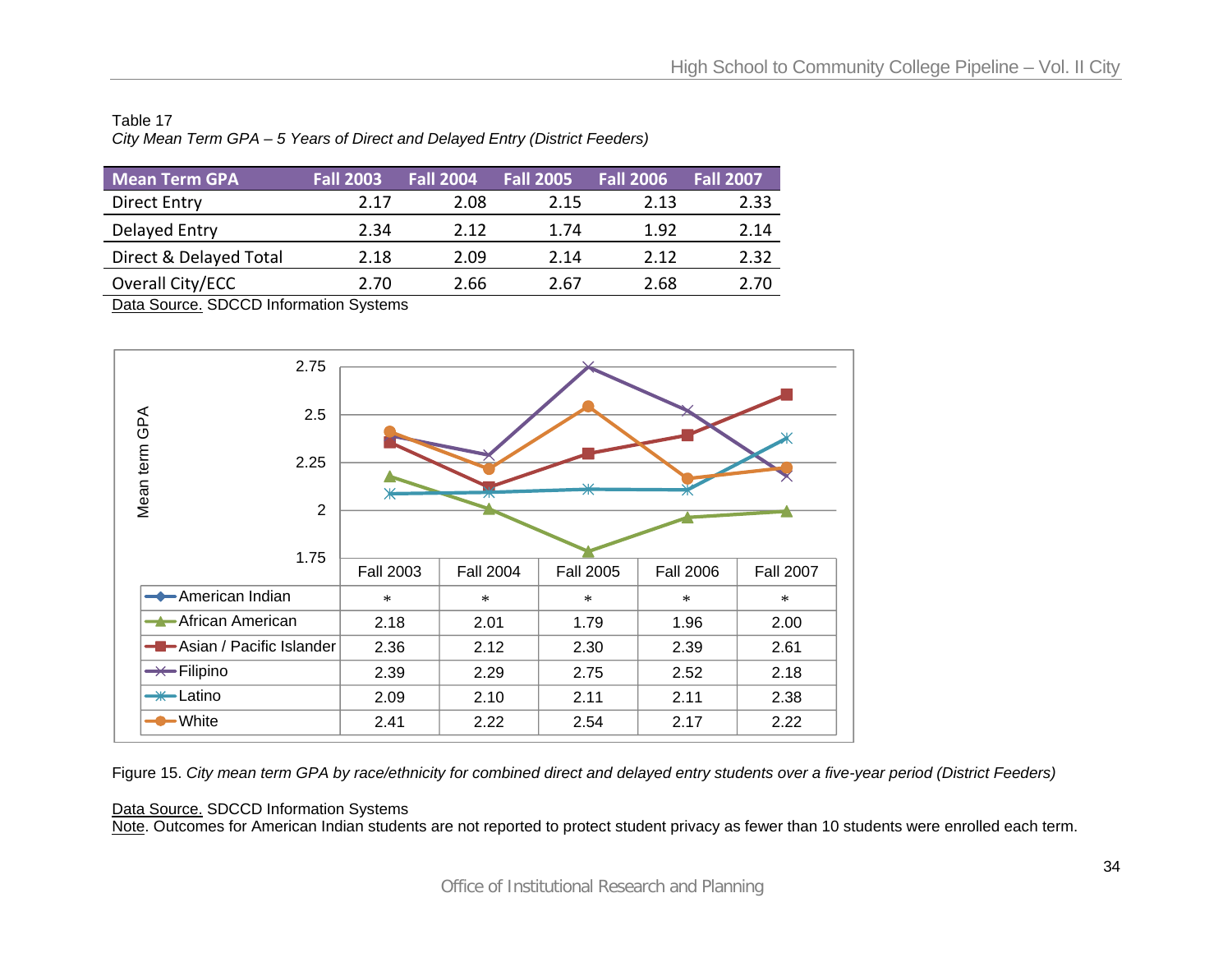# Chapter 5: Conclusion

The concluding chapter offers a narrative summary of the major findings in the High School to Community College Pipeline Report. The report closes with a list of questions for your consideration as you reflect on the information presented.

## Section 5.1 Summary of Findings

In 2007, 86% of district feeder high school seniors graduated, while 29% completed their A – G requirements. Although the number of high school graduates decreased by 4% over the past five years, the number of these graduates directly entering City College has increased by 66%. Approximately 16% of the high school graduating Class of 2007 directly entered City College in fall 2007.

In comparison with the racial/ethnic composition of the high school Class of 2007, the demographic profile of the fall 2007 City College cohort of combined direct and delayed entry district feeder high school graduates indicates that whites are under-represented, Latinos are over-represented, and American Indians, African Americans, Asian/Pacific Islanders, and Filipinos are proportionately represented.

For reading and writing placement outcomes, Transfer level placements exhibited a dramatic decline from 2003 to 2005 and then leveled off, while Associate degree-level placements showed little variation over the five-year period. Although Basic Skills constituted the smallest proportion of placements, it has seen the most growth in terms of percent change over the past five years. In math, Transfer level placements consistently constituted the smallest proportion of placements from 2003 through 2007. The percentage of Associate degree-level placements dropped in fall 2005, while Basic Skills grew to be the most prevalent of the math placement outcomes.

From 2003 through 2007, when the rates for the overall City/ECC population are set as the benchmark, the combined direct and delayed entry district feeder high school students showed higher retention rates and lower successful course completion rates and term GPAs. Both retention rates and successful rates, along with the average term GPAs were generally lower for delayed entry district feeder high school students, suggesting that high school graduates who put off college for one to three years experience less success than those students who enter college directly after high school graduation.